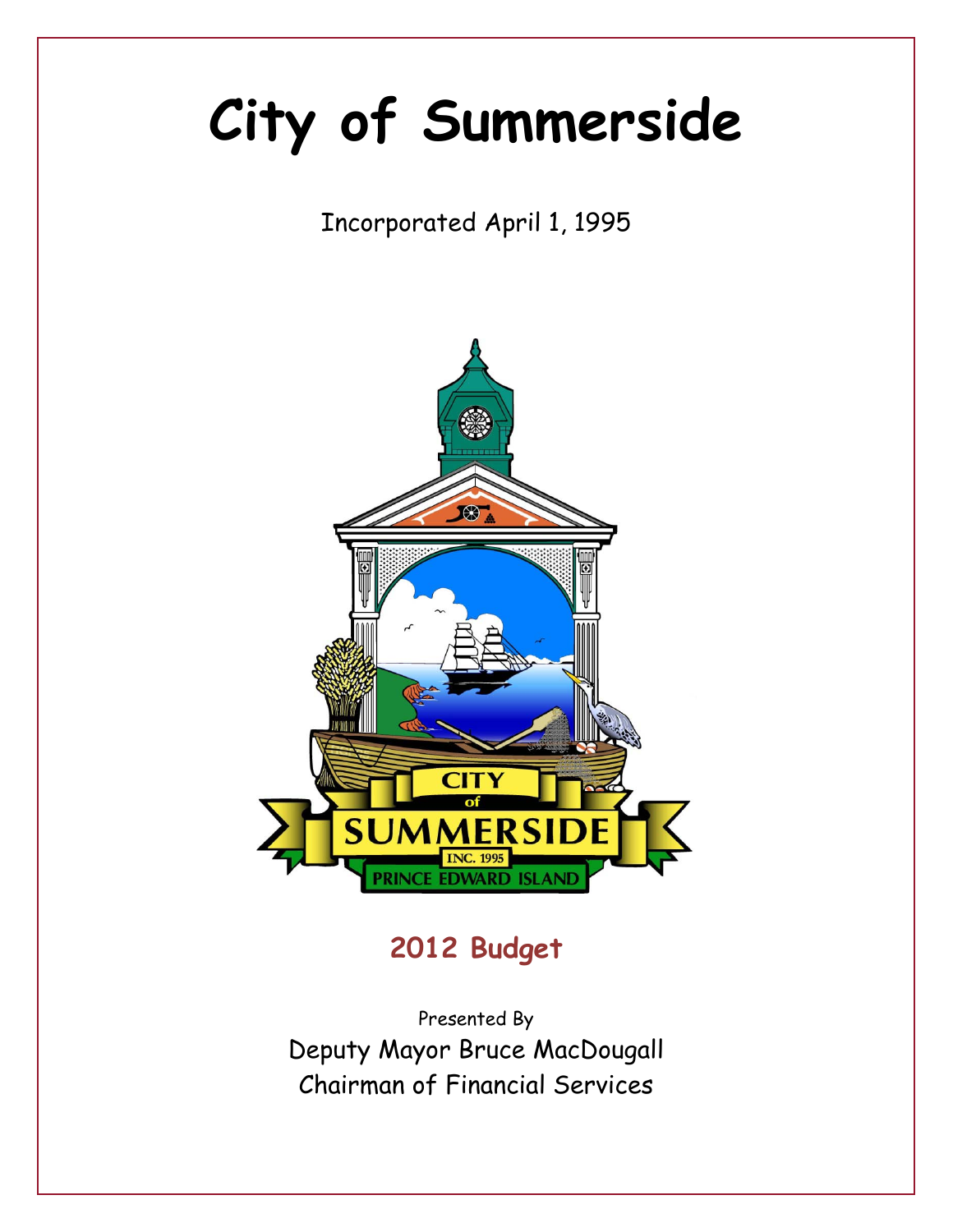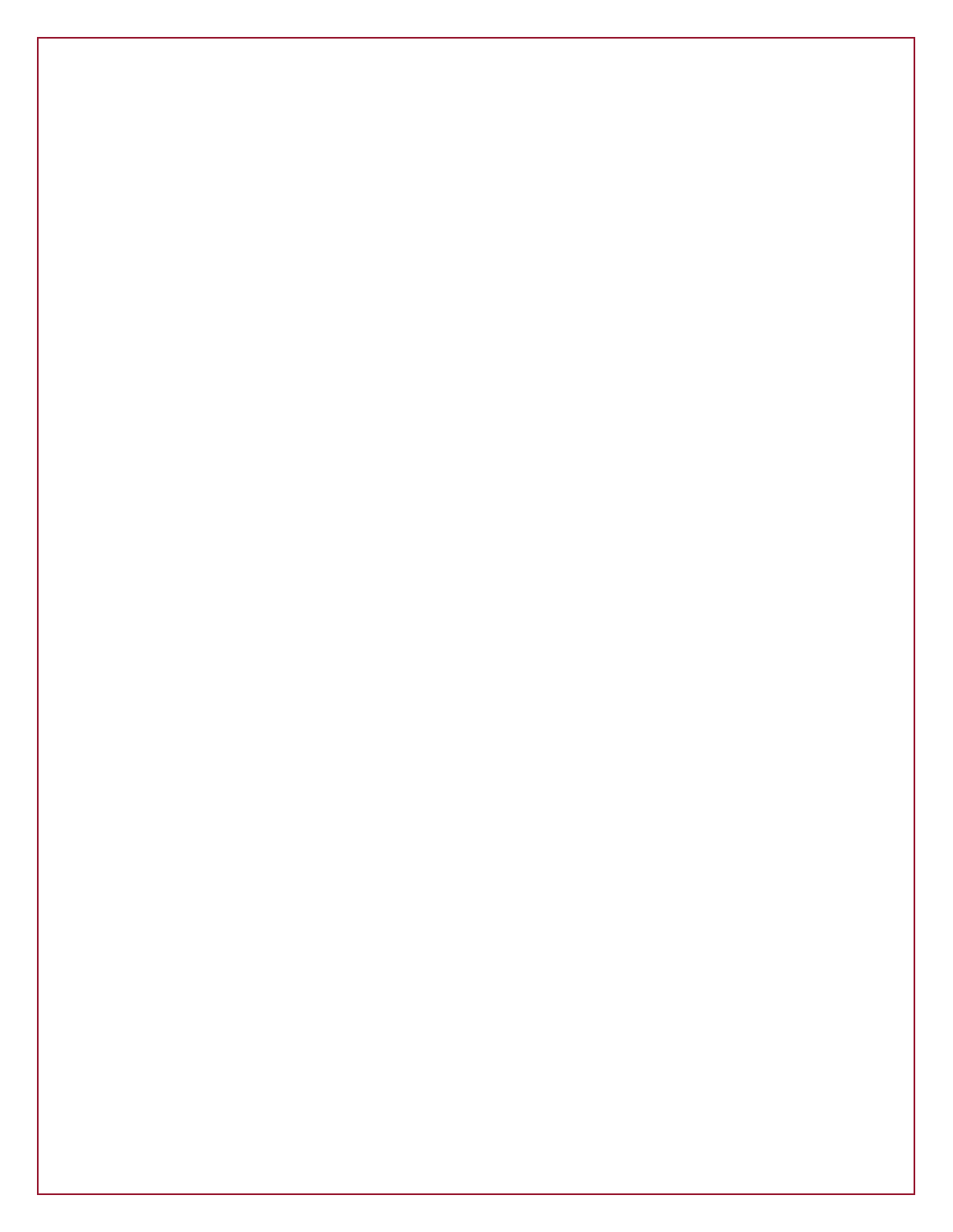

















Mayor Basil Stewart Deputy Mayor Bruce MacDougall, Councillor Cory Thomas Councillor Jeff Sullivan, Councillor Ron Dowling, Councillor Jim Steele, Councillor Peter Holman Councillor Tina Mundy, Councillor Frank Costa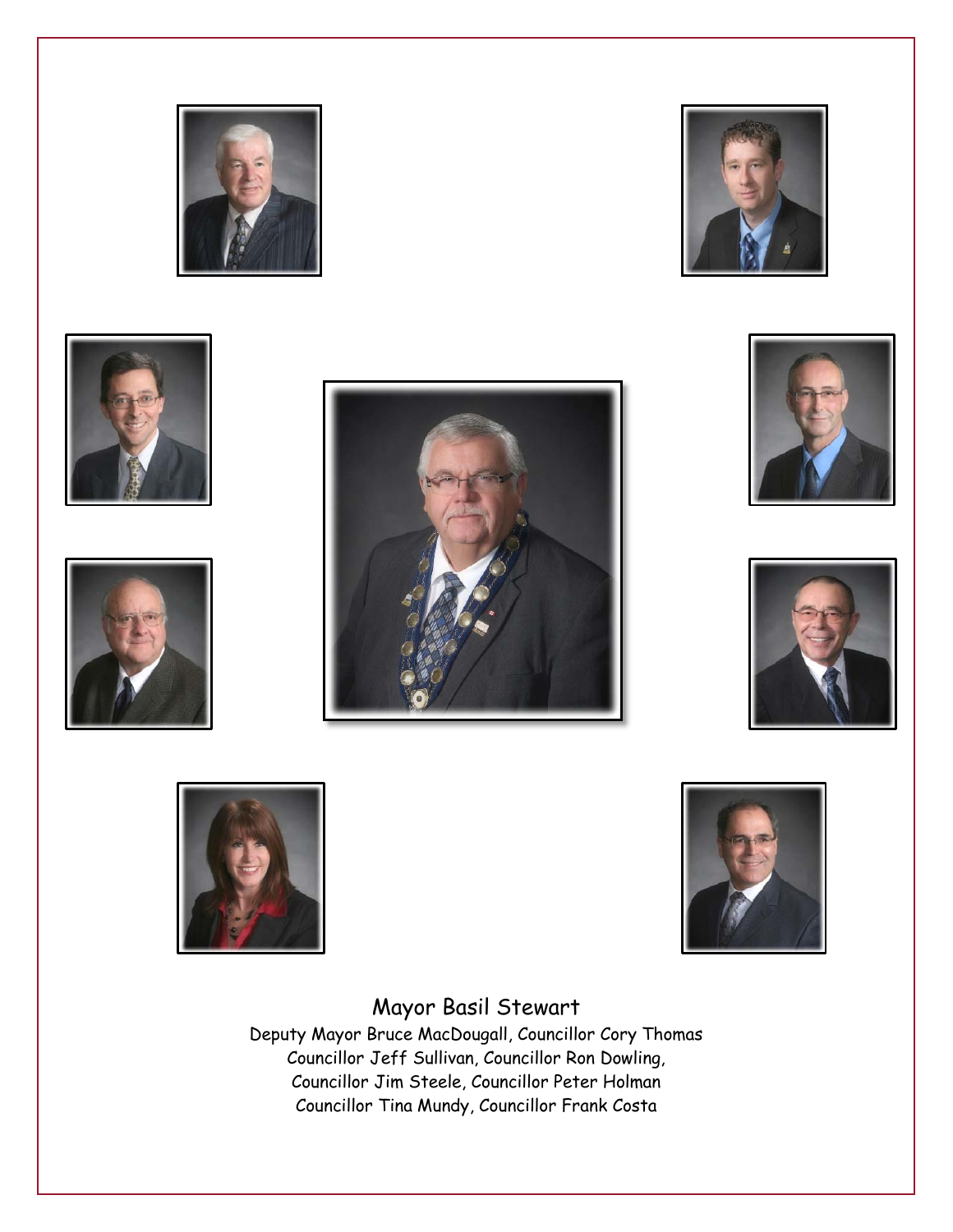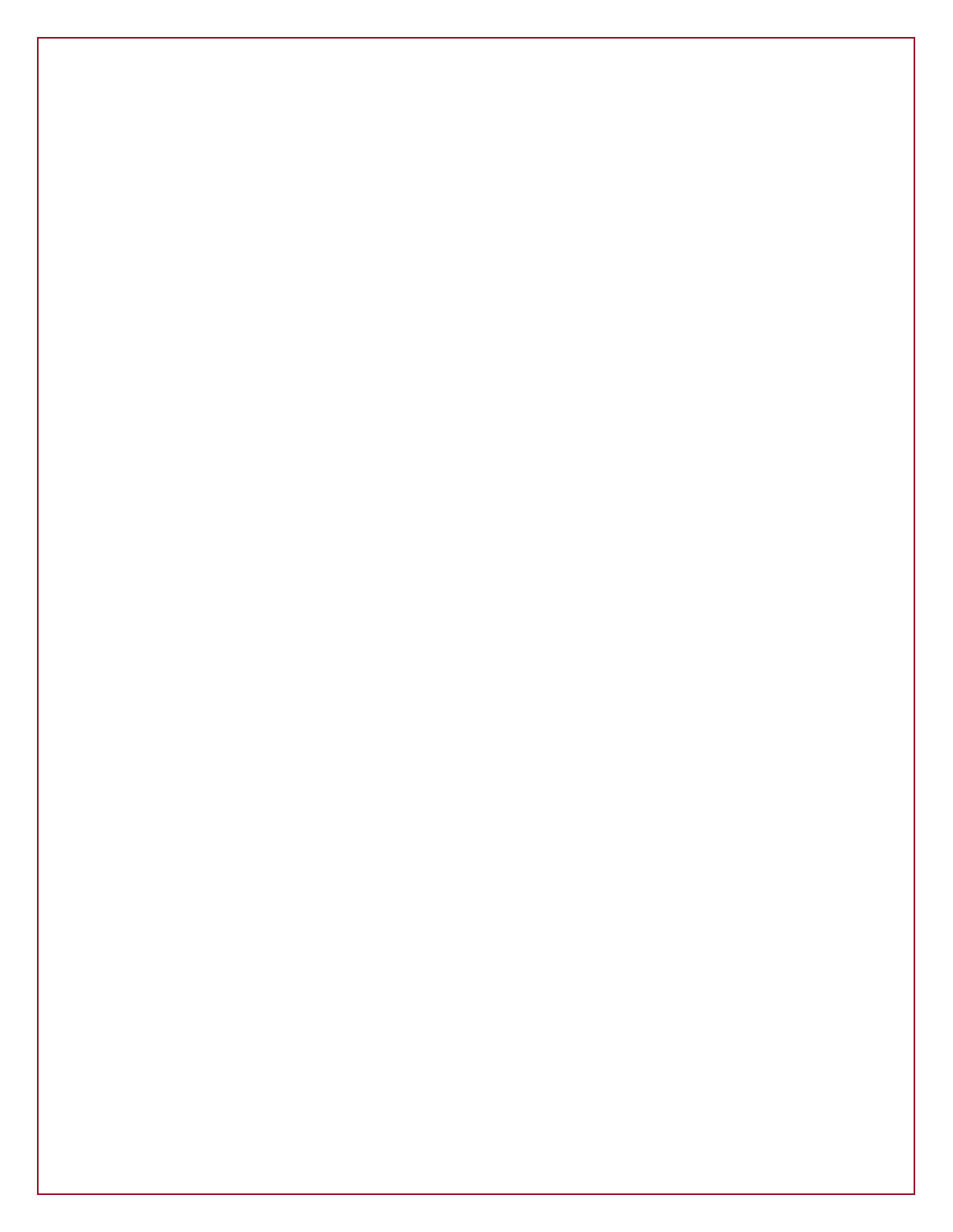# 2012 Budget

## Index

| 16 |
|----|
|    |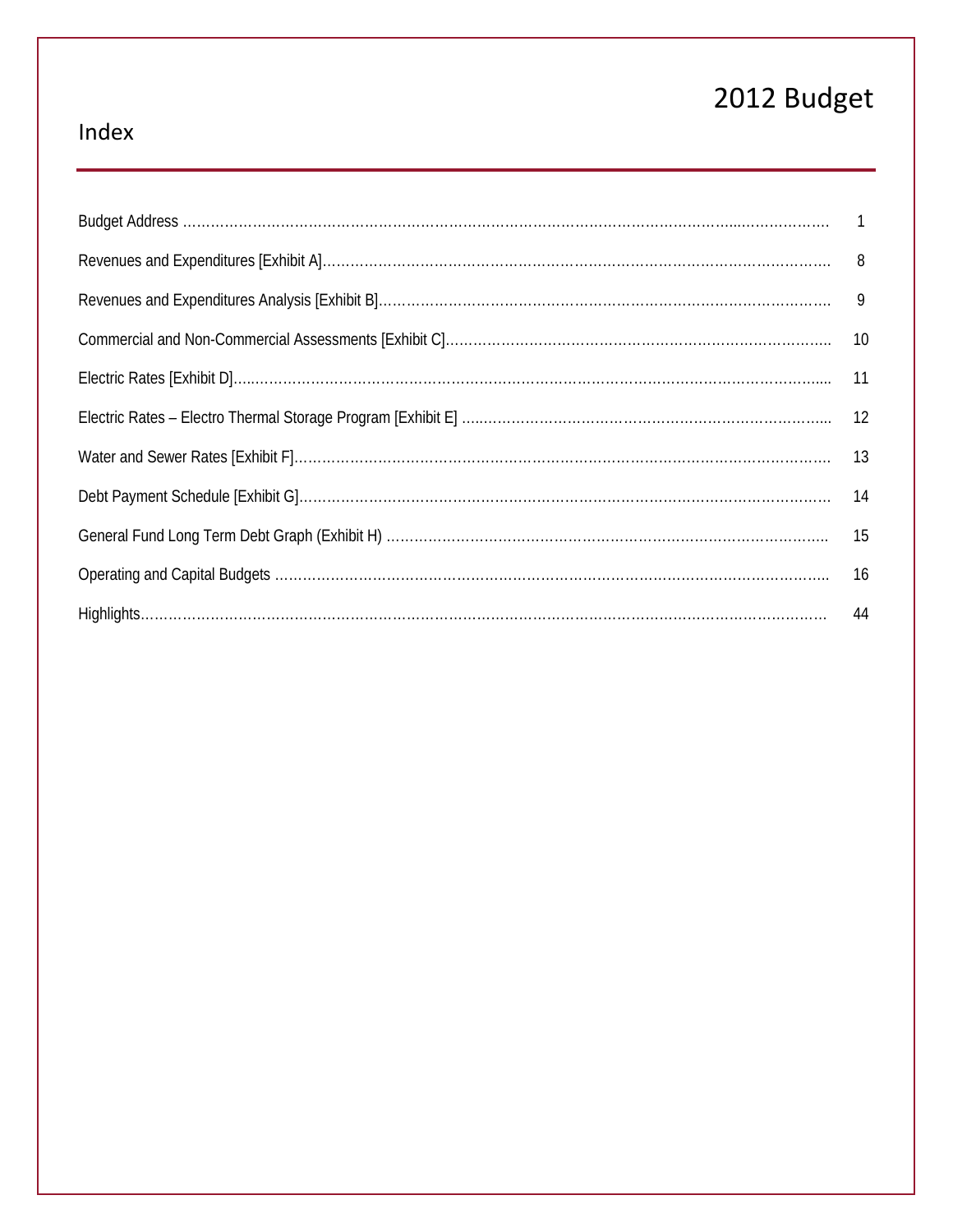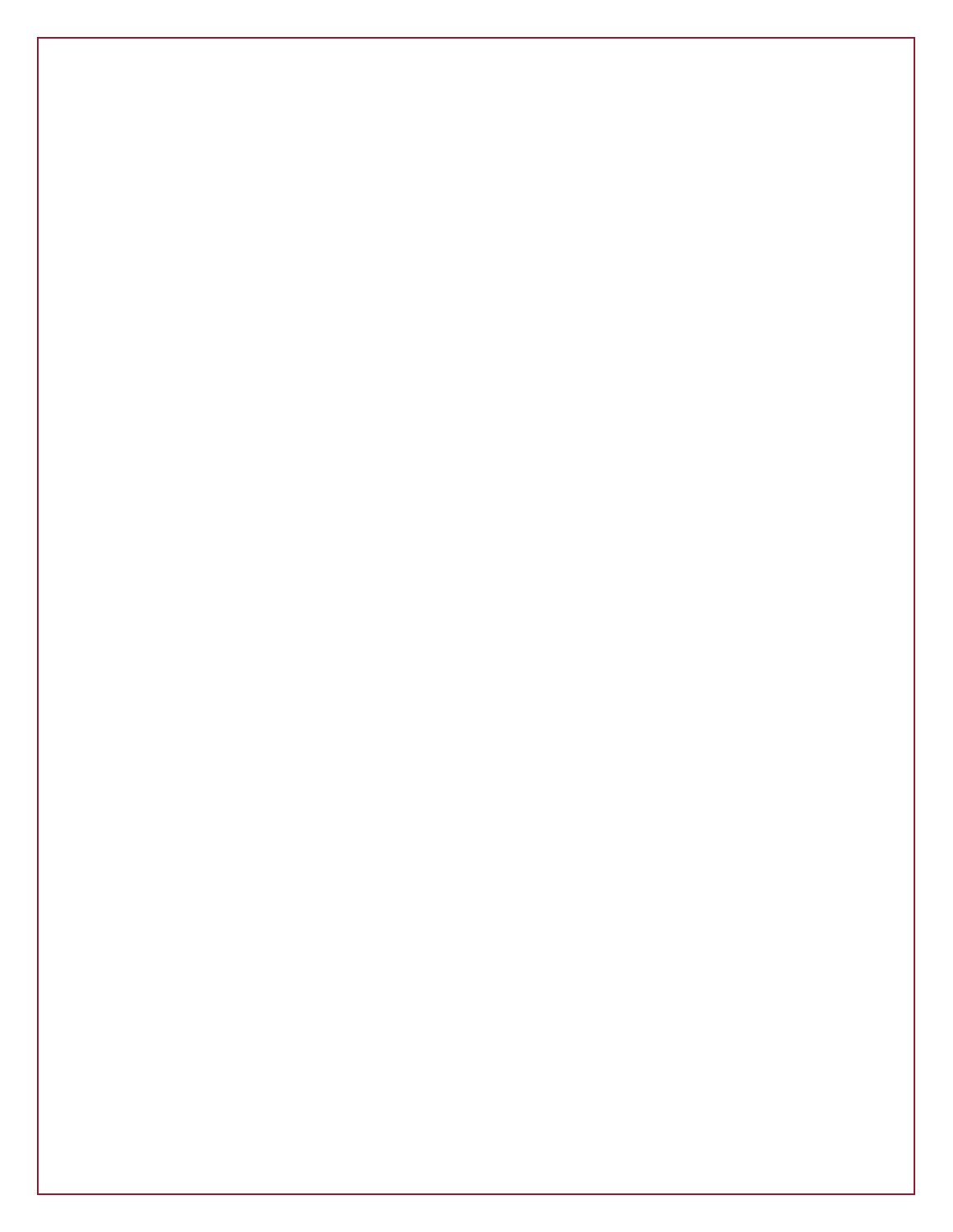

## **City of Summerside**

2012 Budget Address Presented By Deputy Mayor Bruce MacDougall

According to Webster, convergence is "*the merging of distinct technologies, industries or devices into a unified whole*." Austerity is "*a situation in which there is not much money and it is spent only on things that are necessary*." In light of provincial funding cuts, 2012 will be a year of austerity. Nonetheless, the service levels our residents and businesses have come to expect will be maintained or improved as we begin to reap the benefits of convergence.

**\_\_\_\_\_\_\_\_\_\_\_\_\_\_\_\_\_\_\_\_\_\_\_\_\_\_\_\_\_\_\_\_\_\_\_\_\_\_\_\_\_\_\_\_\_\_\_\_\_\_\_\_\_\_\_\_\_\_\_\_\_\_\_\_\_\_\_\_\_\_\_\_\_**

Your Worship, fellow Councillors, City staff, citizens of Summerside, representatives from the business community and members of the media. I would like to welcome you all and thank you for taking the time to hear how our annual budget will continue to make Summerside greener, healthier, more culturally rich, more sustainable and more prosperous. These are the same objectives I mentioned in my opening remarks the past few years and the success of our past initiatives are exceeding our expectations and we expect that to continue into 2012 and beyond. Even as the need for austerity is being felt by all orders of government, Summerside's diligence and planning over the past few years has positioned it to see continued growth as our general government responsibilities converge with our business enterprises and the initiatives launched by Summerside Electric last year.

Before I begin, I would like to take a moment to introduce some special guests here tonight. I also want to welcome members of the Greater Summerside Chamber of Commerce, members of the Downtown BIA, Tourism Summerside, the Summerside Regional Development Corporation, and all other organizations who have joined us. Only by sharing our vision and working together can we make the best choices. The City cannot thank these organizations enough for their role in our community. Not only do they contribute directly to the success of Summerside, they, along with our residents, help to shape the vision and priorities of Council.

And of course, my thanks and welcome to our dedicated staff - front line personnel, supervisors, managers, directors, Terry Murphy, our Chief Administrative Officer and our Deputy CAO and Director of Finance, Malcolm Millar. We say it every year and we will say it again - our greatest asset is our dedicated staff.

Tonight I will present to you the state of the City's finances including our past accomplishments and our vision for this year. Your Worship, in 2011 we completed a number of infrastructure projects with financial support from the Building Canada Fund and the Economic Stimulus Program. Over the past three years the City completed over \$17.5 million of infrastructure work under these programs with over \$11 million coming from other orders of government. Work in 2011 included 2.5 kilometers of street paving, 2300 meters of new sidewalks, 1600 meters of storm drainage, 865 meters of new sewer mains and 2.5 kilometers of new water mains. Some of the capital projects in 2011 included the widening of the north end of Central Street from Pope Road to Walker Avenue which significantly improved pedestrian safety, the downtown Water Street reconstruction project was substantially completed with a finish coat of asphalt to be applied this spring, the expansion of the BMX facility at Credit Union Place was started, storm sewer sections in Stafford Estates, Weeks Drive and Briggs Street were completed, and we completed the renovation of the baseball grandstands and the boardwalk and green space development in the west end along MacKenzie Drive. Our fire department was equipped with new infrared cameras, our police department was supplied with new equipment, and the Fit Stop at Credit Union Place was outfitted with state-of-the-art exercise equipment.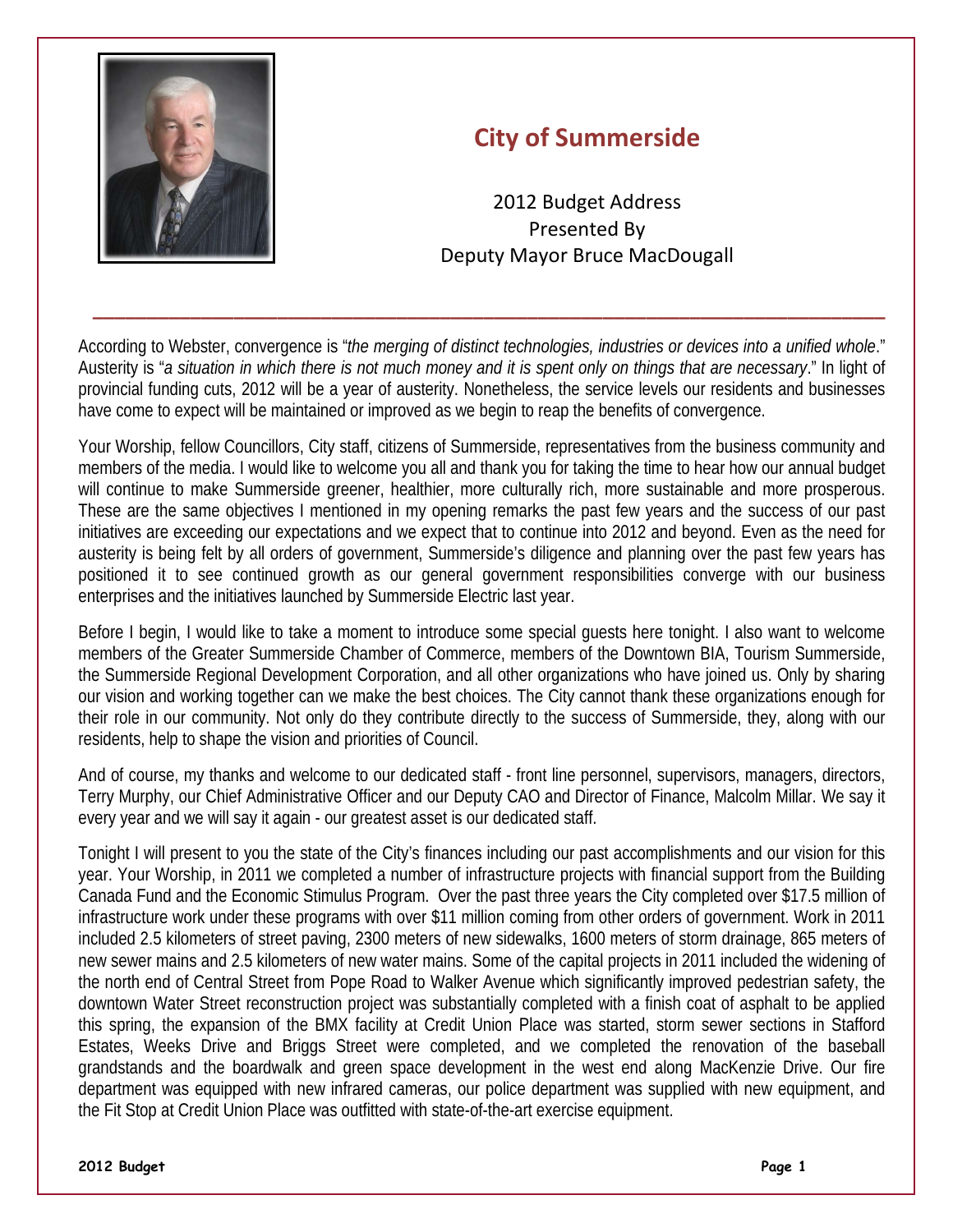The funding received by Summerside under infrastructure programs the past few years was much appreciated and we again extend our sincere thanks to our colleagues at both the provincial and federal levels. We certainly look forward to future programs to replace the Building Canada Fund and the Economic Stimulus Program. In the absence of cost sharing programs, we expect to keep our infrastructure spending as low as possible so that we will be in a position to take maximum advantage of future cost sharing opportunities. Municipal infrastructure is the responsibility of all orders of government. In PEI, 96 cents of every tax dollar collected goes to the federal and provincial governments with only four cents going to municipal governments. Even that has now been reduced by another five percent. A share of these dollars is required at the municipal level to invest in the infrastructure which many of us take for granted. Your Worship, we have worked with the other orders of government to leverage our own tax dollars as much as possible and we will continue to make the best use of our tax dollars in the years ahead.

At this point I must also mention the Federal Gas Tax Program which will have provided Summerside with \$9 million between 2005 when the program was introduced, and 2014, the period for which funding is confirmed. These funds were instrumental in the development of our wind farm, an investment which is serving our community well and will continue to do so for many years to come. We would like to recognize the Federation of Canadian Municipalities for the crucial role they played, and continue to play, in the development of this and other infrastructure programs, particularly at the federal government level. We would also like to thank you, Your Worship, as a past president of FCM and for your continuing role on several FCM committees who, we understand, are working with the federal government to establish new, and hopefully permanent, infrastructure programs. Likewise, in my capacity as Deputy Mayor and Chairman of the City's Financial Services Committee, and also in my role as President of the Federation of PEI Municipalities, I would like to extend thanks to the FPEIM Board and their executive director, John Dewey, who is continuously seeking support and cooperation from the provincial level in making these great accomplishments happen not only here in Summerside, but in all of PEI.

The Budget I am presenting tonight will show that Summerside's commitment to investing not just in its infrastructure, but also in its long term vision for improved sustainability, continued green growth, and the City's future health and prosperity, has not ended with the completion of recent infrastructure programs. As our past investments converge with new opportunities, 2012 will see continued success in achieving our long term goals. But first, a few highlights from last year.

Your Worship, I am pleased to report to you that on a consolidated basis we ended 2011 with a surplus of just over a million dollars. We were able to do this because we continue to pay for a number of capital projects with our annual revenues as opposed to borrowing for everything, a practice which has resulted in a decrease in our general fund long term debt for a fourth consecutive year.

Our water and sewer utility rates were frozen for 2011 so \$125,000 was used from reserves to balance their books for the year. Summerside Community Network saw its revenue from special projects and managed applications increase to 50% of its overall revenue while at the same time its Route 2 internet subscribers rose by 8%. Summerside Electric operated largely in line with expectations. During 2011, 50% of its power purchases came from PEI wind and all of its power was coming from wind alone a remarkable 23% of the time. This was helped along with the launching of the City's Electro Thermal Storage program late last year which enables the storage of wind energy making it available in the form of heat or hot water when needed. At the same time, residents and businesses who bought these units received lower power rates and early indications are showing an overall reduction in energy costs for participants. Even better for 2012, we just learned that these units will now be eligible for a 10% purchase rebate through the PEI Office of Energy Efficiency. Details are available on their web site.

The City's Annual Report is available here tonight, including the Report from our Auditors, Grant Thornton, who are also represented here this evening. The Annual Report and tonight's budget will both be available shortly on the City's web site at [www.city.summerside.pe.ca.](http://www.city.summerside.pe.ca/)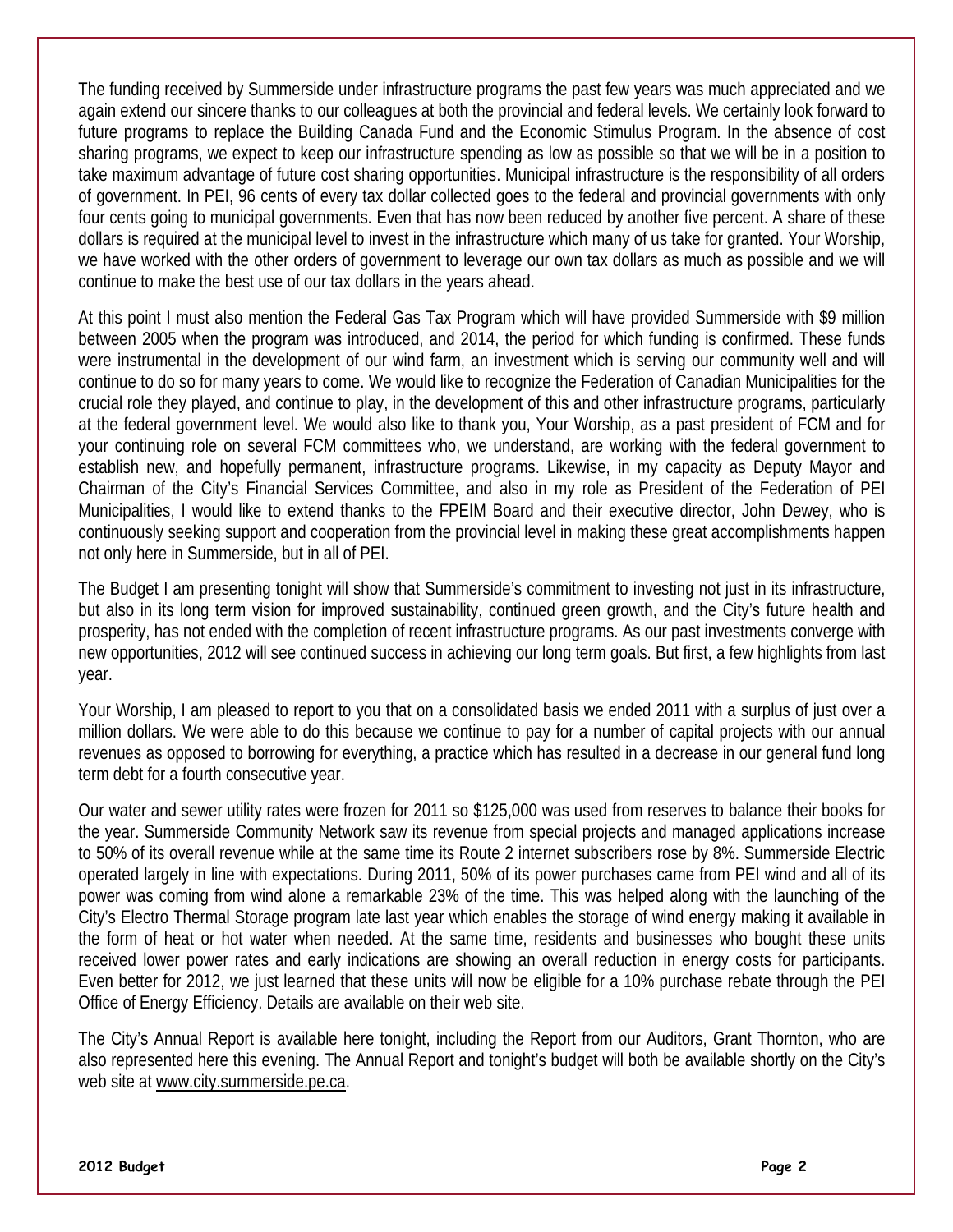I would also like to mention that we will be launching our new web site within the next few weeks, a site which was developed internally by our talented staff at SCN and was designed to enable each department to update its information directly meaning more relevant and timely information for our residents, businesses and visitors.

Last year we used \$4.2 million from our General Revenue Fund for capital projects. In addition, \$2.5 million was invested in water and sewer upgrades and \$1 million for electric utility upgrades. With our wind farm up and running, we embarked on our project involving Electro Thermal Storage (ETS) units combined with Smart Grid technology so that our electric utility will be able to more effectively communicate with the homes and businesses it serves. Our \$1.25 million investment in the first stage included the back end design and the deployment of 250 smart meters and 80 ETS units which are expected to generate \$120,000 in incremental revenue as we literally begin to store wind energy. This, Your Worship, is the beginning of the convergence I mentioned earlier. These developments by our electric utility could not have happened without our investment in wind energy the past few years, and the foresight of my fellow Councillors and yourself in building on these accomplishments. I mentioned that last year, 50% of the City's electricity came from wind. By comparison, the other power supplier on the Island received only 17% from renewable sources. We are proud, Your Worship, to be leading the way when it comes to incorporating renewable energy into our everyday operations, and we will continue to do so in the years ahead as we expand our Smart Grid and our ETS program as more people look for ways to reduce their energy costs.

In 2011, police protection cost \$3.1 million, \$2.3 million was spent on public works, \$725,000 on economic development, and \$580,000 for fire protection. The net cost of providing recreation facilities and services was \$2.8 million. The City paid \$430,000 to support community groups and minor sports organizations. The provision of clean, safe drinking water, modern sewers, and effective environmental controls, cost \$4.4 million. These are the services people have come to expect and which make Summerside a safe, active, healthy and growing community.

Our Electric Utility came in \$280,000 better than budget and increased their transfer to the general fund by \$468,000. A consistently strong Canadian Dollar, and the operation of our own wind farm helped control costs.

Your Worship, these are just some of the highlights of what was accomplished in 2011. More specific details are available in both our 2011 Annual Report and 2012 Budget documents presented to you here tonight.

Your Worship, I have given you some of the highlights of what we accomplished last year and how our past investments have led to new opportunities. Now I would like to give you more specific details about our plans for 2012 and how we will be investing in our residents and our community…how we will be making the best choices...how convergence is leading to new opportunities for the City…and how austerity will allow us to maintain services during a time of declining revenues. The budget initiatives I am about to lay before you represent the City's eighteenth consecutive balanced budget.

At the core of what we do are the front line services we provide to our residents. It gives me great pleasure to tell you here tonight that we will provide:

- Fire protection services at a cost of \$599,000, a budget increase of \$43,000 from 2011;
- Police services at a cost of  $$3,323,000$ , an increase of  $$93,000$ ;
- Economic development initiatives, including heritage properties and programming, costing \$876,000, a decrease of \$2,000;
- Community and recreation services and facilities at a cost of \$3,962,000, an increase of \$419,000, less offsetting revenue of \$1,679,000, a decrease of \$5,000;
- We will provide services through our Public Works Department at a cost of \$2,098,000, an increase of \$101,000.

Further, Your Worship, we are budgeting for capital spending from general revenue funds in the amount of \$3,570,000. This is a decrease of \$645,000 from last year's actual level reflecting austerity in the face of provincial funding cuts, reduced infrastructure funding and constrained revenue.

#### **2012 Budget Page 3**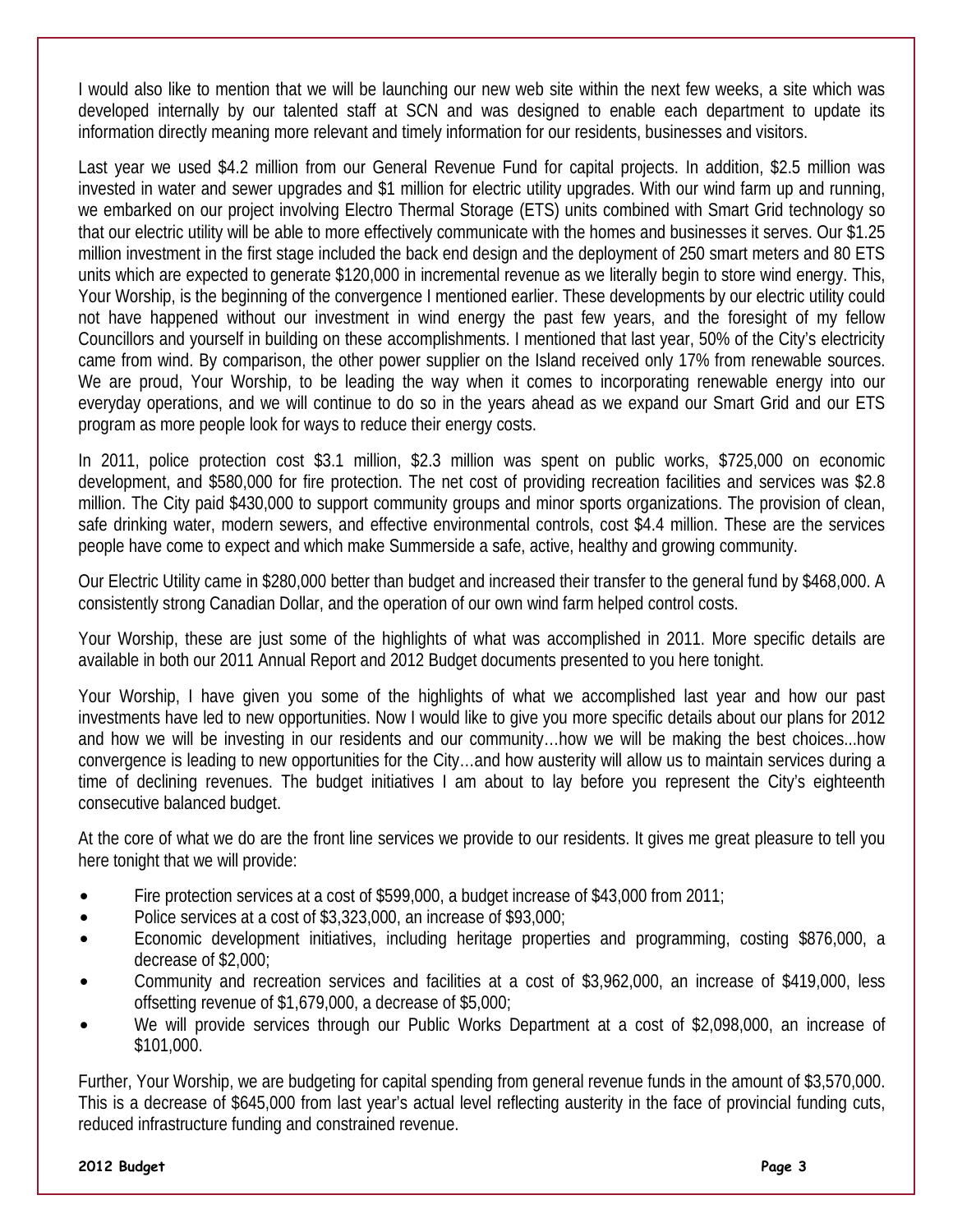We disagree with how the province is abusing municipal service grants to take funding from the City even though our taxpayers will continue to pay as much or more into provincial coffers. The province is simply keeping these municipal tax dollars for themselves, which is wrong. This year will therefore be a year for belt tightening as we try to maintain our service levels. We will continue to work with the province and other PEI municipalities to address the issue of provincial encroachment on our taxation base, while at the same time we support and applaud the province's efforts to get its fiscal house in order. However, the message is clear that if we ever expect to be in control of own destiny we need to find new and innovative sources of revenue which are not subject provincial encroachment or political whim. We have long counted on the support and efficiencies from operating our own utilities, particularly Summerside Electric, and we are now in a position where we can, and we must, increase this value through expansion and convergence of these enterprises in ways which provide direct benefits to Summerside.

One example of convergence is the Economic Development Incentive Policy we introduced last year to increase our commercial assessment base, which combined the following benefits from our normal government tax base and our electric utility:

- No incremental municipal property taxes for up to five years on qualified projects;
- Up to five year electrical rate freeze on qualified projects;
- Projects over \$500,000 with at least a 25% commercial component will qualify.

The convergence of stable power rates combined with other development incentives led to an increase in commercial assessments of nearly \$4 million for qualified projects. The City will receive increased annual property taxes of about \$50,000 on these after the three to five year incentive period. That is why I am pleased to announce that our Summerside Economic Development Incentive Policy will be continued throughout 2012, and we will continue to search for new and unique ways to make Summerside the destination of choice for new residents and businesses. Our incentive policy offers a unique combination of property tax incentives along with electrical rate incentives made possible by our wind farm. With the freeze on Island electrical rates ending in March, 2013, our offer to freeze rates in Summerside for an extended period will be even more attractive to those looking to locate here, but this offer may not last forever so we encourage developers to get their plans in place sooner rather than later. More specific details of the Incentive Policy are available on the City's web site.

Your Worship, a vibrant and healthy community is one which invests in the richness of its arts, culture and heritage. This year we are increasing our support for arts, culture and heritage with \$400,000 being allocated to heritage properties for operations and \$51,000 for capital improvements. Base funding support for the Harbourfront Theatre, the home of Anne and Gilbert, will be increased to \$120,000 annually, and the College of Piping will be supported with \$50,000 annually.

We will continue our investment in crime prevention and community safety with a \$500 contribution to Crime Stoppers, \$5,000 to The East Prince Committee on Family Violence Prevention along with our continuing participation in their Purple Ribbon Campaign, and a \$3,000 contribution to the East Prince Women's Information Centre.

In support of post-secondary education we are providing two \$1,500 scholarships to assist Summerside students entering a program with Holland College and \$20,000 for their Learning for Life Capital Campaign as part of the City's total five year pledge of \$100,000.

We will support the PEI Sports Hall of Fame with a \$1,000 contribution.

We will provide a \$2,000 sponsorship to the Special Olympics.

We will support youth activities with operating grants to the Boys and Girls Club and Generation XX of \$20,000 and \$25,000 respectively, and we will support seniors activities with \$5,000 to support the provincial 55+ Winter Games, a \$1,000 operating grant for Parkview Seniors, and \$10,000 to upgrade their electrical system. We would particularly like to thank the volunteers who provide invaluable support to these organizations.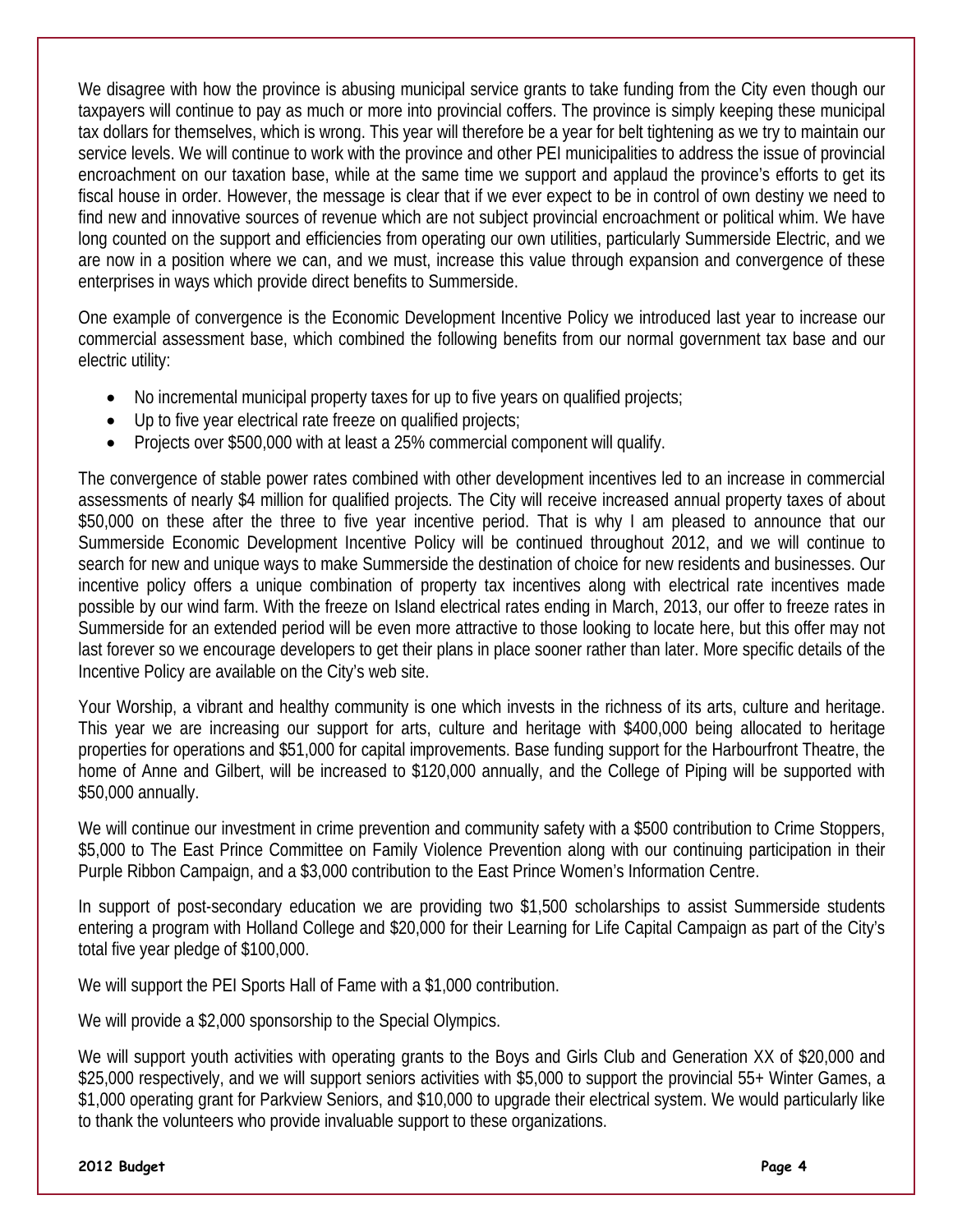The youth and seniors of this City, and everyone in between, are one of our most precious resources and we've seen and heard first hand the great work being done by these organizations.

We are making a \$20,000 payment to the Prince County Hospital Foundation to support local enhancements to health care. This is the third of ten annual payments towards a \$200,000 pledge made in 2009 and is another example of how wind power is helping us increase our support to community organizations.

We will invest \$157,000 in equipment for Fire and Police Services.

We will continue to support the downtown with funding of up to \$100,000 for Sustainable Tourism and \$48,000 for Downtown Summerside Inc. to complement their BIA levy.

Our public works department will invest \$220,000 in a new loader and will share the \$90,000 cost of a new work order system with the water and sewer utilities.

Summerside Electric will invest \$1,653,000 to expand and upgrade its network, including \$825,000 for a used 2.2 megawatt generator to add to its backup capacity and \$408,000 to complete phase 2 of its Smart Grid.

Our water utility and sewer utility will invest \$517,000 and \$918,000 respectively on capital improvements while \$125,000 will be invested to upgrade information technology equipment for Route 2.

We have allotted \$1,476,000 for street and storm sewer upgrades, including \$616,000 for ditch infilling which I will speak more about in a moment. The top coat of paving for downtown Water Street from Granville Street to Summer Street will be completed at a cost of \$300,000.

We will continue to make Summerside more pedestrian friendly with the redevelopment of sidewalks at a cost of \$307,000 including a new section on Darby Drive from Charlotte Street to South Drive which will significantly improve safety in that area.

We will complete phase two of the BMX Park on Willow Avenue for \$170,000 with \$60,000 coming from the Island Community Fund.

Your Worship, we had many hard choices to make this year and in the face of declining revenues I believe we made the best choices. Since 2007 we have reduced our general fund long term debt from \$44 million to \$38 million, and we expect this to drop to \$36 million by the end of 2012 and to zero within 15 years after that, all in accordance with how we planned the convergence of our general fund infrastructure costs with the wind farm and our electric utility. There is not a day that goes by without a resident or a visitor complimenting us on our facilities whether it be Credit Union Place, the west end boardwalk and beach, City Hall, our heritage properties, the wind farm, or even our state of the art sewage treatment system. And we did all this while maintaining tax rates and user fees at rates which compare favourably on PEI and in the region thanks to planning and being able to take advantage of opportunities when they came our way. Some would say we accomplished a lot since amalgamation in 1994. I say it's just a good beginning.

Over the last few years the City of Summerside has invested significant resources into our roads and ditch infilling structure through the help of the federal and provincial governments' infrastructure programs. Although significant progress has resulted there is still considerably more to be accomplished. Thus, I am pleased to announce tonight two significant changes in our procedures that will help move this issue forward more quickly. First, we will be changing the standard on new subdivision street construction so that it matches the recent changes made to provincial standards and, secondly, with this year's ditch infilling on MacDougall Drive, Hately Crescent and Cass Avenue we will have completed the list of ditch infilling petitions that met the criteria under the old ditch infilling program we will develop a new schedule of streets that will be surveyed and designed so they will be "shovel ready" when funding becomes available either through annual capital spending such as the \$616,000 budgeted this year, or through infrastructure funding which may be available in future years.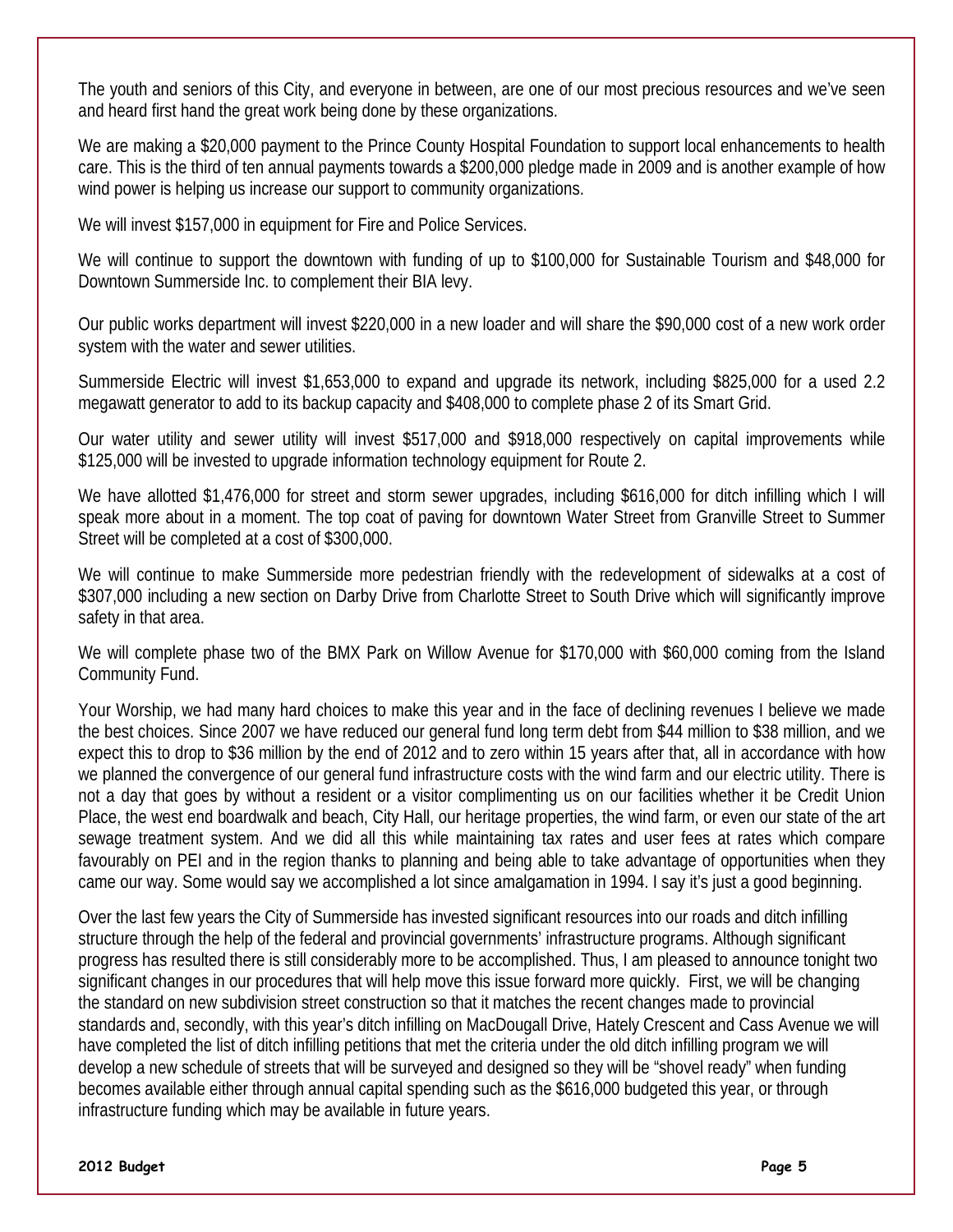When the last round of infrastructure programs came around, Summerside had its homework done and was able to access \$11 million which would not have been available if we didn't have Council's priorities identified along with their commitment to get the work done. We were ready then and we will be ready now and in the future. I am pleased to announce tonight that the first area of improvements under this new strategy will be the Meadow Heights area where we will start the surveying and design of portions of Matheson Street and Baglole Avenue. This will allow us to have tender and reconstruction documents ready for the spring of 2013, which will also help us get the best pricing early in the construction season. As well, we will develop a design bank of approximately two million dollars worth of infrastructure which will be available on a go forward basis, based on criteria matching the capacity of ditches and street quality.

Your Worship, now let me tell you about the City's utilities. These include Summerside Electric, Summerside Community Network which operates *Route 2,* our new Electro Thermal Storage program and our Water and Sewer Utility. All of these utilities are operated on a "user pay" basis and are therefore expected to be self-sustaining.

I mentioned that Summerside Electric recently signed a new power purchase agreement with New Brunswick Power which will take effect September 1, 2012, and which will enable a return to profitability in 2013. I spoke about our successful wind farm operations and our plans to invest in smart meters, electro thermal storage (ETS) and domestic hot water (DHW) units, and the development of a smart grid. Dr. Larry Hughes, PhD from Dalhousie University recently completed his research report into Summerside's Smart-Grid Pilot Program in which he states, *"Overall the windheating pilot program has improved Summerside's energy security, by reducing customer cost, increasing utility revenues, reducing greenhouse gas emissions, and making ETS and DHW available to meet heating demands."* This report was completed with assistance from the Green Municipal Fund through the Federation of Canadian Municipalities. Initially, we looked at the ETS program and Smart Grid from an economic and environmental perspective. Dr. Hughes also raises the benefit of energy security. What happens when there's another disruption in the supply of oil in North America or, even worse, there is a permanent reduction in the availability of oil? This is not a question of *if*, it is a question of *when*. We will not be able to rely solely on wind in the immediate future, but if every step we take reduces our dependence on imported energy, the better off we will be in the long run. We will be better off economically, environmentally, and in terms of energy security. We will continue to promote the use of ETS units and Smart Grid technology throughout the City and this will be helped along with incentives through the PEI Office of Energy Efficiency. This, Your Worship, is convergence. This, Your Worship, is good economics. This, Your Worship, is green. And most importantly, Your Worship, this will increase Summerside's energy security.

We have already accomplished much in increasing our energy security and we will accomplish more through the use of smart meters, ETS units and a Smart Grid, and again I say that this is just a good beginning. In February this year the PEI Energy Commission released its discussion paper, "*Charting Our Electricity Future*". This report points out that electricity accounts for only 13.5% of Prince Edward Island's energy use. The bulk of the remainder comes from petroleum products for the transportation sector. Increasing energy security for homes and commercial properties is just the tip of the iceberg. If any of us are to have real energy security in the future, we will need to tackle the issue of energy requirements for transportation. Your Worship, as we look to the future our vision is going to diverge a little from the vision of the PEI Energy Commission. For example, they see the construction of a third undersea cable as an investment in PEI energy security. We see it as an investment in PEI energy insecurity. When the present cables were laid, electricity pricing was comparable to Nova Scotia and New Brunswick. Over time, however, Nova Scotia and New Brunswick changed the way they do business and PEI could no longer receive any of their low cost or even average cost energy. Everything shifted to their highest marginal cost causing PEI electrical rates to be 50% higher than their maritime neighbours. By this time, however, PEI had lost the ability to produce its own electricity. In the long run, the undersea cables have been a major factor in PEI's energy insecurity and high electricity costs. Summerside Electric will continue to provide input to the PEI Energy Commission to encourage them to follow our proven success in increasing energy security for all Islanders.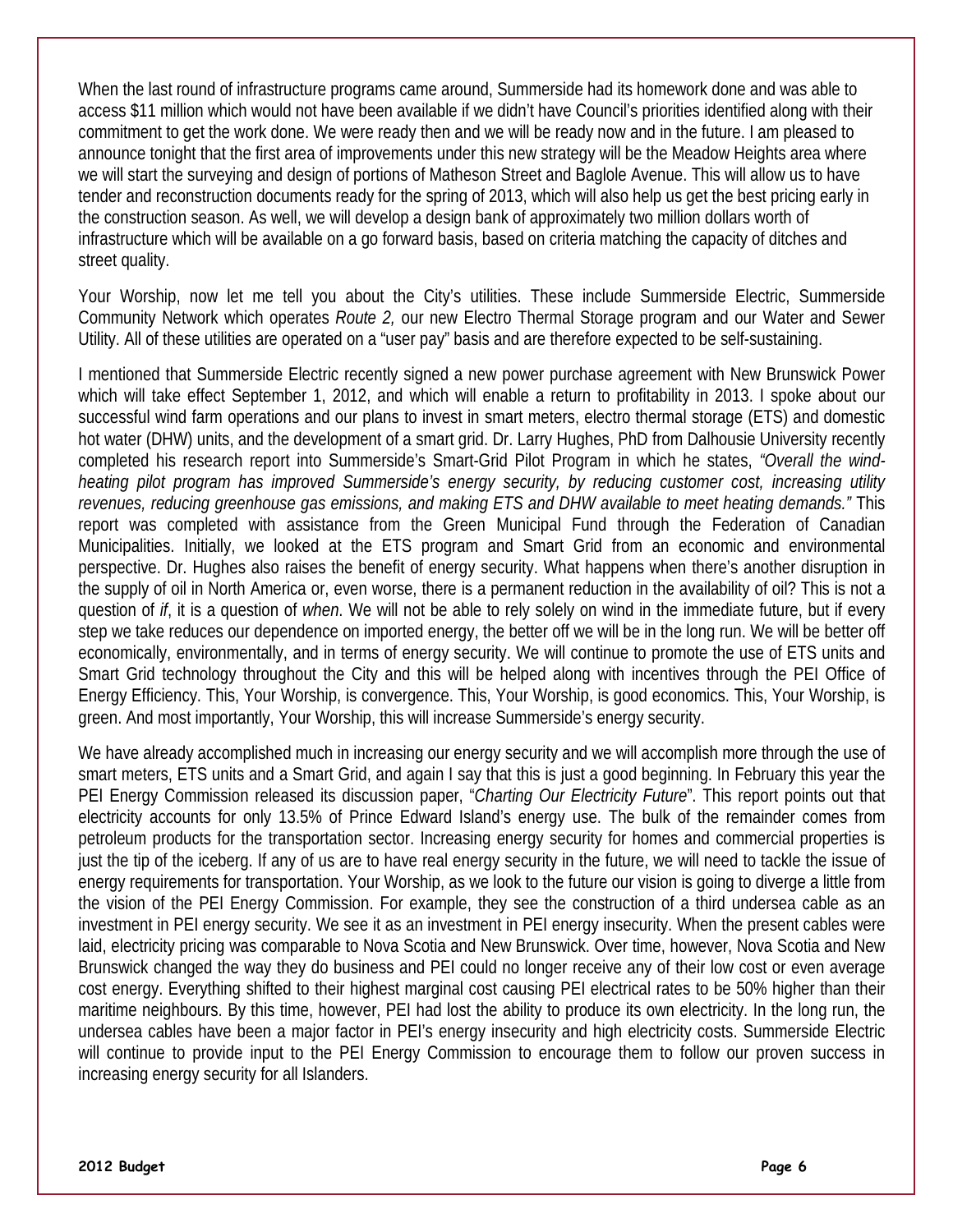Moving on to our water and sewer services, let me begin by saying that our foresight when we upgraded our sewage treatment facilities a few years ago to standards we knew would quickly become the norm, has undoubtedly saved the City millions of dollars. We are now seeing other municipalities in PEI and across the country having to upgrade their facilities to the standards Summerside adopted from the outset. Many are now grappling with huge increases in their rates which is why it gave me great pleasure to announce last week that Summerside's rate adjustment for water and sewer services will be limited to PEI inflation of 2.9%. This was good planning and we will continue to make the right choices in the years ahead. This modest rate adjustment will add less than \$1.33 per month for a single family home, less than the price of a small coffee. Your Worship, we sometimes fail to appreciate just how valuable our water resources really are, and how fortunate we are to be able to deliver fresh, clean safe water to every home in Summerside. We do this for less than \$13.00 per month which is only a fraction of the price paid for phone or cable services. The cost of filling a 10 gallon gas tank will pay for water for six months. It is also therefore critically important to have the best sewage treatment facilities to protect not only our drinking water, but also our beautiful harbour, Malpeque Bay, and the overall health of our community. Keeping our utilities on a sound financial footing with estimated revenues continuing to be equal to budgeted expenses is responsible fiscal management. Maintenance of our water and sewer services is critical to the health of our community, which leads me to our next initiative.

Earlier this month, the PEI Chief Public Health Office released its first Health Officer's Report. Health and Wellness Minister Doug Currie, *"… encourages Islanders to take action to improve their own health. Whether it's quitting smoking, increasing physical activity or having their children immunized – these individual actions will contribute to healthier communities over time."* The report found that the Island population has higher rates of certain chronic diseases than the rest of the country and it also found that Islanders want to take action to improve their health. Your worship, we looked at ways convergence could allow us to be proactive in creating opportunities for our residents to take steps to improve their own health. We have outdoor parks and recreation facilities which are second to none, especially our incredible west end boardwalk which is seeing tremendous use since its development over the past few years. Your Worship, to increase the use and availability of our sports fields, including our new artificial turf field, Summerside Electric will cover the cost of its wind generated electricity so there will no longer be a charge to Summerside user groups for field lighting. Even better, to completely remove any financial obstacles to field use we are eliminating most user fees for the fields. On the flip side, the modest grants given to a few organizations to help them pay for the fields and lighting will be eliminated, but they will be much better off having the fees and lighting charges removed. Having said this, I should point out that the cost of owning and maintaining our outdoor facilities is quite modest compared to our indoor facilities. Although we need to continue charging a reasonable fee for the use of our indoor facilities, these will be frozen for another year. The Department of Community Services is carrying out an extensive review of its operations and facilities and we will look for guidance from the results of that review as to appropriate fee levels for the future.

Your Worship, this takes me to the setting of the City's tax rates for 2012. As you will recall, we reduced the commercial tax rate last year and you indicated you would like to follow that up with a residential rate reduction this year, a suggestion receiving unanimous support from Council. Unfortunately, the unexpected announcement in February by the province that they were cutting our Municipal Support Grant by 5% means that consideration of a residential tax cut will have to wait until next year, and may depend on the outcome of revenue sharing discussions currently underway with the province and other Island municipalities, including the Federation of PEI Municipalities. However, it still gives me great pleasure to confirm there will be no tax rate increases either.

Your Worship, being able to toe the line on tax rates while maintaining or increasing services was not an easy task. I would like to thank you, my fellow Councillors, and staff who together found opportunities for more value through convergence, savings through austerity, and a vision and a plan for an exciting and prosperous future.

Thank you, and good night.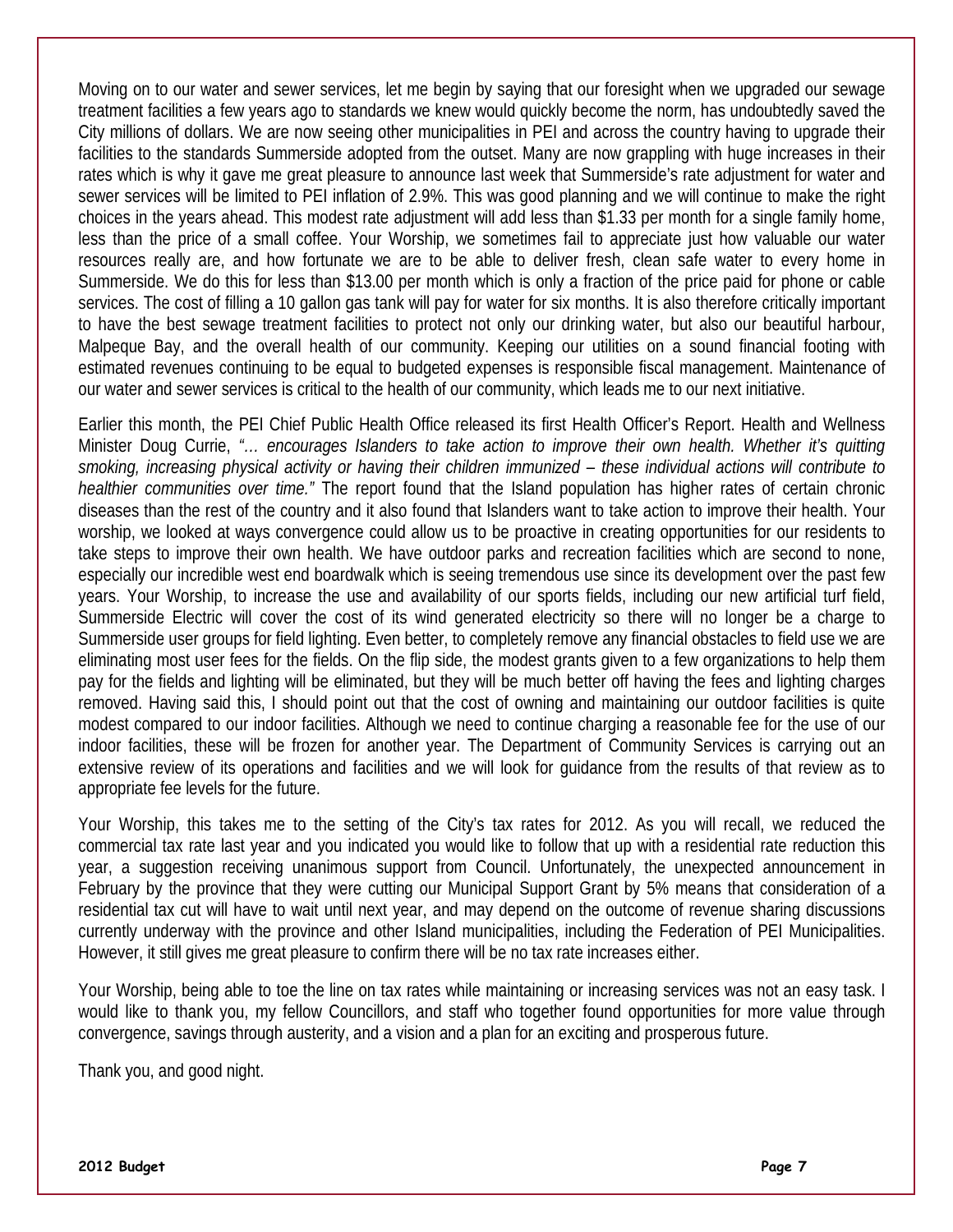### **Revenue and Expenditure Analysis As Percentage of Total Budget**

### **Exhibit A**

|                                      | 2012          | % of Total    | 2011          | % of Total    | 2011                         | % of Total    |
|--------------------------------------|---------------|---------------|---------------|---------------|------------------------------|---------------|
|                                      | <b>Budget</b> | <b>Budget</b> | <b>Actual</b> | <b>Actual</b> | <b>Budget</b>                | <b>Budget</b> |
| <b>Revenue</b>                       |               |               |               |               |                              |               |
| <b>Property Tax</b>                  | \$7,222,535   | 40.1%         | \$7,248,701   | 38.3%         | \$7,235,765                  | 39.4%         |
| <b>Provincial Government Grants*</b> | 6,844,213     | 38.0%         | 7,059,041     | 37.3%         | 7,039,019                    | 38.3%         |
| <b>Wind Energy Sales</b>             | 1,786,844     | 9.9%          | 1,995,579     | 10.5%         | 2,055,597                    | 11.2%         |
| <b>Other</b>                         | 2,161,050     | 12.0%         | 2,646,064     | 13.9%         | 2,051,450                    | 11.1%         |
| <b>Total General Revenue</b>         | \$18,014,642  |               | \$18,949,385  |               | \$18,381,831                 |               |
|                                      |               |               |               |               |                              |               |
|                                      | 2012          | % of Total    | 2011          | % of Total    | 2011                         | % of Total    |
|                                      | <b>Budget</b> | <b>Budget</b> | <b>Actual</b> | <b>Actual</b> | <b>Budget</b>                | <b>Budget</b> |
| <b>Net Expenditure</b>               |               |               |               |               |                              |               |
| <b>General Government</b>            | \$<br>508,650 | 2.9%          | \$<br>650,673 | 3.4%          | $\boldsymbol{\$}$<br>468,230 | 2.6%          |
| <b>Financial Services</b>            | 3,646,980     | 21.0%         | 4,029,470     | 21.3%         | 3,653,580                    | 20.6%         |
| <b>Summerside Raceway</b>            |               | 0.0%          |               | 0.0%          |                              | 0.0%          |
| <b>Human Resources</b>               | 204,646       | 1.2%          | 211,309       | 1.1%          | 198,619                      | 1.1%          |
| <b>Fire Services</b>                 | 599,059       | 3.4%          | 583,504       | 3.1%          | 556,010                      | 3.1%          |
| <b>Police Services</b>               | 3,296,862     | 19.0%         | 3,068,525     | 16.2%         | 3,218,164                    | 18.1%         |
| <b>Economic Development</b>          | 739,969       | 4.3%          | 723,956       | 3.8%          | 735,932                      | 4.2%          |
| <b>Community Services</b>            | 2,283,042     | 13.1%         | 2,781,015     | 14.7%         | 1,858,949                    | 10.5%         |
| <b>Technical Services</b>            | 433,038       | 2.5%          | 402,395       | 2.1%          | 429,495                      | 2.4%          |
| <b>Public Works</b>                  | 2,083,301     | 12.0%         | 2,282,809     | 12.0%         | 1,979,075                    | 11.2%         |
| <b>Capital Projects</b>              | 3,570,238     | 20.6%         | 4,215,137     | 22.3%         | 4,633,628                    | 26.2%         |
| <b>Total General Expenditures</b>    | \$17,365,785  |               | \$18,948,793  |               | \$17,731,682                 |               |

**\* The City sets its tax rates annually pursuant to Section 28 of the City of Summerside Act. In 2008 the Province of PEI, through legislative amendments to Section 8 of the Real Property Tax Act, reduced the City's non-commercial tax rate from \$1.70 to \$.74, while at the same time rescinding a provincial property tax credit of \$.96. The result of the Provincial legislative amendments was a transfer of taxation capacity from the City of Summerside to the Province of PEI, a transfer which has not been agreed to by the City.**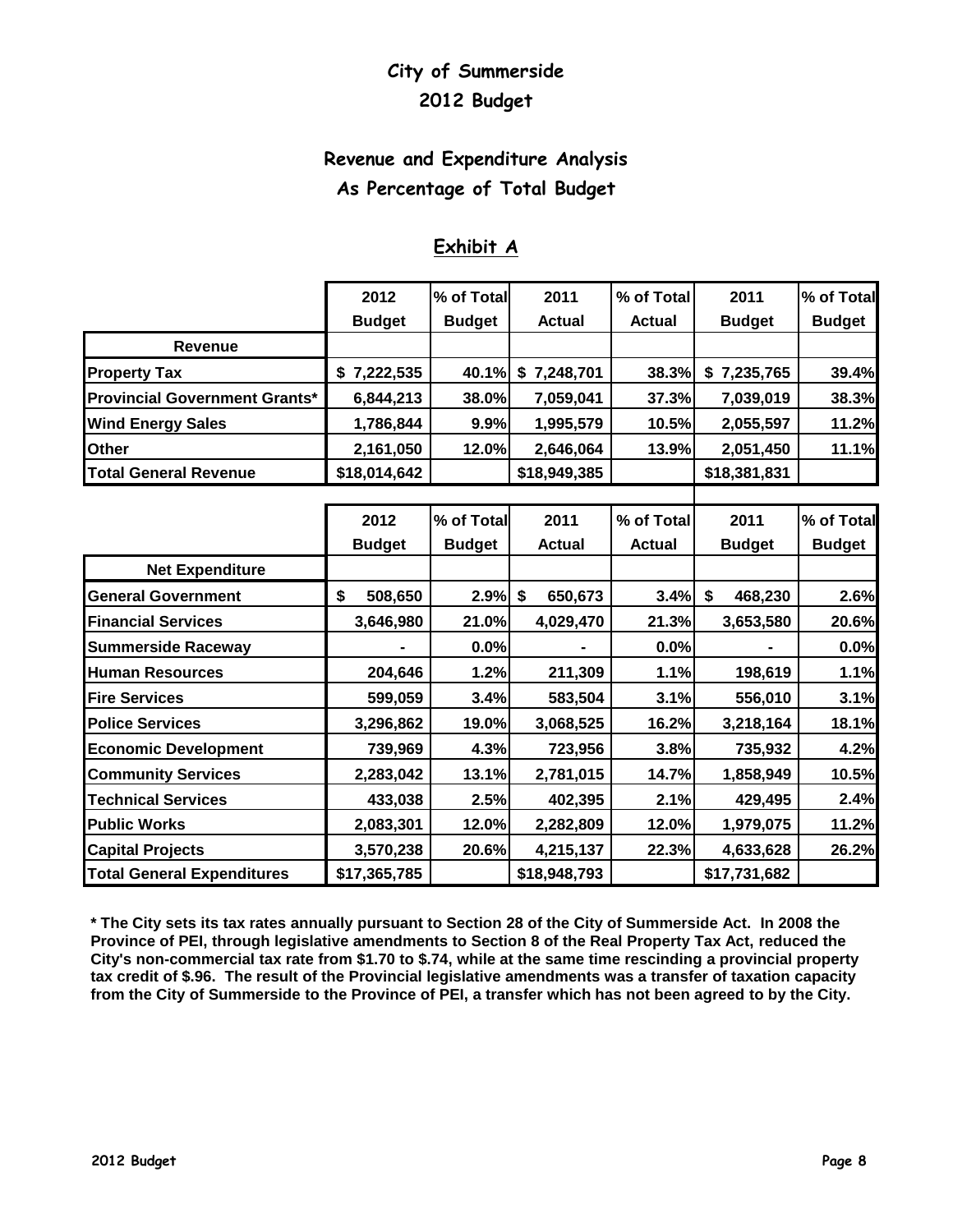### **Revenue/Expenditure Analysis**



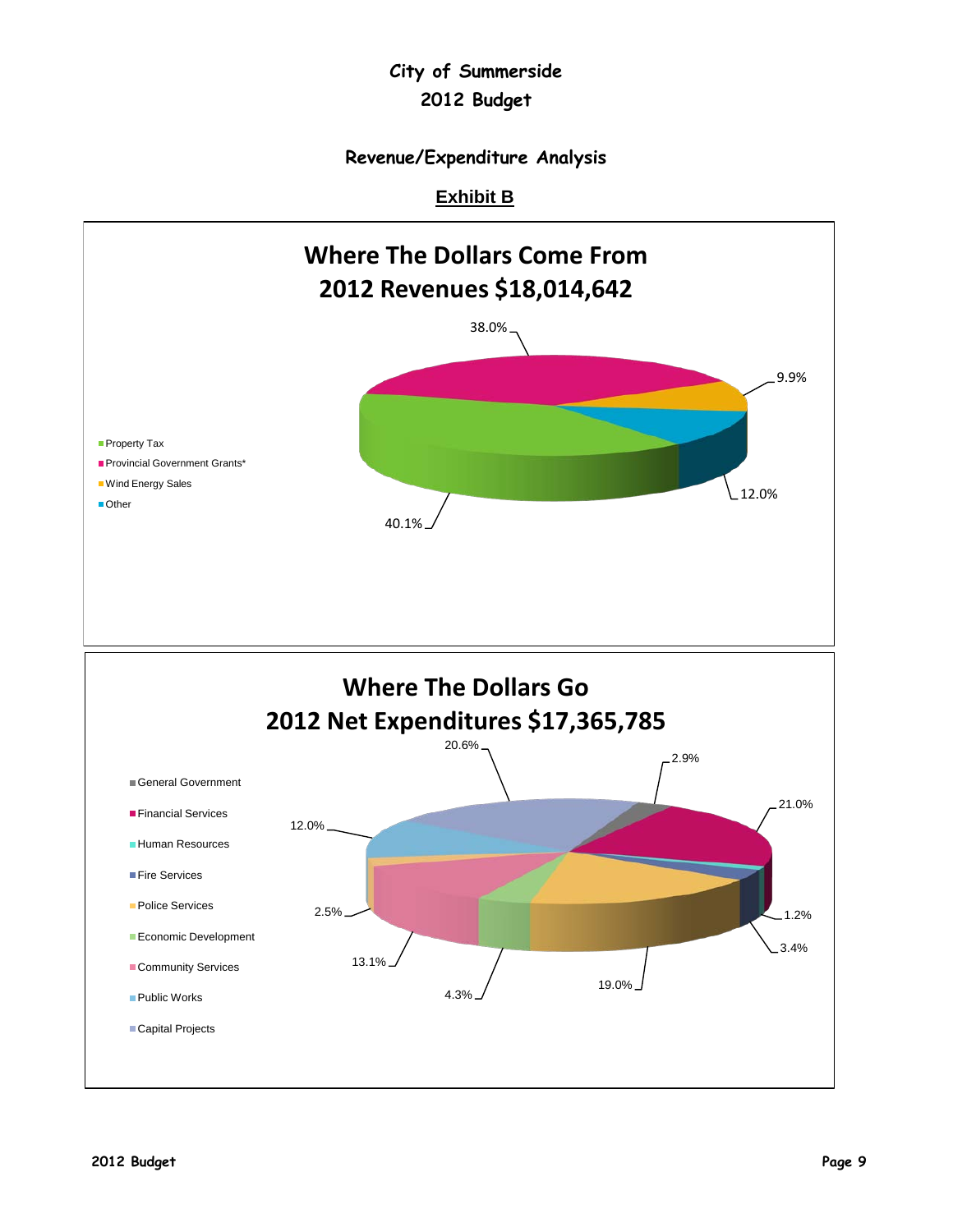### **Summary of Commercial and Non-Commercial Assessments**

### **Exhibit C**

|                   | Tax<br>Rate<br>(Per \$100) | 2012          | 2011          | 2010          | 2009          | 2008          |
|-------------------|----------------------------|---------------|---------------|---------------|---------------|---------------|
| <b>Commercial</b> | $$1.90*$                   | \$144,434,000 | \$145,192,000 | \$141,749,000 | \$137,747,800 | \$136,890,500 |
| Non-Commercial    | $$0.74**$                  | \$600,546,955 | \$587,831,143 | \$568,921,848 | \$568,944,509 | \$555,855,942 |
| Total:            |                            | \$744,980,955 | \$733,023,143 | \$710,670,848 | \$706,692,309 | \$692,746,442 |

#### **Assessment Freeze Value (if different):**

|  | <b>Non-Commercial</b> |  |  |  |  | \$555,669,223 | \$548,310,738 |
|--|-----------------------|--|--|--|--|---------------|---------------|
|--|-----------------------|--|--|--|--|---------------|---------------|

**\*Commercial tax rate reduced from \$1.92 to \$1.90 effective January 1, 2011.**

**\*\*The City sets its tax rates annually pursuant to Section 28 of the City of Summerside Act. In 2008 the Province of PEI, through legislative amendments to Section 8 of the Real Property Tax Act, reduced the City's non-commercial tax rate from \$1.70 to \$.74, while at the same time rescinding a \$.96 credit applied to provincial property tax rates in Summerside. The result of the Provincial legislative amendments was a transfer of taxation capacity from the City of Summerside to the Province of PEI, a transfer which has not been agreed to by the City.**

**An additional levy of \$.18 per \$100 of assessment is applied to properties within the City's Business Improvement Area. This amount is transferred to Downtown Summerside Inc. for use in the downtown area.**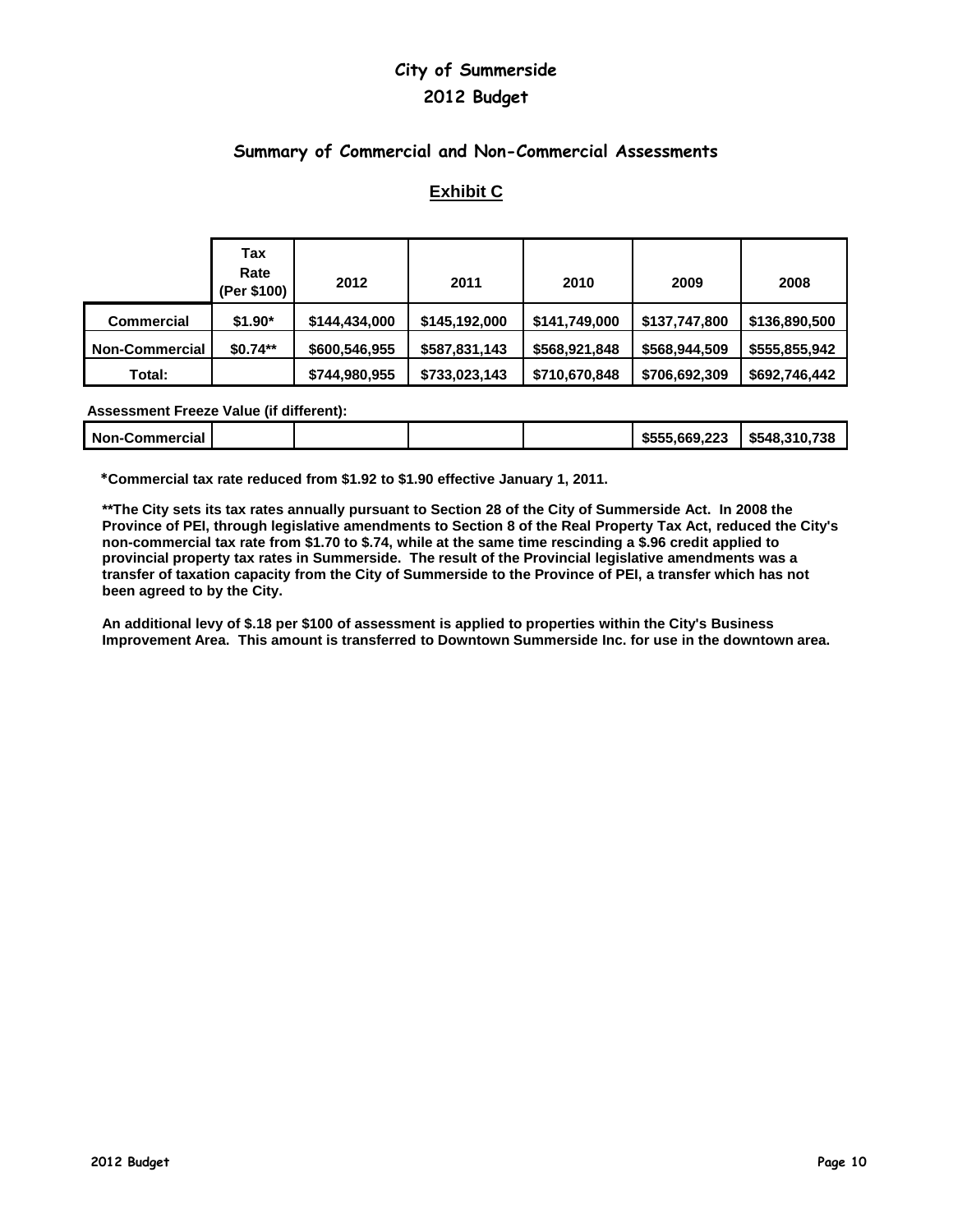### **Electric Rates**

### **Exhibit D**

#### **Summerside Electric Utility Rates (Effective March 1, 2011)**

|                       |    | <b>Domestic</b>                    |   |        | <b>General Service I</b>        |
|-----------------------|----|------------------------------------|---|--------|---------------------------------|
| Service charge        |    | 24.57<br>/ month                   | Ð | 24.57  | / month                         |
| Demand charge         |    |                                    | S | 13.43  | / kw over 20                    |
| 1st block energy rate | S  | / kwh for first 2000 kwh<br>0.1205 |   |        | 0.1518 / kwh for first 5000 kwh |
| 2nd block energy rate | \$ | / kwh for remainder<br>0.0920      |   | 0.0931 | / kwh for remainder             |
| 3rd block energy rate |    |                                    |   |        |                                 |

|                       |                | <b>General Service II (All Electric)</b> |  |       | <b>Unmetered</b>              |
|-----------------------|----------------|------------------------------------------|--|-------|-------------------------------|
| Service charge        | 24.57          | / month                                  |  | 11.67 | min. charge (includes energy) |
| Demand charge         | 5.68           | / kw over $20*$                          |  |       |                               |
| 1st block energy rate | 0.1519         | /kwh for first 5000 kwh                  |  |       |                               |
| 2nd block energy rate | S<br>0.1103    | / kwh for next 5000 kwh                  |  |       |                               |
| 3rd block energy rate | 0.1047         | / kwh for remainder                      |  |       | 0.1522 / kwh estimated        |
|                       | $*$ or 0.00284 | / kwh. whichever is less                 |  |       |                               |

|                       |        | <b>Industrial</b>                  |  |
|-----------------------|--------|------------------------------------|--|
| Service charge        |        |                                    |  |
| Demand charge         |        | $7.46$ / kw (5 kw min)             |  |
| 1st block energy rate |        | 0.1484 / kwh 1st 100 kwh/kw demand |  |
| 2nd block energy rate | 0.0660 | / kwh for remainder                |  |

|                | <b>Area Lighting</b>   | <b>Street Lighting</b> |
|----------------|------------------------|------------------------|
| 70 hps         | / month<br>13.97<br>\$ | \$<br>/ month<br>13.97 |
| <b>100 hps</b> | 17.72 / month<br>\$    | \$<br>17.76 / month    |
| <b>150 hps</b> | \$<br>25.36 / month    | \$<br>25.36 / month    |
| <b>250 hps</b> | 34.47 / month<br>S     | \$<br>34.47 / month    |
| 400 hps        | 40.32 / month<br>S     | \$<br>40.32 / month    |
| $125$ mv       | 13.83 / month<br>S     | \$<br>13.83 / month    |
| 250 mv         | 24.46 / month<br>S     | \$<br>24.45 / month    |
| 400 mv         | 31.24 / month<br>S     | \$<br>34.12 / month    |

**Note: An Energy Cost Adjustment Mechanism (ECAM) will be applied when calculating customers' monthly bills. The ECAM is applied to energy consumption only and does not affect the basic service charge. These rates, which are available on the City's webite, are updated as rate adjustments occur.**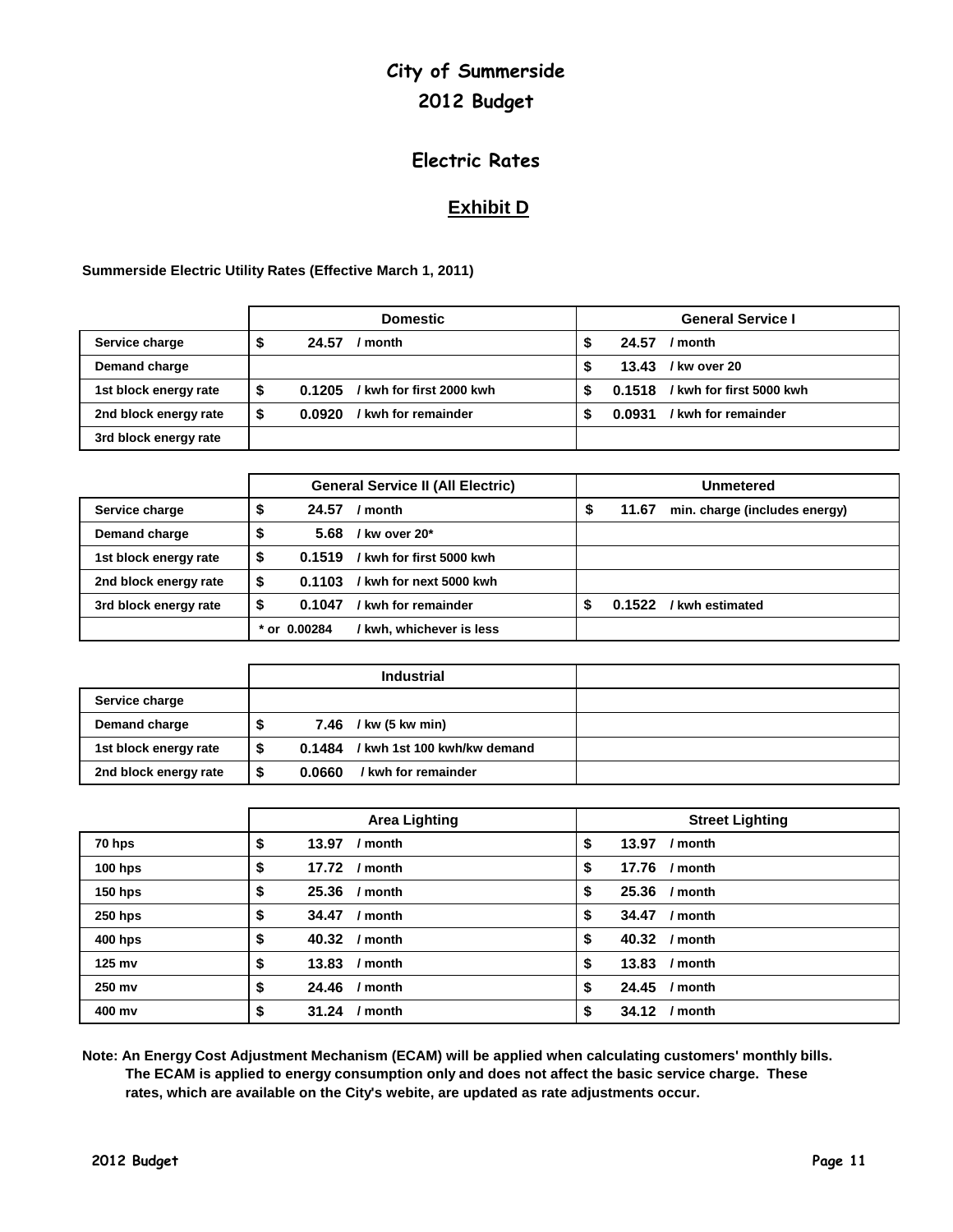#### **Electric Rates for Energy Thermal Storage Systems**

#### **Exhibit E**

#### **Summerside Electric Utility Rates (Effective August 15, 2011)**

#### **Hot Water Tank Storage Only - All Year**

|                            | <b>Residential Urban</b>                 | <b>Residential Seasonal</b>               |
|----------------------------|------------------------------------------|-------------------------------------------|
| Service charge             | 24.57<br>/ month                         | 26.92<br>/ month                          |
| <b>Block A Energy rate</b> | 5 0.0800 / kwh for first 200 to 600 kwh* | \$ 0.0800 / kwh for first 200 to 600 kwh* |
| <b>Block B Energy rate</b> | S 0.1205 / kwh for next 2000 kwh         | \$ 0.1205 / kwh for next 2000 kwh         |
| <b>Block C Energy rate</b> | S 0.0920 / kwh for balance kwh           | \$ 0.0920 /kwh for balance kwh            |

#### **Energy Thermal Storage Only (Steffes Unit) - Winter Rate**

|                            |                  | <b>Residential Urban</b>                                 |           | <b>Residential Seasonal</b>                              |
|----------------------------|------------------|----------------------------------------------------------|-----------|----------------------------------------------------------|
| Service charge             | 24.57<br>/ month |                                                          | 26.92     | / month                                                  |
| <b>Block A Energy rate</b> | \$ 0.0800        | / kwh for first 1000 to 22000 kwh* (October 1 to May 31) | \$ 0.0800 | / kwh for first 1000 to 22000 kwh* (October 1 to May 31) |
| <b>Block B Energy rate</b> | \$ 0.1205        | / kwh for next 2000 kwh (October 1 to May 31)            | \$0.1205  | / kwh for next 2000 kwh (October 1 to May 31)            |
| <b>Block C Energy rate</b> | 0.0920           | / kwh for balance kwh (October 1 to May 31)              | \$0.0920  | / kwh for balance kwh (October 1 to May 31)              |

#### **Energy Thermal Storage Only (Steffes Unit) - Summer Rate**

|                            | <b>Residential Urban</b>                                    | <b>Residential Seasonal</b>                                 |
|----------------------------|-------------------------------------------------------------|-------------------------------------------------------------|
| Service charge             | 24.57<br>/ month                                            | 26.92<br>/ month                                            |
| <b>Block A Energy rate</b> |                                                             |                                                             |
| <b>Block B Energy rate</b> | \$ 0.1205 / kwh for first 2000 kwh (June 1 to September 30) | \$ 0.1205 / kwh for first 2000 kwh (June 1 to September 30) |
| <b>Block C Energy rate</b> | S 0.0920 / kwh for balance kwh (June 1 to September 30)     | \$ 0.0920 / kwh for balance kwh (May 1 to September 30)     |

#### **Hot Water Tank and Energy Thermal Storage Only (Steffes Unit) - Winter Rate**

|                            | <b>Residential Urban</b>                                              | <b>Residential Seasonal</b>                                           |
|----------------------------|-----------------------------------------------------------------------|-----------------------------------------------------------------------|
| Service charge             | 24.57<br>/ month                                                      | 26.92<br>/ month                                                      |
| <b>Block A Energy rate</b> | \$ 0.0800<br>/ kwh for first 1200 to 22600 kwh* (October 1 to May 31) | / kwh for first 1200 to 22600 kwh* (October 1 to May 31)<br>\$ 0.0800 |
| <b>Block B Energy rate</b> | \$ 0.1205<br>/ kwh for next 2000 kwh (October 1 to May 31)            | / kwh for next 2000 kwh (October 1 to May 31)<br>\$ 0.1205            |
| <b>Block C Energy rate</b> | 0.0920<br>/ kwh for balance kwh (October 1 to May 31)                 | / kwh for balance kwh (October 1 to May 31)<br>\$ 0.0920              |

#### **Hot Water Tank and Energy Thermal Storage Only (Steffes Unit) - Summer Rate**

|                            | <b>Residential Urban</b>                                                         | <b>Residential Seasonal</b>                                 |
|----------------------------|----------------------------------------------------------------------------------|-------------------------------------------------------------|
| Service charge             | 24.57<br>/ month                                                                 | 26.92 / month                                               |
| <b>Block A Energy rate</b> | \$ 0.0800 / kwh for first 200 to 600 kwh*                                        | / kwh for first 200 to 600 kwh*<br>\$ 0.0800                |
|                            | Block B Energy rate   \$ 0.1205 / kwh for next 2000 kwh (June 1 to September 30) | \$ 0.1205 / kwh for next 2000 kwh (June 1 to September 30)  |
| <b>Block C Energy rate</b> | S 0.0920 / kwh for balance kwh (June 1 to September 30)                          | / kwh for balance kwh (June 1 to September 30)<br>\$ 0.0920 |

**\* Block A kwh is determined by the type and size of the Energy Thermal Storage System in service.** 

**Note: An Energy Cost Adjustment Mechanism (ECAM) will be applied when calculating customers' monthly bills. The ECAM is applied to energy consumption only and does not affect the basic service charge. These rates, which are available on the City's webite, are updated as rate adjustments occur.**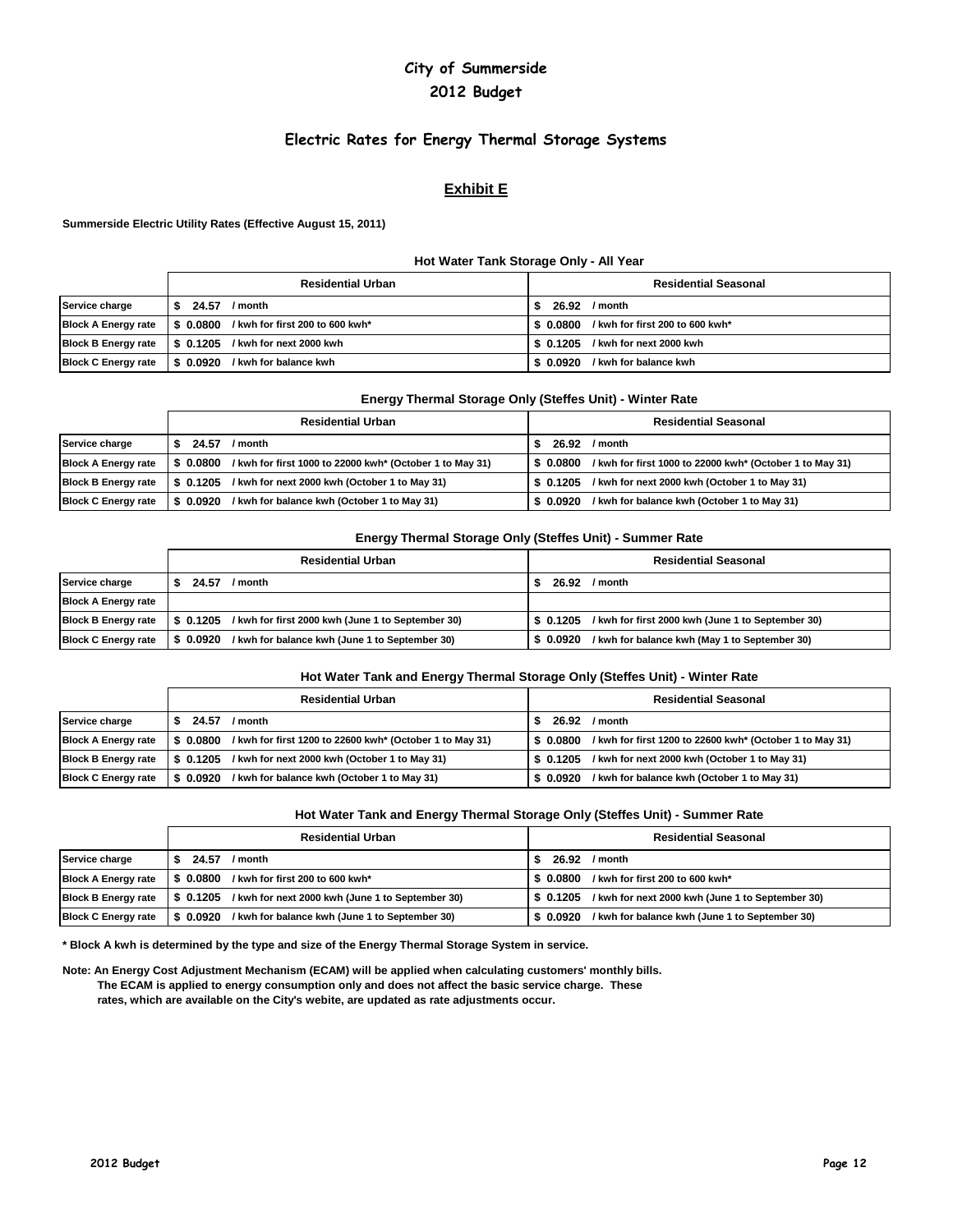### **Water and Sewer Rates**

### **Exhibit F**

|                                 |             | 2012         |                 |             | 2011         |                 |  |
|---------------------------------|-------------|--------------|-----------------|-------------|--------------|-----------------|--|
| <b>Classification</b>           | Water       | <b>Sewer</b> | <b>Combined</b> | Water       | <b>Sewer</b> | <b>Combined</b> |  |
|                                 |             |              |                 |             |              |                 |  |
| <b>Flat Rate - Residential*</b> | \$<br>13.22 | \$<br>33.91  | \$<br>47.13     | \$<br>12.85 | \$<br>32.95  | 45.80<br>\$     |  |
| <b>Commercial Base Rates:</b>   |             |              |                 |             |              |                 |  |
| $15 \text{ mm}$                 | 9.99        | 27.29        | 37.28           | 9.71        | 26.52        | 36.23           |  |
| <b>19 mm</b>                    | 10.78       | 29.82        | 40.60           | 10.48       | 28.98        | 39.46           |  |
| $25 \text{ mm}$                 | 13.04       | 37.48        | 50.52           | 12.67       | 36.42        | 49.09           |  |
| 40 mm                           | 16.09       | 47.61        | 63.70           | 15.64       | 46.27        | 61.91           |  |
| 50 mm                           | 24.43       | 75.57        | 100.00          | 23.74       | 73.44        | 97.18           |  |
| <b>75 mm</b>                    | 85.92       | 281.54       | 367.46          | 83.50       | 273.61       | 357.11          |  |
| 100 mm                          | 108.72      | 357.81       | 466.53          | 105.66      | 347.73       | 453.39          |  |
| 150 mm                          | 161.85      | 535.80       | 697.65          | 157.29      | 520.70       | 677.99          |  |
| 200 mm                          | 222.58      | 739.20       | 961.78          | 216.31      | 718.37       | 934.68          |  |
|                                 |             |              |                 |             |              |                 |  |

#### **Commercial Consumption Rates:**

| 1000<br>144 |  | <b>Gallons**</b><br>Per | .098 | 2.046 |  | 067.، | .988 | 3.055 |
|-------------|--|-------------------------|------|-------|--|-------|------|-------|
|-------------|--|-------------------------|------|-------|--|-------|------|-------|

**250 mm 306.07 1,018.91 1,324.98 297.44 990.19 1,287.63**

**\*Apartments and Mobile homes pay 80% of flat rate.**

**\*\*Rates for consumption exceeding 1.5 million gallons per month are 70% of the above rates.**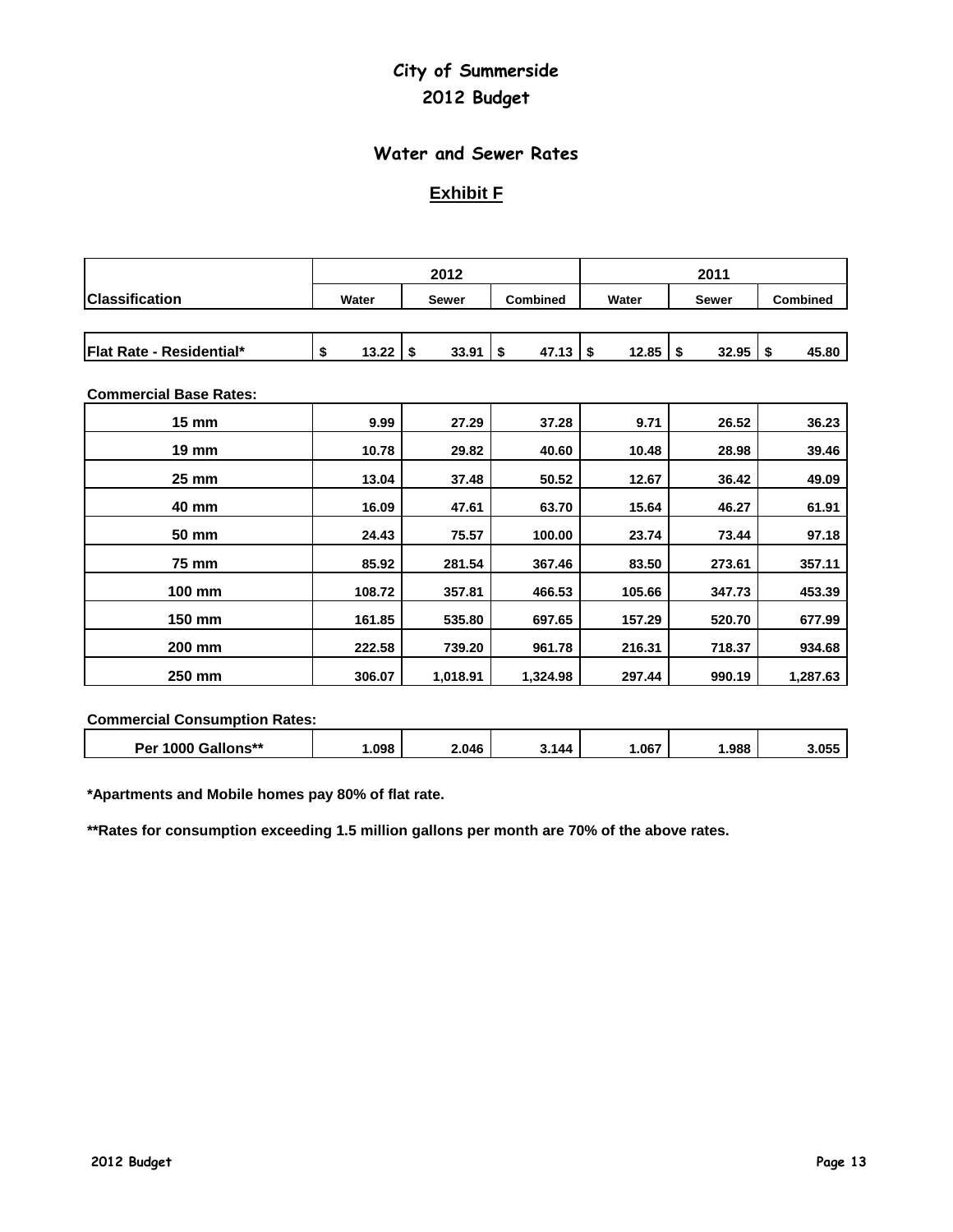### **Debt Payment Schedule**

### **Exhibit G**

#### **General Fund Debt**

|                                     | 2012        | 2013       | 2014       | 2015       | 2016       |
|-------------------------------------|-------------|------------|------------|------------|------------|
| <b>Principal Payment</b>            | 5.678.115   | 2.424.611  | 2,027,349  | 1,779,524  | 1,865,704  |
| Interim Financing - Wellness Centre | (3,500,000) | 174.794    | 181.786    | 188.275    | 196,588    |
| <b>Interest Payment</b>             | 1.803.619   | 1,758,805  | 1.649.643  | 1.545.864  | 1,435,014  |
| <b>Current Year Payment</b>         | 3.981.734   | 4.358.209  | 3.858.778  | 3,513,663  | 3,497,305  |
|                                     |             |            |            |            |            |
| Outstanding Debt as of Dec 31       | 35,938,519  | 33,339,115 | 31,129,980 | 29,162,180 | 27,099,889 |

#### **Red Shores at Summerside**

|                               | 2012      | 2013      | 2014      | 2015                                | 2016      |
|-------------------------------|-----------|-----------|-----------|-------------------------------------|-----------|
| <b>Principal Payment</b>      | 157.583   | 164.682   | 172.100   | $179.853$ $\overline{\phantom{1}5}$ | 187.955   |
| <b>Interest Payment</b>       | 116.240   | 109.142   | 101.723   | 93.971                              | 85.869    |
| <b>Current Year Payment</b>   | 273.823   | 273.823   | 273.823   | 273.823                             | 273.823   |
|                               |           |           |           |                                     |           |
| Outstanding Debt as of Dec 31 | 2,550,198 | 2,385,517 | 2.213.417 | 2,033,564                           | 1.845.609 |

#### **Electric Utility Debt**

|                               | 2012          | 2013         | 2014         | 2015       | 2016       |
|-------------------------------|---------------|--------------|--------------|------------|------------|
| <b>Principal Payment</b>      | 5,881,827     | 801.799   \$ | 780.200   \$ | 803.889    | 754.276    |
| Interim Financing - Wind Farm | (5, 142, 968) |              |              |            |            |
| <b>Interest Payment</b>       | 657.880       | 537.074      | 503.756      | 472.097    | 435.496    |
| <b>Current Year Payment</b>   | 1.396.740     | 1.338.874    | 1,283,955    | 1,275,985  | 1,189,773  |
|                               |               |              |              |            |            |
| Outstanding Debt as of Dec 31 | 13,368,867    | 12,567,068   | 11,786,868   | 10,982,979 | 10,228,703 |

#### **Water and Sewer Utility Debt**

|                                      | 2012        | 2013       | 2014       | 2015       | 2016       |
|--------------------------------------|-------------|------------|------------|------------|------------|
| <b>Principal Payment</b>             | 7.488.204   | 867.861    | 864.164    | 826.563    | 791,795    |
| Interim Financing - Wastewater Plant | (6,700,000) |            |            |            |            |
| Interest Payment                     | 620.189     | 394.229    | 367.584    | 342.046    | 306.943    |
| <b>Current Year Payment</b>          | 1,408,393   | 1.262.091  | 1.231.748  | 1.168.609  | 1,098,739  |
|                                      |             |            |            |            |            |
| Outstanding Debt as of Dec 31        | 16,717,946  | 15,850,084 | 14,985,921 | 14,159,358 | 13,367,562 |

#### **Summerside Community Network Debt**

|                               | 2012    | 2013    | 2014 |         | 2015 |         | 2016    |
|-------------------------------|---------|---------|------|---------|------|---------|---------|
| <b>Principal Payment</b>      | 69.048  | 92.162  |      | 94.705  |      | 83.491  | 58,330  |
| <b>Interest Payment</b>       | 17.909  | 15.309  |      | 12.618  |      | 10.035  | 7.472   |
| <b>Current Year Payment</b>   | 86.957  | 107.471 |      | 107.323 |      | 93.526  | 65.803  |
|                               |         |         |      |         |      |         |         |
| Outstanding Debt as of Dec 31 | 490.980 | 398.817 |      | 304.113 |      | 220.622 | 162,291 |

#### **Electro Thermal Storage Program**

|                                     |   | 2012       |    | 2013       |      | 2014       |    | 2015       | 2016       |
|-------------------------------------|---|------------|----|------------|------|------------|----|------------|------------|
| <b>Principal Payment</b>            | จ |            | J  | 4,110      | - \$ | 4,212      | -8 | 4,316      | 4,423      |
| <b>Interest Payment</b>             |   | 1.140      |    | 1.140      |      | 1.038      |    | 934        | 827        |
| <b>Current Year Payment</b>         |   | 1.140      |    | 5.250      |      | 5.250      |    | 5.250      | 5,250      |
|                                     |   |            |    |            |      |            |    |            |            |
| Outstanding Debt as of Dec 31       |   | 46.000     |    | 41,890     | -S   | 37,678     |    | 33,362     | 28,939     |
|                                     |   |            |    |            |      |            |    |            |            |
| Total Outstanding Debt as of Dec 31 |   | 69,112,510 | \$ | 64,582,491 |      | 60,457,975 |    | 56,592,064 | 52,732,993 |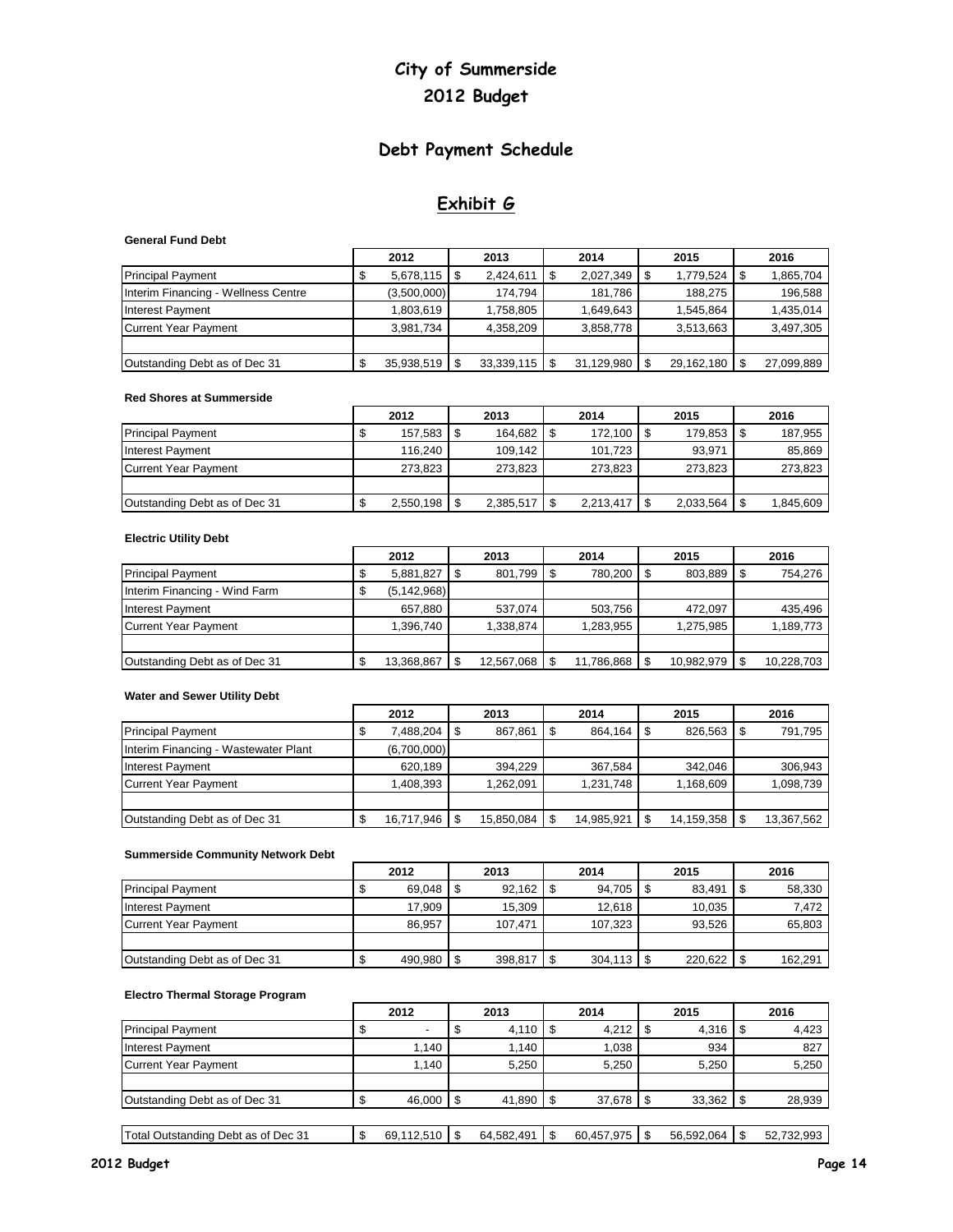### **Total General Fund Long Term Debt (excluding Raceway)**

### **Exhibit H**

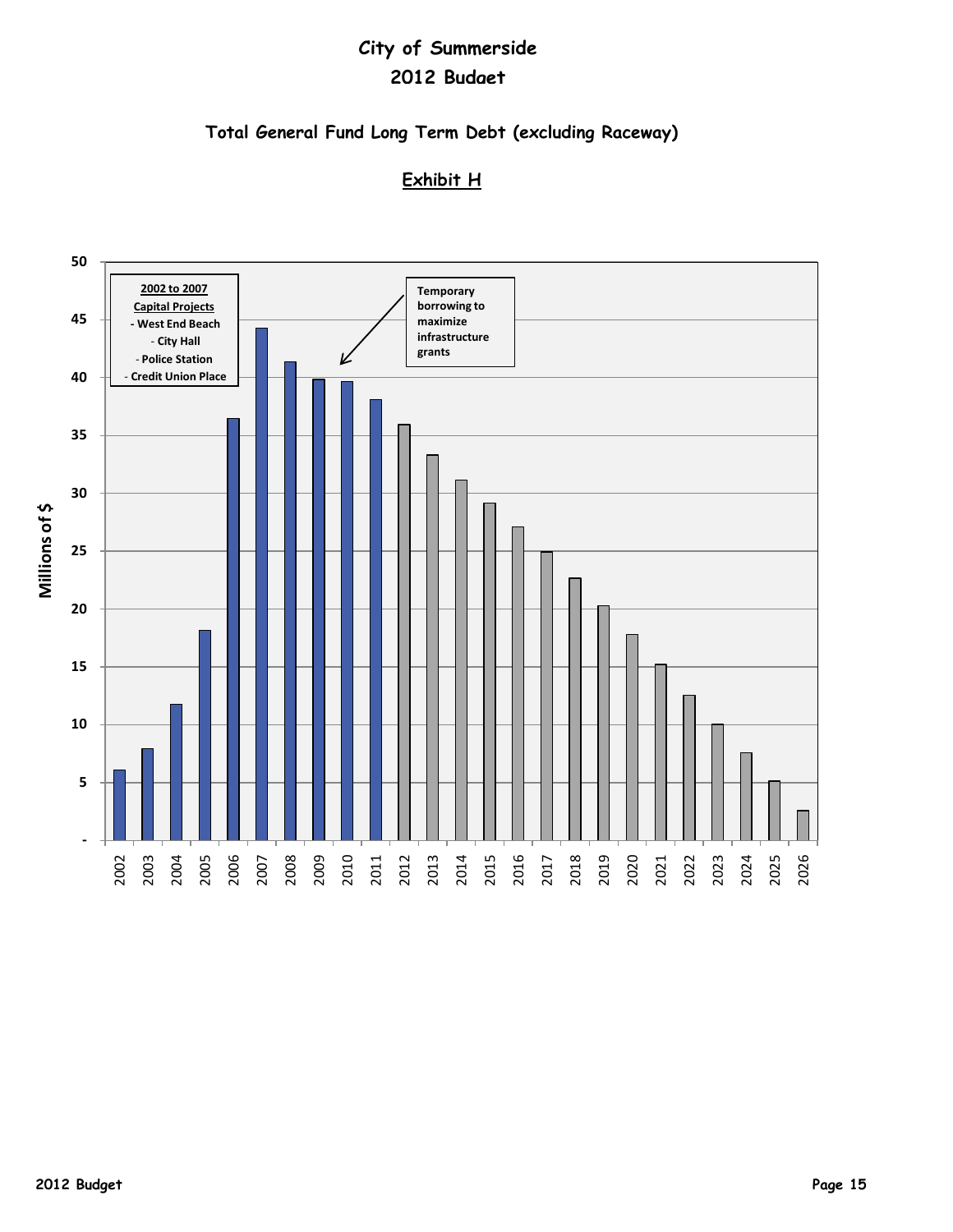Summerside

## **2012 Budget Summary**

### **GENERAL FUND**

|                                       |       |                 |    | 2012 Budget    |   |            | 2011 Actual  |
|---------------------------------------|-------|-----------------|----|----------------|---|------------|--------------|
|                                       | Page  | <b>Expenses</b> |    | <b>Revenue</b> |   | <b>Net</b> | <b>Net</b>   |
| <b>General Revenue</b>                | 17    | \$              | S  | 18,014,642     | S | 18,014,642 | \$18,949,385 |
| <b>Expenses</b>                       |       |                 |    |                |   |            |              |
| <b>General Government</b>             | 18    | 508,650         |    |                |   | 508,650    | 650,673      |
| <b>Financial Services</b>             | 19    | 3,646,980       |    |                |   | 3,646,980  | 4,029,470    |
| Summerside Raceway                    | 20    | 361,017         |    | 361,017        |   |            |              |
| Human Resources                       | 21    | 204,646         |    |                |   | 204,646    | 211,309      |
| <b>Fire Services</b>                  | 22    | 599,059         |    |                |   | 599,059    | 583,504      |
| <b>Police Services</b>                | 23    | 3,323,262       |    | 26,400         |   | 3,296,862  | 3,068,525    |
| Economic Development                  | 24    | 786,565         |    | 46,596         |   | 739,969    | 723,956      |
| <b>Community Services</b>             | 25-30 | 3,962,416       |    | 1,679,374      |   | 2,283,042  | 2,781,015    |
| <b>Technical Services</b>             | 31    | 433,038         |    |                |   | 433,038    | 402,395      |
| <b>Public Works</b>                   | 32    | 2,098,301       |    | 15,000         |   | 2,083,301  | 2,282,809    |
| <b>Capital Projects</b>               | 33    | 3,570,238       |    |                |   | 3,570,238  | 4,215,137    |
|                                       |       | 19,494,172      |    | 2,128,387      |   | 17,365,785 | 18,948,793   |
| Total                                 |       | 19,494,172      | \$ | 20,143,029     |   |            |              |
| <b>General Fund Surplus (Deficit)</b> |       |                 |    |                |   | 648,857    | \$<br>592    |

### **UTILITIES**

|                                          |       |                  |   | 2012 Budget     |                   | 2011 Actual    |
|------------------------------------------|-------|------------------|---|-----------------|-------------------|----------------|
|                                          | Page  | Revenue          |   | <b>Expenses</b> | <b>Net</b>        | <b>Net</b>     |
| <b>Electric Utility</b>                  | 34-37 | \$<br>17,908,472 | S | 19,441,098      | \$<br>(1,532,626) | \$ (1,083,751) |
| Electro Thermal Storage Program          | 38    | 487,450          |   | 487,450         |                   |                |
| <b>Summerside Community Network</b>      | 39    | 549.107          |   | 549.107         |                   |                |
| <b>Water Utility</b>                     | 40-41 | 1,622,617        |   | 1,622,617       |                   |                |
| <b>Sewer Utility</b>                     | 42-43 | 2,829,968        |   | 2,829,968       |                   |                |
| <b>Total Utilities Surplus (Deficit)</b> |       | 23,397,614       |   | 24,930,240      | (1,532,626)       | \$(1,083,751)  |
|                                          |       |                  |   |                 |                   |                |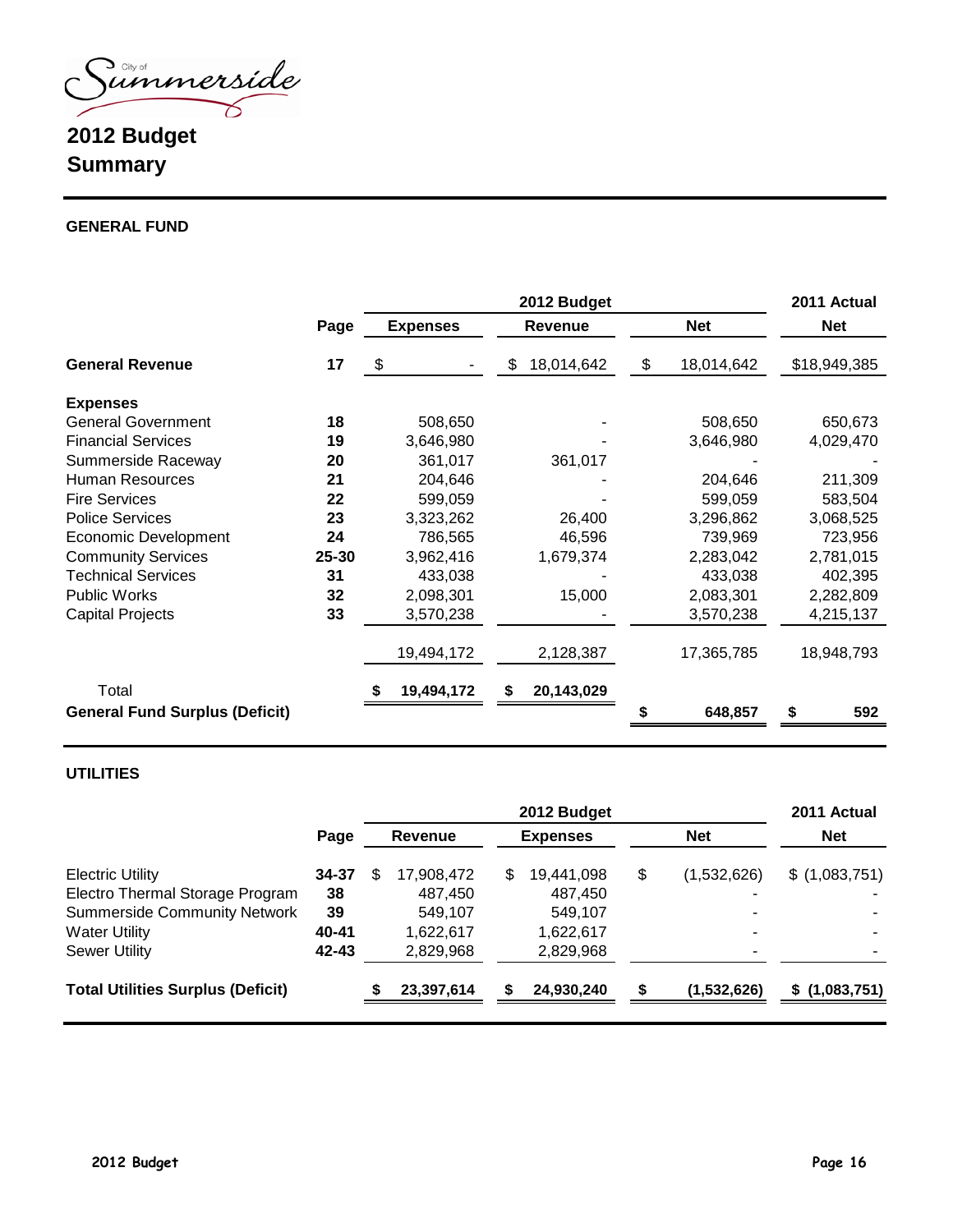Summerside

**2012 Budget General Revenue**

|                                                                                                                               | 2012<br><b>Budget</b>                                             | 2011<br>Actual                                                    |
|-------------------------------------------------------------------------------------------------------------------------------|-------------------------------------------------------------------|-------------------------------------------------------------------|
| Taxation*<br>Province of PEI - Grants<br>Wind Energy Sales<br><b>Electric Utility - Grant</b><br><b>Wind Energy Royalties</b> | \$.<br>7,222,535<br>6,844,213<br>1,786,844<br>1,800,000<br>48.750 | 7,248,701<br>\$.<br>7,059,041<br>1,995,579<br>2,168,084<br>51,256 |
| Other<br>Administration of Justice<br>Licenses and Permits<br>Miscellaneous Revenue<br>Rentals<br>Service Building            | 100,000<br>50,000<br>20,000<br>112,300<br>30,000                  | 112,893<br>133,281<br>37,607<br>112,943<br>30,000                 |
| Total General Revenue                                                                                                         | \$18,014,642                                                      | \$18,949,385                                                      |

**\* The City sets its tax rates annually pursuant to Section 28 of the City of Summerside Act. In 2008 the Province of PEI, through legislative amendments to Section 8 of the Real Property Tax Act, reduced the City's non-commercial tax rate from \$1.70 to \$.74,**  while at the same time rescinding a provincial property tax credit of \$.96. The result of **the Provincial legislative amendments was a transfer of taxation capacity from the City of Summerside to the Province of PEI, a transfer which has not been agreed to by the City.**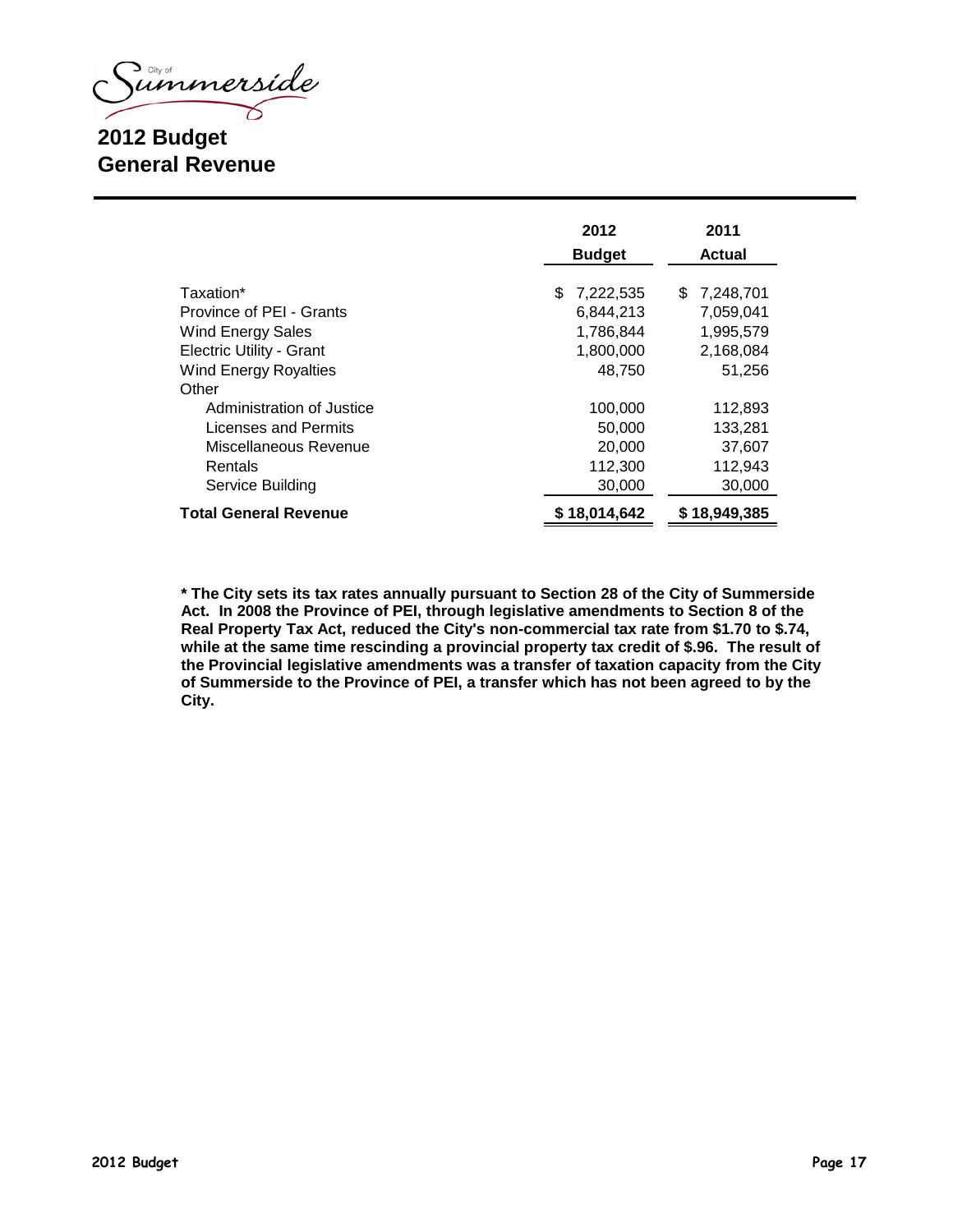Summerside

## **2012 Budget General Government Expenditures**

|                                                   | 2012<br><b>Budget</b> | 2011<br><b>Actual</b> |
|---------------------------------------------------|-----------------------|-----------------------|
| Mayor and Council Honorarium                      | \$<br>191,000         | \$<br>183,529         |
| Conferences and Memberships                       | 111,200               | 200,023               |
| Administrative                                    | 106,000               | 78,883                |
| Election                                          |                       | 25,000                |
| <b>Grants and Donations</b>                       | 25,000                |                       |
| Air Show                                          | 5,000                 |                       |
| <b>Atlantic Motorcade</b>                         | 10,000                |                       |
| Baseball                                          |                       | 1,950                 |
| Bedeque Bay Environment Association               | 2,000                 | 4,000                 |
| Boys and Girls Club                               | 20,000                | 20,000                |
| Canada Games                                      |                       | 25,000                |
| College of Piping                                 | 59,300                | 59,240                |
| East Prince Committee on Family Violence          | 5,000                 | 5,000                 |
| East Prince Women's Information Centre            | 3,000                 | 3,000                 |
| <b>Figure Skating</b>                             | 2,750                 | 2,750                 |
| <b>Firefighters Curling</b>                       | 1,000                 |                       |
| <b>Generation XX</b>                              | 25,000                | 35,000                |
| Governor's Plate                                  | 2,500                 |                       |
| <b>Harbourfront Theatre</b>                       | 168,000               | 170,256               |
| <b>Holland College Scholarship</b>                | 3,000                 | 3,000                 |
| <b>Holland College</b>                            | 20,000                | 20,000                |
| Lobster Carnival                                  |                       | 12,000                |
| Minor Basketball                                  | 500<br>17,000         | 500<br>17,000         |
| Minor Hockey<br>Prince County Hospital Foundation | 20,000                | 20,000                |
| <b>Parkview Seniors</b>                           | 1,000                 | 1,000                 |
| <b>PEI Crimestoppers</b>                          | 500                   | 500                   |
| PEI Sports Hall of Fame                           | 1,000                 | 1,000                 |
| Provincial 55+ Winter Games                       | 5,000                 |                       |
| Royal Canadian Legion                             |                       | 5,000                 |
| SpayAid PEI                                       |                       | 1,500                 |
| <b>Special Olympics</b>                           | 2,000                 | 2,000                 |
| Soccer                                            |                       | 1,000                 |
| Softball                                          |                       | 1,350                 |
| Summerside Ringette Association                   | 2,000                 |                       |
| Swimming                                          | 2,000                 | 2,000                 |
| <b>Other Grants and Donations</b>                 | 10,000                | 10,350                |
| Misc Grants and Donations (under \$200)           | 5,000                 | 5,225                 |
| Grants and Donations - Outbound Sport Events      | 2,000                 | 300                   |
|                                                   | 394,550               | 429,921               |
| Other                                             | 20,000                | 46,329                |
| <b>Subtotal General Government</b>                | 847,750               | 963,685               |
| Less: Allocated to Other Funds                    |                       |                       |
| <b>Electric Utility</b>                           | (271, 280)            | (249, 723)            |
| <b>Water Utility</b>                              | (33,910)              | (31, 215)             |
| <b>Sewer Utility</b>                              | (33, 910)             | (31, 215)             |
|                                                   | (339, 100)            | (312, 153)            |
| <b>Total General Government</b>                   | 508,650               | 651,532               |
| Ditch Infilling Reimbursement                     |                       | (859)                 |
|                                                   |                       |                       |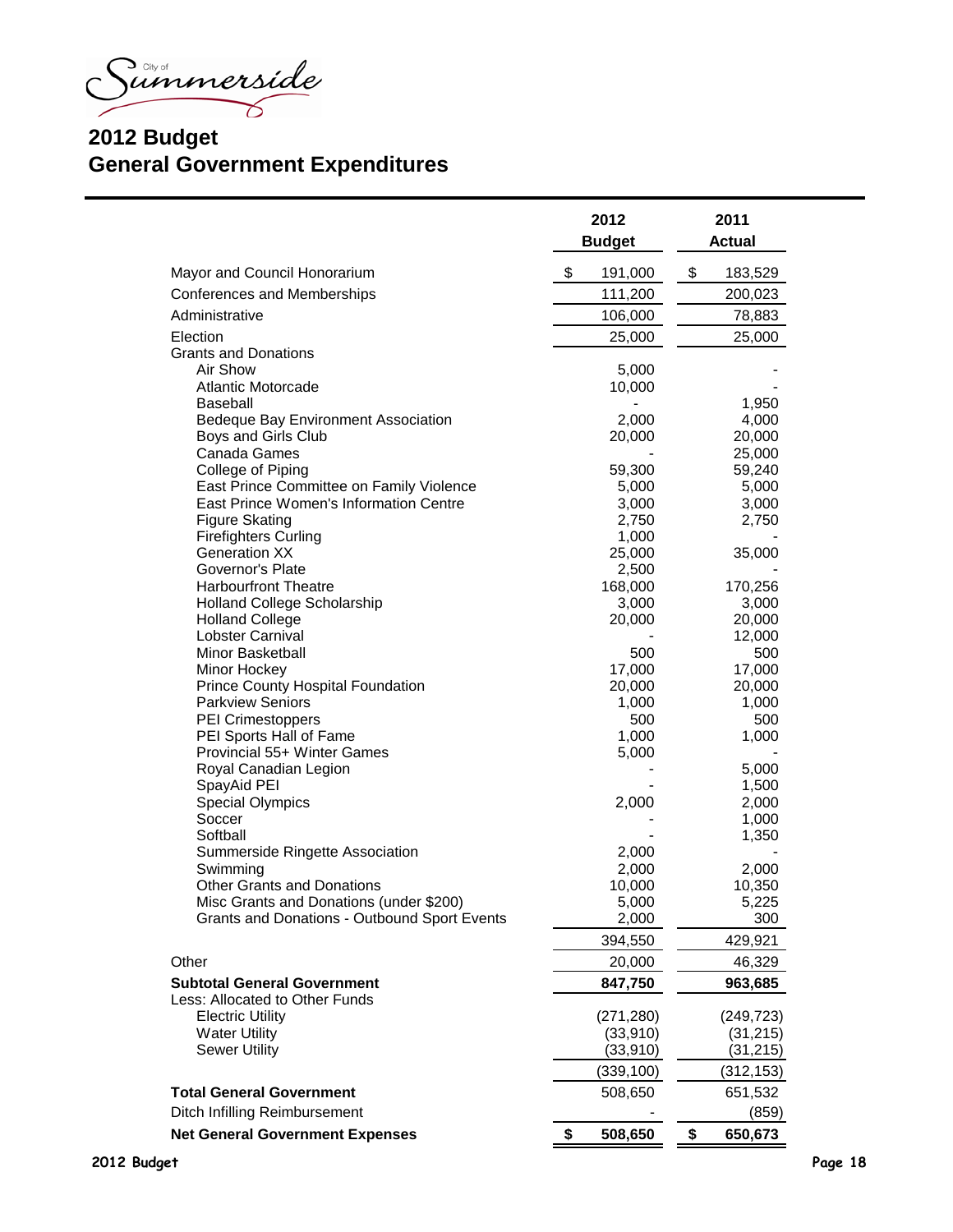Summerside

**2012 Budget Department of Financial Services**

|                                                                                                                                                                                                                                                                                                                                                                                                                                                                                    | 2012                                                                                                                                                       | 2011                                                                                                                                                       |
|------------------------------------------------------------------------------------------------------------------------------------------------------------------------------------------------------------------------------------------------------------------------------------------------------------------------------------------------------------------------------------------------------------------------------------------------------------------------------------|------------------------------------------------------------------------------------------------------------------------------------------------------------|------------------------------------------------------------------------------------------------------------------------------------------------------------|
|                                                                                                                                                                                                                                                                                                                                                                                                                                                                                    | <b>Budget</b>                                                                                                                                              | <b>Actual</b>                                                                                                                                              |
| <b>Salaries and Benefits</b><br>Conferences, Memberships and Training<br><b>Retirement Benefits</b><br><b>Workers' Compensation</b><br>Administrative<br><b>Professional Fees</b><br><b>Building Operation and Maintenance</b><br><b>Summerside Housing Authority</b><br><b>Emergency Preparedness</b><br>Debt Payment - Principal<br>Debt Payment - Principal (Infrastructure)<br>Debt Payment - Interest<br><b>Water/Fire Protection</b><br>Short Term Interest and Bank Charges | \$<br>777,000<br>36,200<br>45,000<br>136,400<br>65,000<br>114,400<br>239,600<br>15,000<br>5,000<br>1,717,890<br>460,110<br>1,803,700<br>483,000<br>180,000 | \$<br>751,312<br>34.929<br>42,999<br>136,577<br>58,862<br>489,690<br>245,315<br>17,414<br>5,093<br>1,688,128<br>501,200<br>1,859,864<br>483,000<br>150,807 |
| Total                                                                                                                                                                                                                                                                                                                                                                                                                                                                              | 6,078,300                                                                                                                                                  | 6,465,190                                                                                                                                                  |
| Less: Allocated to Other Funds<br><b>Electric Utility</b><br><b>Water Utility</b><br><b>Sewer Utility</b>                                                                                                                                                                                                                                                                                                                                                                          | (1,945,056)<br>(243, 132)<br>(243,132)<br>(2,431,320)                                                                                                      | (1,948,576)<br>(243, 572)<br>(243, 572)<br>(2,435,720)                                                                                                     |
| <b>Net Financial Services Expenses</b>                                                                                                                                                                                                                                                                                                                                                                                                                                             | 3,646,980                                                                                                                                                  | 4,029,470                                                                                                                                                  |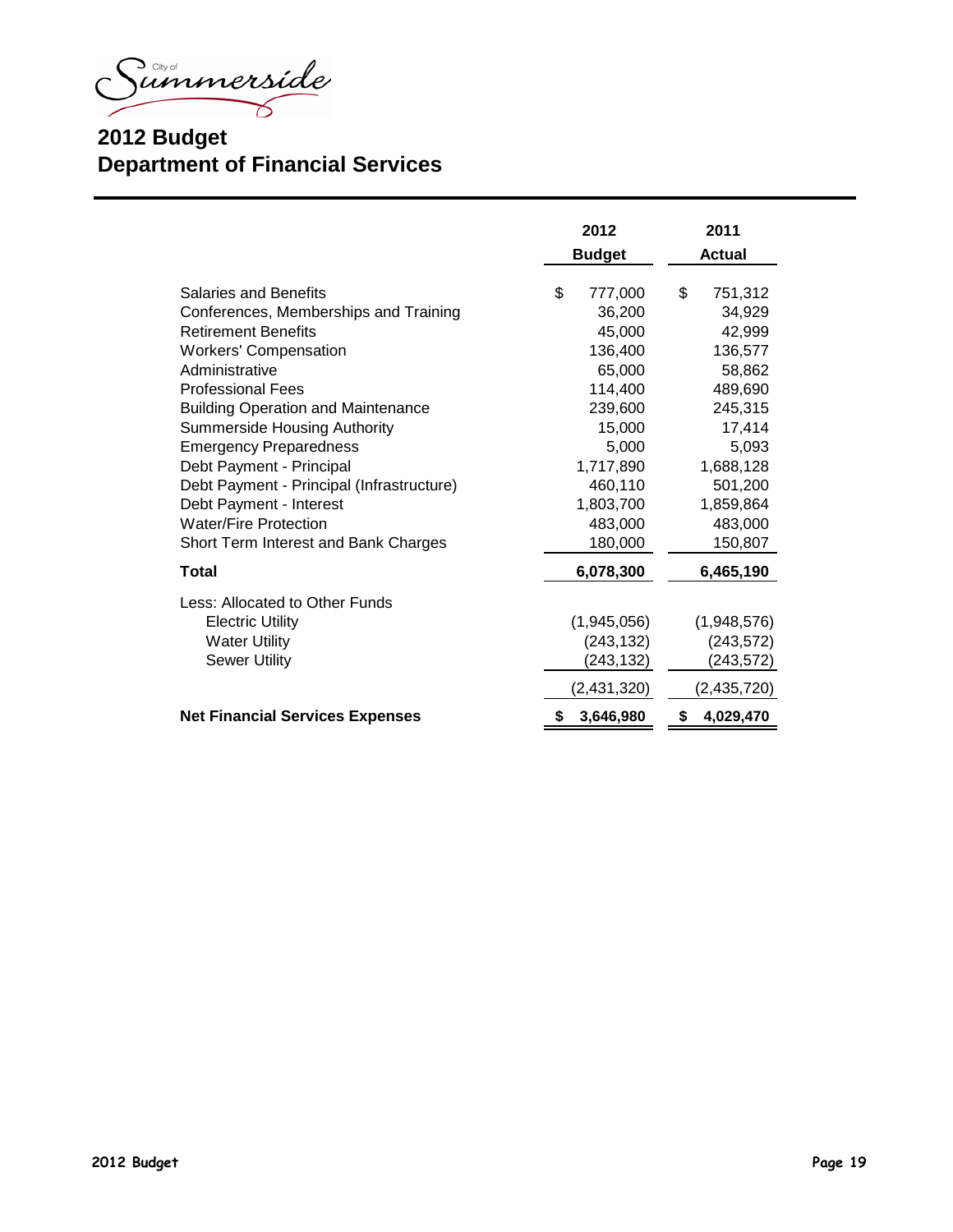Summerside

**2012 Budget Summerside Raceway**

|                                           |    | 2012<br><b>Budget</b> |    | 2011<br>Actual |  |
|-------------------------------------------|----|-----------------------|----|----------------|--|
| Revenue                                   | \$ | 361,017               | \$ | 359,110        |  |
| <b>Expenses</b>                           |    |                       |    |                |  |
| <b>Building Operation and Maintenance</b> |    | 24,500                |    | 25,767         |  |
| Debt Payment - Principal                  |    | 157,600               |    | 148,371        |  |
| Debt Payment - Interest                   |    | 116,300               |    | 125,453        |  |
| <b>Fiscal and Other</b>                   |    | 62,617                |    | 59,519         |  |
| <b>Total Summerside Raceway Expenses</b>  |    | 361,017               |    | 359,110        |  |
| <b>Excess of Revenue over Expenses</b>    | 5  |                       |    |                |  |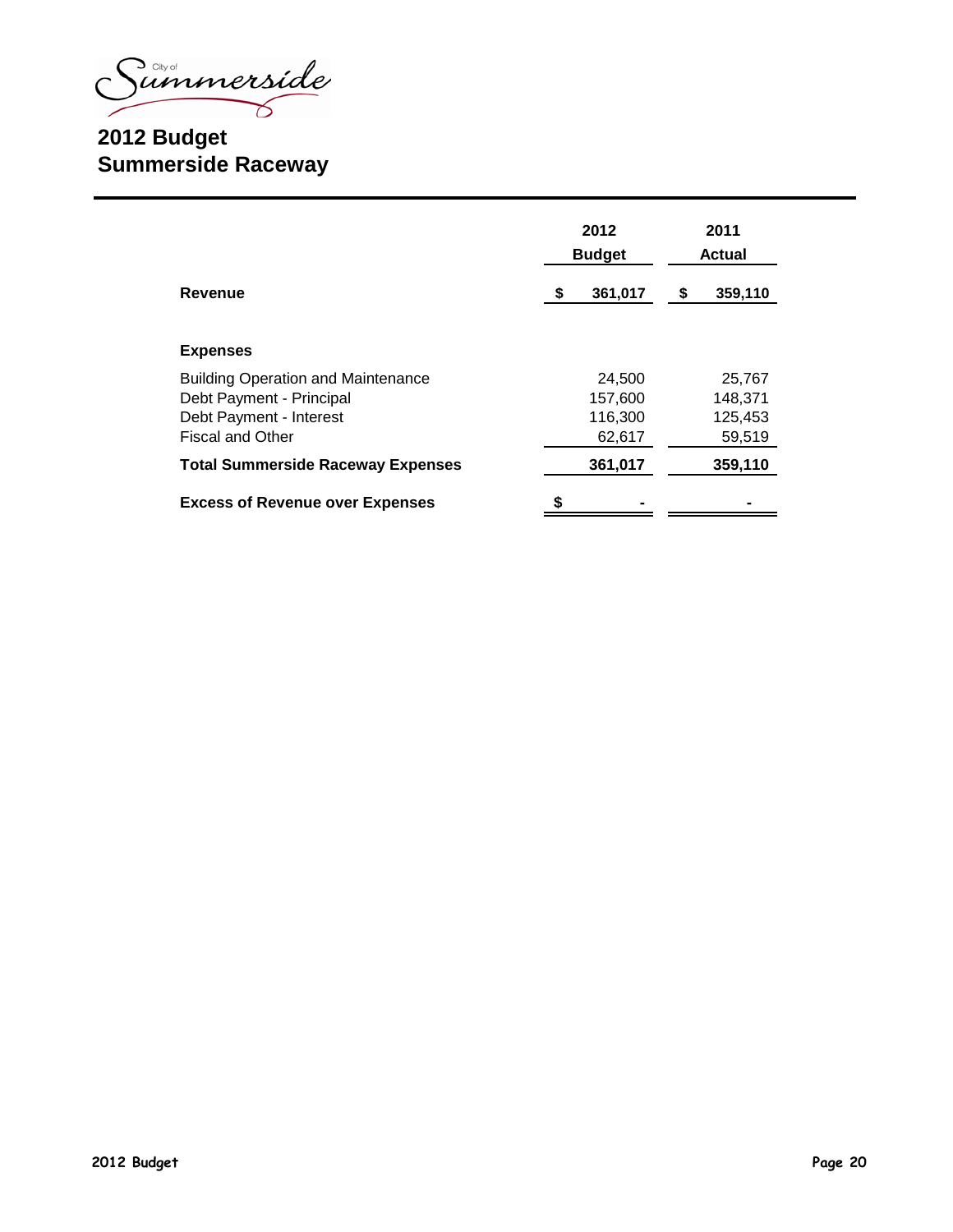Summerside

**2012 Budget Department of Human Resources**

|                                                                                                                                                   | 2012<br><b>Budget</b>                                | 2011<br>Actual                                        |
|---------------------------------------------------------------------------------------------------------------------------------------------------|------------------------------------------------------|-------------------------------------------------------|
| <b>Salaries and Benefits</b><br>Conferences, Memberships and Training<br>Initiatives and Programs<br><b>Contracted Services</b><br>Administrative | \$<br>283,345<br>17,000<br>27,000<br>2,500<br>11,232 | \$.<br>267,039<br>17,534<br>28,805<br>2,357<br>27,986 |
| Total                                                                                                                                             | 341,077                                              | 343,721                                               |
| Less: Allocated to Other Funds<br>Electric Utility<br><b>Water Utility</b><br><b>Sewer Utility</b>                                                | (109, 145)<br>(13, 643)<br>(13, 643)                 | (105, 930)<br>(13, 241)<br>(13,241)                   |
|                                                                                                                                                   | (136,431)                                            | (132,412)                                             |
| <b>Net Human Resources Expenses</b>                                                                                                               | 204,646<br>\$                                        | 211,309<br>S                                          |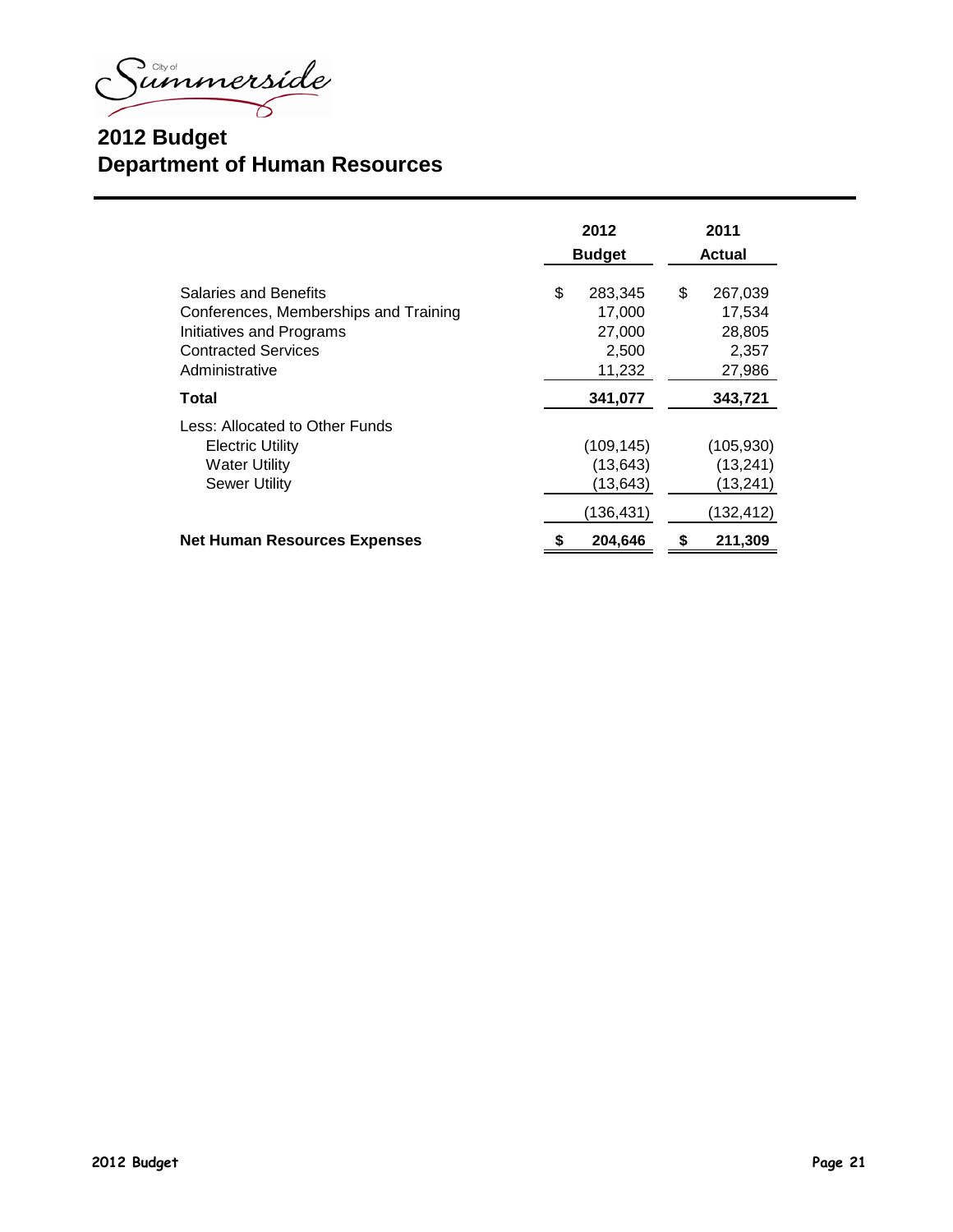Summerside

**2012 Budget Department of Fire Services**

|                                           |    | 2012<br><b>Budget</b> |   | 2011<br><b>Actual</b> |
|-------------------------------------------|----|-----------------------|---|-----------------------|
| Salaries and Benefits                     | \$ | 413,359               | S | 397,787               |
| Conferences, Memberships and Training     |    | 18,500                |   | 20,224                |
| Vehicle Repair and Maintenance            |    | 25,000                |   | 25,906                |
| <b>Equipment and Supplies</b>             |    | 28,200                |   | 27,769                |
| Administrative                            |    | 25,800                |   | 21,449                |
| <b>Building Operation and Maintenance</b> |    | 88,200                |   | 90,369                |
| <b>Total Fire Services Expenses</b>       | S  | 599,059               |   | 583,504               |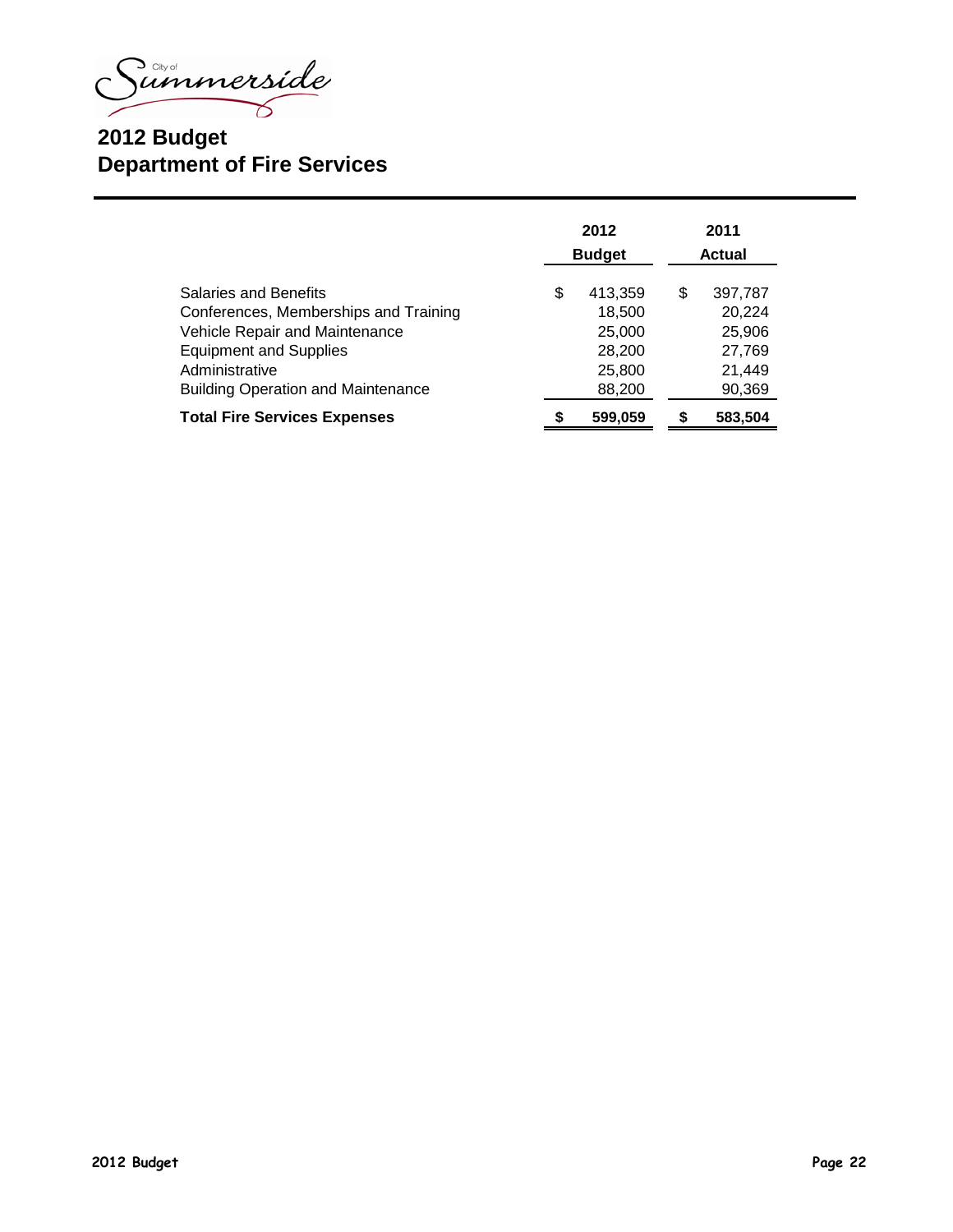Summerside

**2012 Budget Department of Police Services**

|                                           | 2012<br><b>Budget</b> | 2011<br><b>Actual</b> |  |
|-------------------------------------------|-----------------------|-----------------------|--|
| Revenue                                   | 26,400<br>-\$         | \$<br>24,235          |  |
| <b>Expenses</b>                           |                       |                       |  |
| <b>Salaries</b>                           | 2,463,417             | 2,096,589             |  |
| <b>Benefits</b>                           | 361,095               | 326,270               |  |
| Overtime                                  | 116,000               | 266,892               |  |
| Conferences and Training                  | 8,600                 | 13,940                |  |
| Vehicle Repair and Maintenance            | 72,000                | 73,472                |  |
| Administrative                            | 58,800                | 60,126                |  |
| <b>Building Operation and Maintenance</b> | 140,400               | 160,060               |  |
| <b>Equipment and Supplies</b>             | 63,950                | 57,744                |  |
| <b>Professional Fees</b>                  | 39,000                | 37,667                |  |
| <b>Total Police Services Expenses</b>     | 3,323,262             | 3,092,760             |  |
| <b>Excess of Expenses over Revenue</b>    | 3,296,862<br>5        | 3,068,525             |  |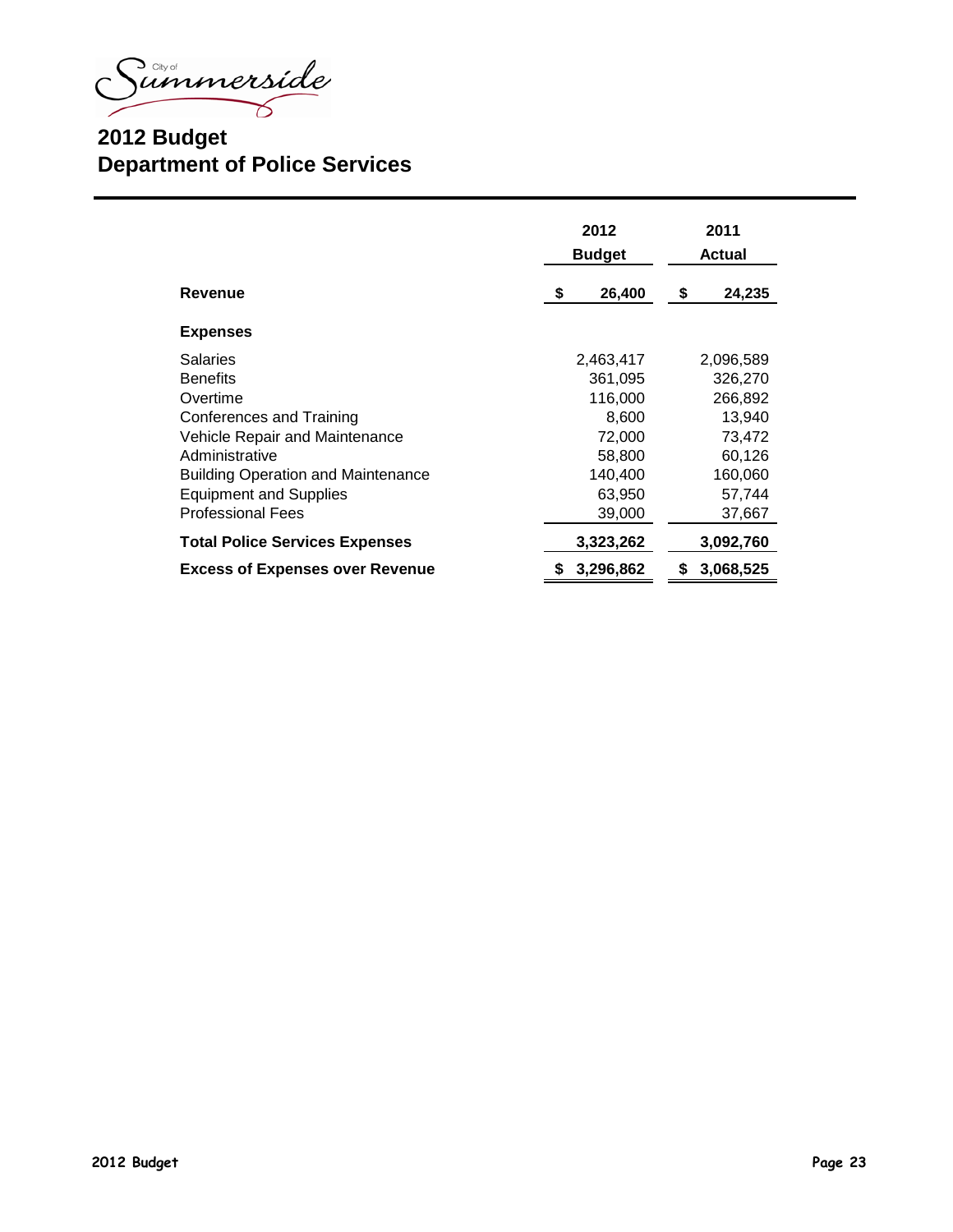Summerside

## **2012 Budget Department of Economic Development**

|                                                                                                                                                                                                                                                                                                                                          | 2012<br><b>Budget</b>                                                                 | 2011<br><b>Actual</b>                                                                 |
|------------------------------------------------------------------------------------------------------------------------------------------------------------------------------------------------------------------------------------------------------------------------------------------------------------------------------------------|---------------------------------------------------------------------------------------|---------------------------------------------------------------------------------------|
| <b>Venture Centre Building Rental Revenue</b>                                                                                                                                                                                                                                                                                            | \$<br>46,596                                                                          | \$<br>45,692                                                                          |
| <b>Salaries and Benefits</b><br>Administrative<br><b>Meetings and Conferences</b><br>Program Development<br><b>Venture Centre Operations</b><br>Downtown Development                                                                                                                                                                     | 163,150<br>12,800<br>5,000<br>134,000<br>22,700<br>48,000                             | 158,708<br>12,644<br>4,059<br>136,659<br>26,317<br>48,000                             |
| <b>Wyatt Heritage Properties</b><br><b>Salaries and Benefits</b><br>MacNaught Archives and History Centre<br><b>Wyatt House Museum</b><br>Lefurgey Cultural Centre<br>Wyatt Heritage Properties General<br><b>Bishop's Foundry Building Operation</b><br><b>Armouries Building Operation</b><br>475 Notre Dame Street Building Operation | 385,650<br>327,830<br>15,060<br>9,050<br>18,400<br>92,486<br>5,900<br>15,489<br>6,300 | 386,387<br>304,724<br>15,374<br>8,547<br>15,890<br>93,572<br>5,340<br>16,183<br>4,224 |
| <b>Less Recoveries</b><br>Wyatt Heritage Properties, Net of Recoveries<br><b>Total Expenses</b>                                                                                                                                                                                                                                          | 490,515<br>89,600<br>400,915<br>786,565                                               | 463,854<br>80,593<br>383,261<br>769,648                                               |
| <b>Excess of Expenses over Revenue</b>                                                                                                                                                                                                                                                                                                   | \$<br>739,969                                                                         | 723,956<br>\$                                                                         |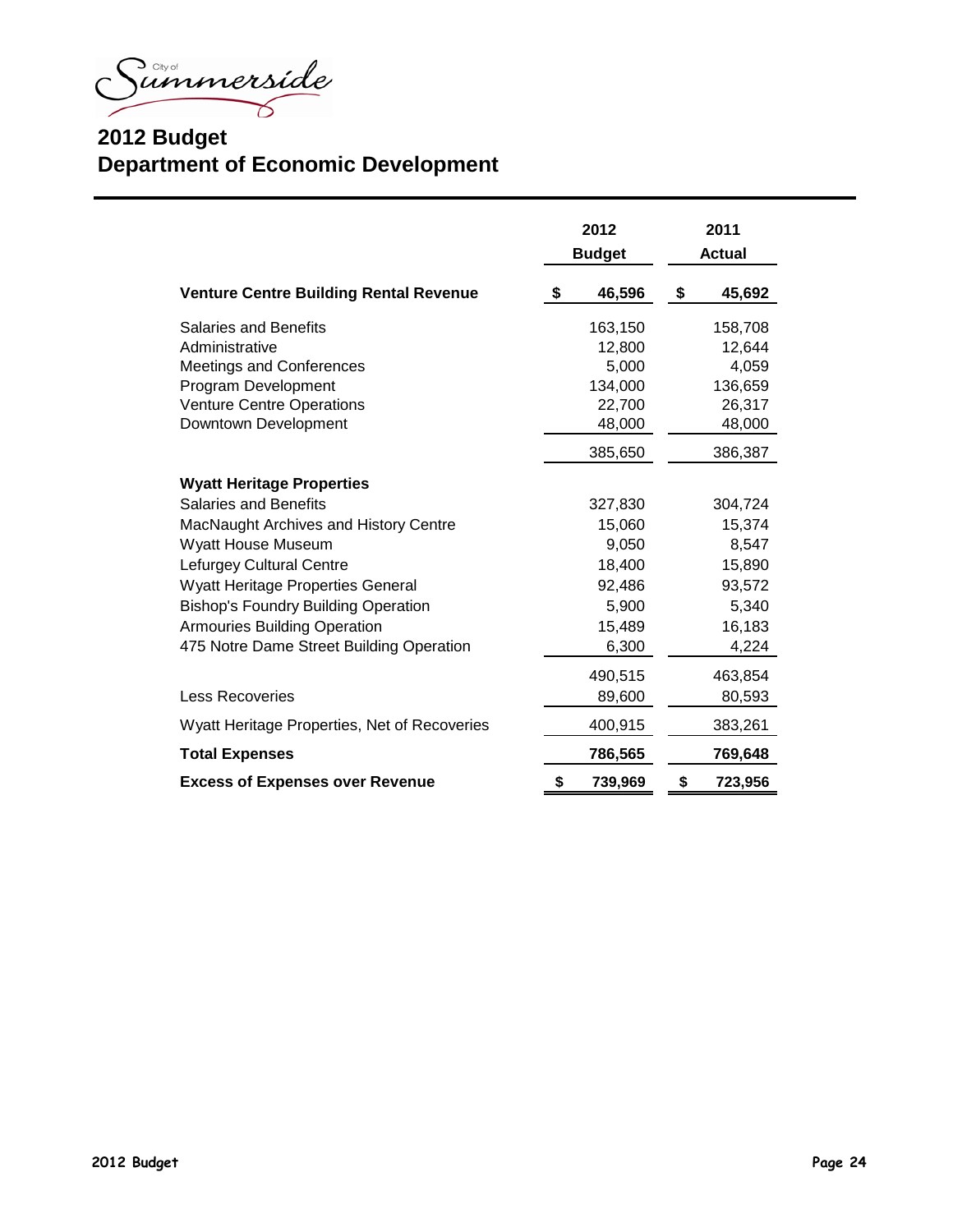Summerside

## **2012 Budget Summary - Department of Community Services**

|                                 | Page | <b>Expenses</b> | 2012 Budget<br><b>Revenue</b> | <b>Net</b>     | 2011 Actual<br><b>Net</b> |
|---------------------------------|------|-----------------|-------------------------------|----------------|---------------------------|
| Administration                  | 26   | \$<br>719,698   | \$<br>8.750                   | \$<br>710,948  | \$<br>647,795             |
| Arena                           | 27   | 1,455,647       | 608,485                       | 847,162        | 1,097,294                 |
| <b>Convention Centre</b>        | 27   | 45.100          | 79.992                        | (34, 892)      | (35, 274)                 |
| <b>Special Events</b>           | 27   | 180,000         | 180,000                       |                | 182,147                   |
| <b>Bowling Lanes</b>            | 28   | 111,455         | 141,000                       | (29, 545)      | (28, 288)                 |
| Pool and Fitness Centre         | 29   | 970,733         | 620,397                       | 350,336        | 391,587                   |
| <b>Total Credit Union Place</b> |      | 3,482,633       | 1,638,624                     | 1,844,009      | 2,255,261                 |
| <b>Green Spaces</b>             | 30   | 405.723         | 31,900                        | 373,823        | 443,904                   |
| Programs                        | 30   | 74,060          | 8,850                         | 65,210         | 81,850                    |
| Total                           |      | 3,962,416       | 1,679,374<br>S                | 2,283,042<br>S | 2,781,015<br>S            |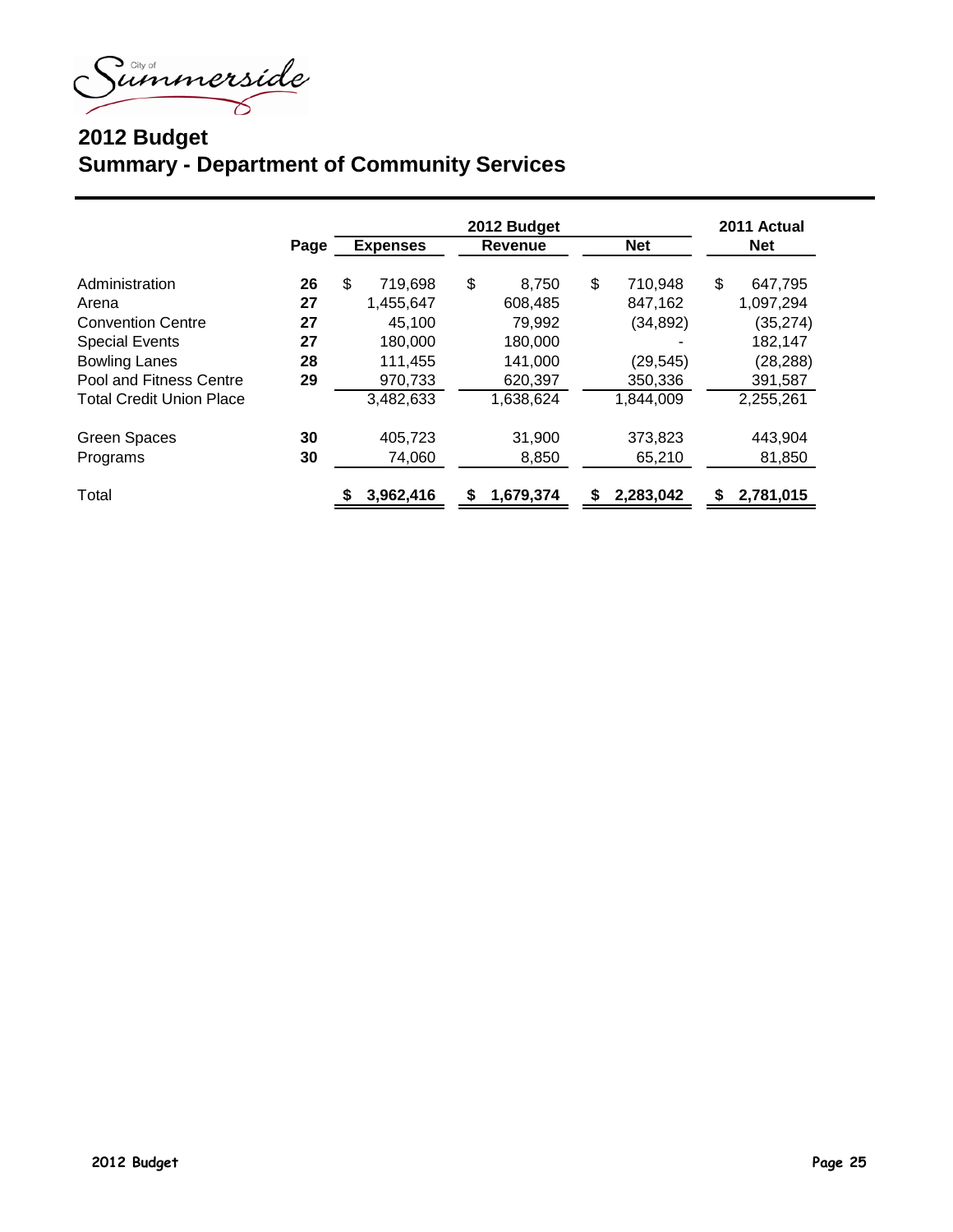Summerside

**2012 Budget Department of Community Services**

| <b>Administration</b>                     | 2012<br><b>Budget</b> | 2011<br>Actual |
|-------------------------------------------|-----------------------|----------------|
| <b>Building Rental Revenue</b>            | 8,750<br>\$           | 9,909<br>\$    |
| <b>Expenses</b>                           |                       |                |
| <b>Salaries and Benefits</b>              | 518,353               | 437,467        |
| Conferences, Memberships and Training     | 24,650                | 19,810         |
| <b>Equipment and Supplies</b>             | 8,000                 | 16,269         |
| Administrative                            | 133,000               | 141,926        |
| <b>Building Operation and Maintenance</b> | 35,695                | 42,232         |
| <b>Total Administration Expenses</b>      | 719,698               | 657.704        |
| <b>Excess of Expenses over Revenue</b>    | 710,948               | 647,795        |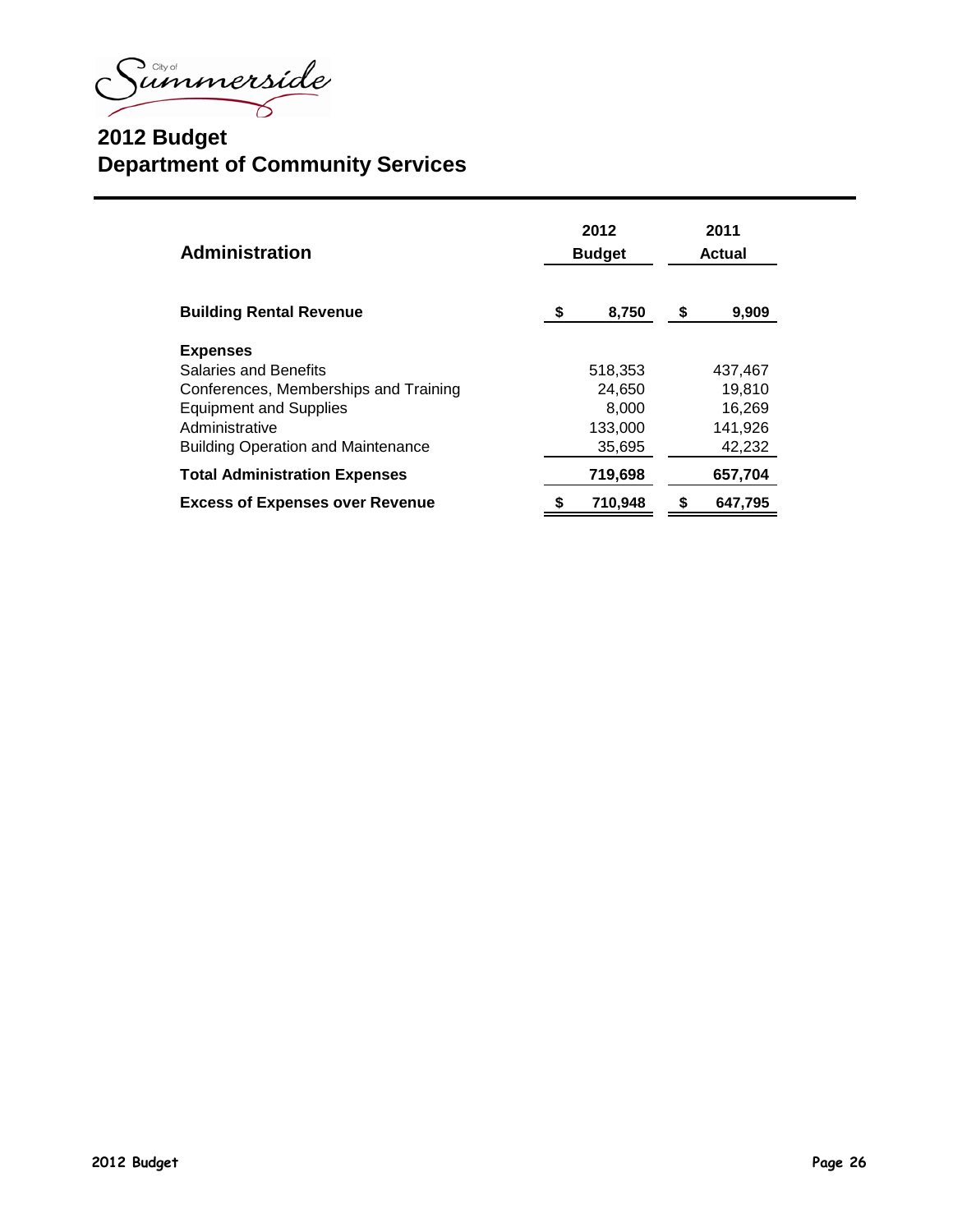Summerside

## **2012 Budget Department of Community Services**

| <b>Arena</b>                                                                                                                                                           | 2012<br><b>Budget</b>                                             | 2011<br><b>Actual</b>                                             |
|------------------------------------------------------------------------------------------------------------------------------------------------------------------------|-------------------------------------------------------------------|-------------------------------------------------------------------|
| Revenue<br>Ice Time<br><b>Building Rentals</b><br><b>Public Skates</b><br><b>Miscellaneous Sales</b><br><b>Sky Box Rentals</b><br><b>Total Arena Revenue</b>           | \$<br>328,000<br>22,000<br>17,500<br>192,985<br>48,000<br>608,485 | \$<br>283,741<br>98,495<br>14,183<br>290,054<br>44,319<br>730,792 |
|                                                                                                                                                                        |                                                                   |                                                                   |
| <b>Expenses</b><br><b>Salaries and Benefits</b><br>Vehicle Maintenance<br><b>Equipment and Supplies</b><br>Administrative<br><b>Building Operation and Maintenance</b> | 538,429<br>41,770<br>44,190<br>33,150<br>798,108                  | 550,020<br>48,247<br>76,337<br>122,558<br>1,030,924               |
| <b>Total Arena Expenses</b>                                                                                                                                            | 1,455,647                                                         | 1,828,086                                                         |
| <b>Excess of Expenses over Revenue</b>                                                                                                                                 | \$<br>847,162                                                     | 1,097,294                                                         |
| <b>Veterans Convention Centre</b>                                                                                                                                      |                                                                   |                                                                   |
| <b>Revenue</b>                                                                                                                                                         | \$<br>79,992                                                      | \$<br>61,947                                                      |
| <b>Expenses</b>                                                                                                                                                        | 45,100                                                            | 26,673                                                            |
| <b>Excess of Revenue over Expenses</b>                                                                                                                                 | \$<br>34,892                                                      | \$<br>35,274                                                      |
| <b>Special Events, Net of Revenue</b>                                                                                                                                  | \$                                                                | 182,147<br>\$                                                     |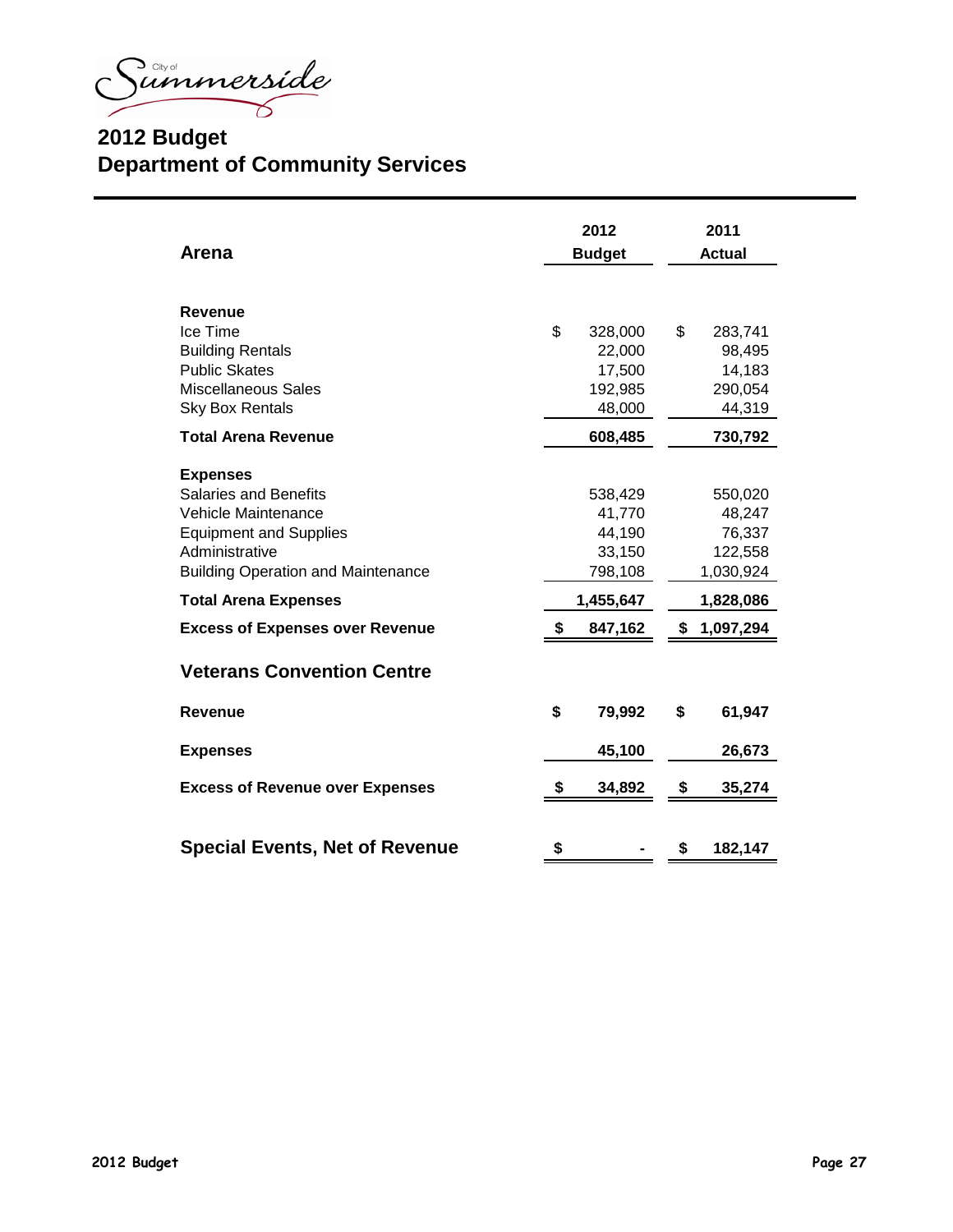Summerside

**2012 Budget Department of Community Services**

| <b>Bowling</b>                         | 2012<br><b>Budget</b> | 2011<br>Actual |
|----------------------------------------|-----------------------|----------------|
| Revenue                                | \$<br>141,000         | 123,223<br>S   |
| <b>Expenses</b>                        |                       |                |
| Salaries and Benefits                  | 85,460                | 75,013         |
| Equipment and Supplies                 | 13,780                | 7,867          |
| Administrative                         | 12,215                | 12,055         |
| <b>Total Bowling Lanes Expenses</b>    | 111,455               | 94,935         |
| <b>Excess of Revenue over Expenses</b> | 29,545<br>S           | 28,288         |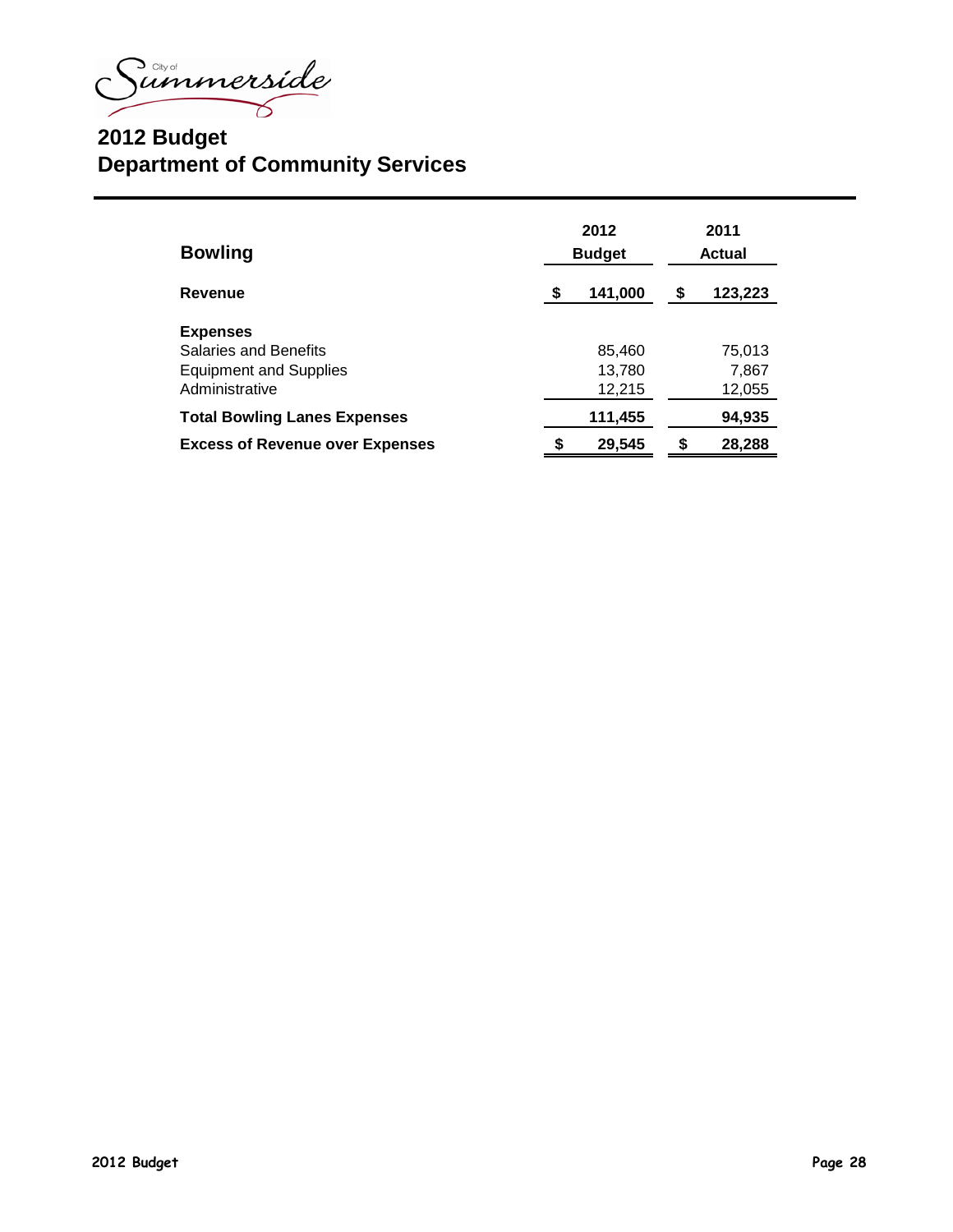Summerside

**2012 Budget Department of Community Services**

| <b>Pool and Fitness Centre</b>                |   |         | 2012<br>2011<br><b>Budget</b><br><b>Actual</b> |         |
|-----------------------------------------------|---|---------|------------------------------------------------|---------|
| Revenue                                       | S | 620,397 | S                                              | 434,920 |
| <b>Expenses</b>                               |   |         |                                                |         |
| Salaries and Benefits                         |   | 566.133 |                                                | 404.588 |
| <b>Equipment and Supplies</b>                 |   | 65,380  |                                                | 55,065  |
| Administrative                                |   | 22,400  |                                                | 19,853  |
| <b>Building Operation and Maintenance</b>     |   | 316,820 |                                                | 347,001 |
| <b>Total Pool and Fitness Centre Expenses</b> |   | 970,733 |                                                | 826,507 |
| <b>Excess of Expenses over Revenue</b>        |   | 350.336 |                                                | 391.587 |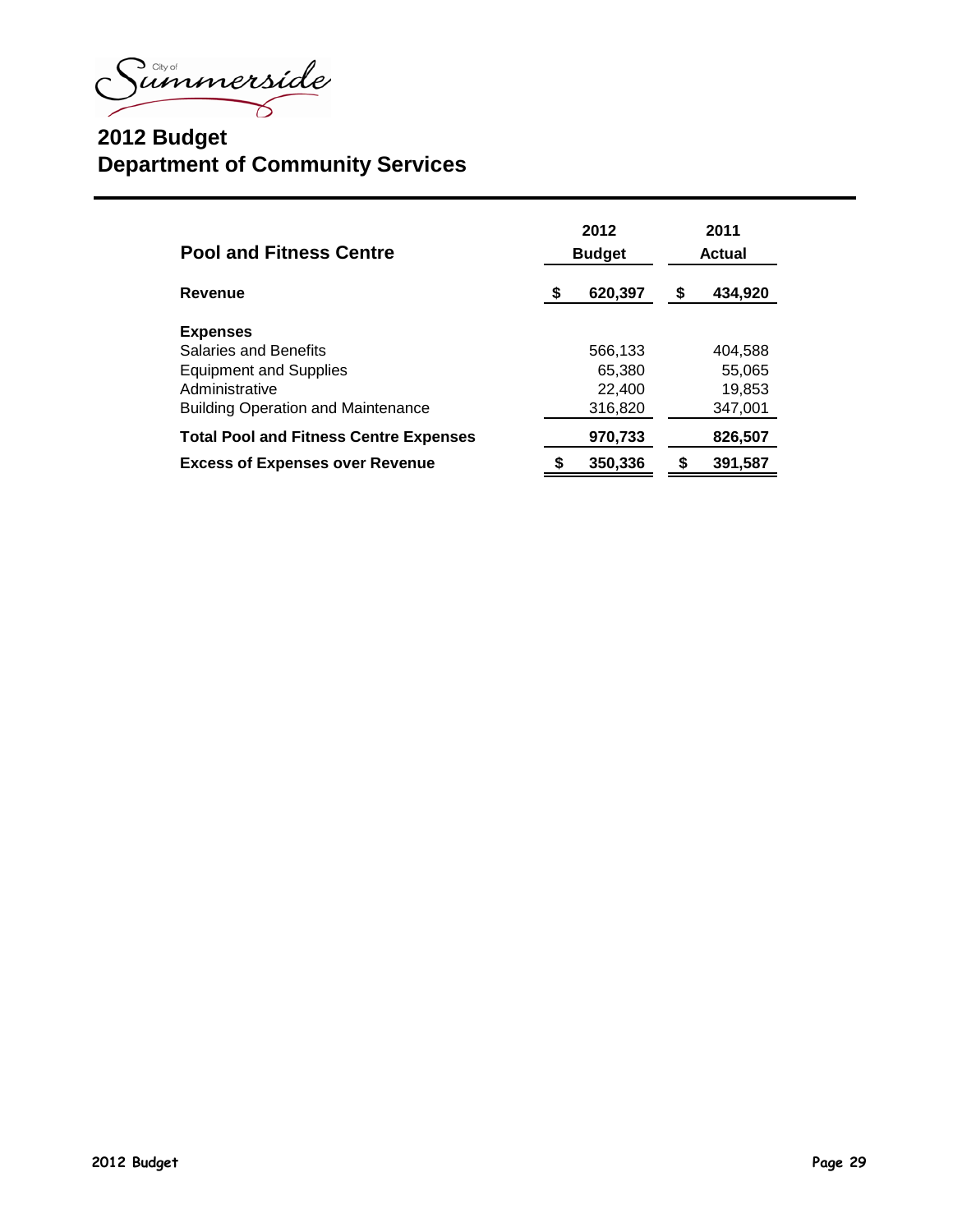Summerside

## **2012 Budget Department of Community Services**

| <b>Green Spaces</b>                                                                                                                                                                                                                        |    | 2012<br><b>Budget</b>                                                          | 2011<br><b>Actual</b>                                                   |
|--------------------------------------------------------------------------------------------------------------------------------------------------------------------------------------------------------------------------------------------|----|--------------------------------------------------------------------------------|-------------------------------------------------------------------------|
| Revenue                                                                                                                                                                                                                                    | \$ | 31,900                                                                         | \$<br>28,906                                                            |
| <b>Expenses</b><br><b>Salaries and Benefits</b><br><b>Equipment and Supplies</b>                                                                                                                                                           |    | 258,789<br>146,934                                                             | 308,682<br>164,128                                                      |
| <b>Total Green Spaces Expenses</b>                                                                                                                                                                                                         |    | 405,723                                                                        | 472,810                                                                 |
| <b>Excess of Expenses over Revenue</b>                                                                                                                                                                                                     | S. | 373,823                                                                        | \$<br>443,904                                                           |
| <b>Programs</b><br>Revenue                                                                                                                                                                                                                 | \$ | 8,850                                                                          | \$<br>7,530                                                             |
| <b>Expenses</b><br><b>Salaries and Benefits</b><br>Administrative<br>Canada Day<br><b>Chamber of Commerce Trade Show</b><br><b>Green Shore Entertainment</b><br><b>Nature Fest</b><br>New Years Eve Celebration<br>New Years Day<br>Parade |    | 45,660<br>6,500<br>3,000<br>1,400<br>5,000<br>1,000<br>5,000<br>5,000<br>1,500 | 46,216<br>7,978<br>10,007<br>1,399<br>7,355<br>10,204<br>5,078<br>1,143 |
| <b>Total Programs Expenses</b>                                                                                                                                                                                                             |    | 74,060                                                                         | 89,380                                                                  |
| <b>Excess of Expenses over Revenue</b>                                                                                                                                                                                                     |    | 65,210                                                                         | \$<br>81,850                                                            |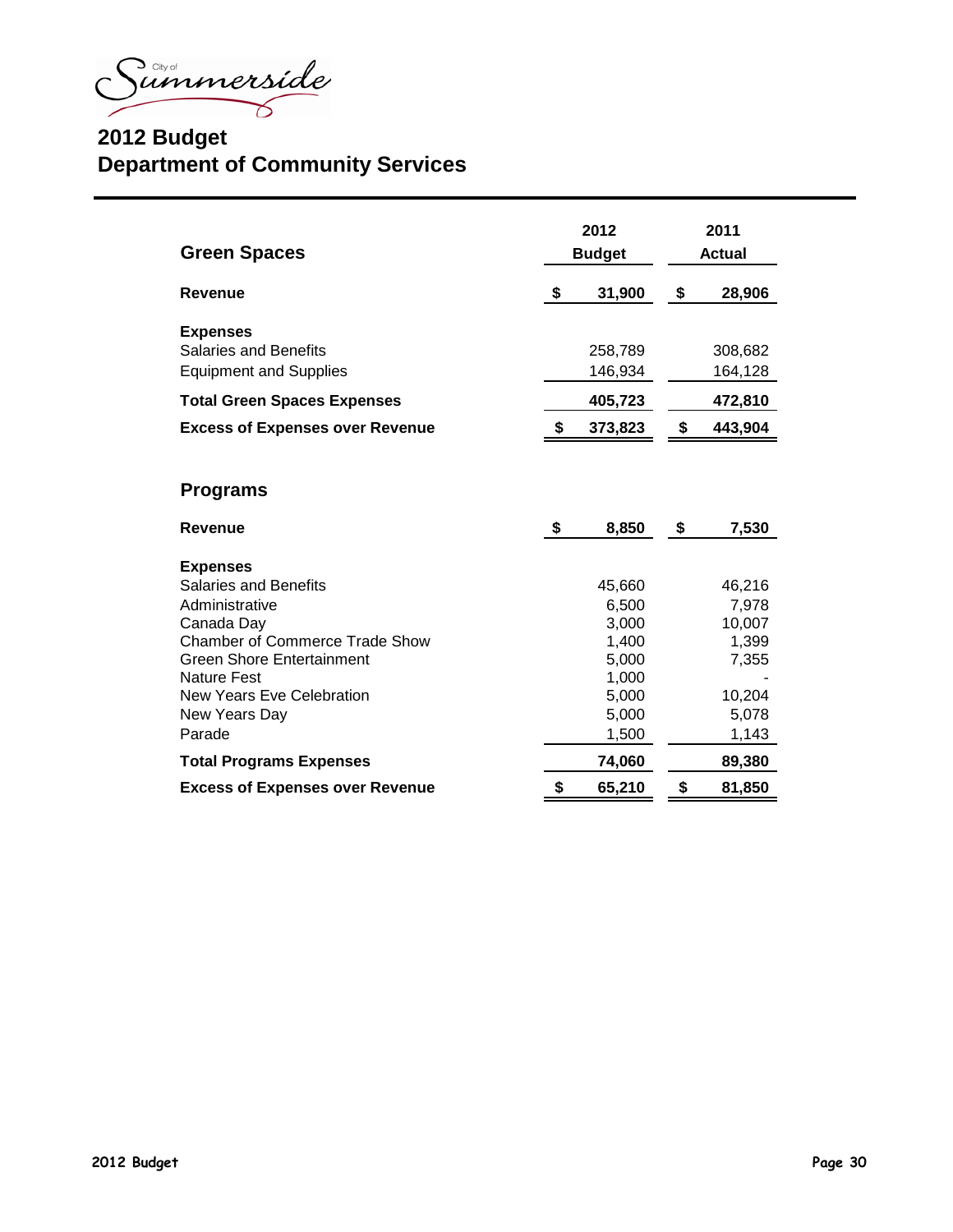Summerside

**2012 Budget Department of Technical Services**

|                                                                                                                                               | 2012<br><b>Budget</b>                                | 2011<br>Actual                                      |
|-----------------------------------------------------------------------------------------------------------------------------------------------|------------------------------------------------------|-----------------------------------------------------|
| <b>Salaries and Benefits</b><br>Conferences, Memberships and Training<br>Administrative<br>Local Transportation<br><b>IT Fees and Support</b> | \$<br>806,476<br>13,600<br>27,900<br>13,100<br>5,000 | \$<br>744,616<br>8,930<br>25,695<br>7,362<br>45,288 |
| <b>Total Technical Services Expenses</b>                                                                                                      | 866,076                                              | 831,891                                             |
| Less: Allocated to Other Departments<br><b>Electric Utility</b><br><b>Water Utility</b><br><b>Sewer Utility</b>                               | (216, 519)<br>(129,911)<br>(86, 608)                 | (214, 748)<br>(128,849)<br>(85,899)                 |
|                                                                                                                                               | (433, 038)                                           | (429,496)                                           |
| <b>Net Technical Services Expenses</b>                                                                                                        | \$<br>433,038                                        | 402,395<br>S                                        |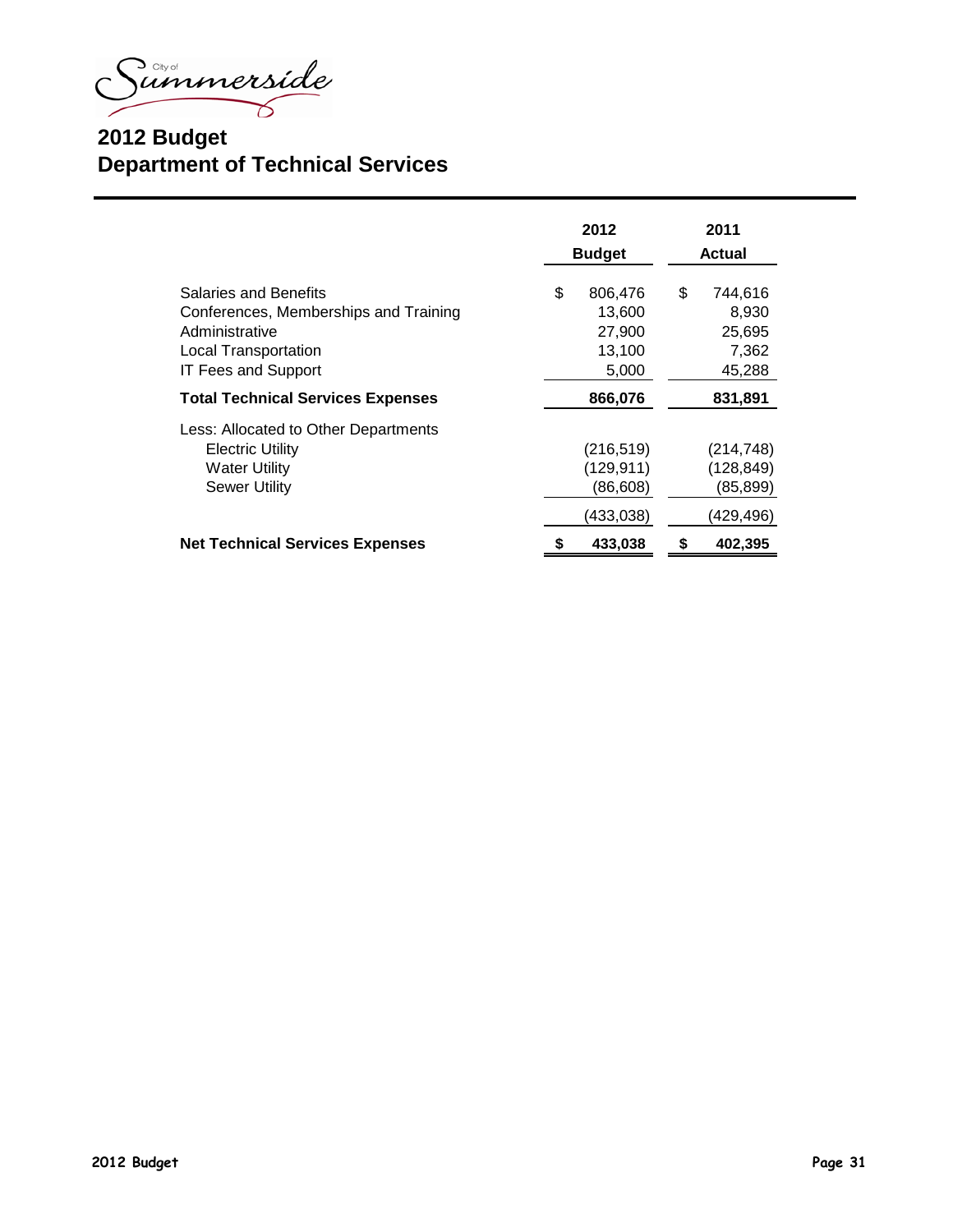Summerside

**2012 Budget Department of Public Works**

|                                                      | 2012<br><b>Budget</b> | 2011<br><b>Actual</b> |
|------------------------------------------------------|-----------------------|-----------------------|
| <b>Revenue</b><br><b>Culvert Installation</b>        | \$<br>1,000           | \$<br>351             |
| Utility Use of Right of Ways<br><b>Other Revenue</b> | 12,500<br>1,500       | 12,430<br>(225)       |
| <b>Total Public Works Revenue</b>                    | 15,000                | 12,556                |
| <b>Expenses</b>                                      |                       |                       |
| Administration                                       |                       |                       |
| <b>Salaries and Benefits</b><br>Administrative       | 206,699<br>23,000     | 184,793<br>58,579     |
|                                                      | 229,699               | 243,372               |
| Snow Removal                                         |                       |                       |
| <b>Salaries and Benefits</b>                         | 90,938                | 84,218                |
| Overtime                                             | 85,000                | 112,386               |
| Equipment - Other                                    | 65,000                | 106,536               |
| Salting                                              | 165,000               | 176,197               |
| <b>Winter Maintenance Contract</b>                   | 141,524               | 131,485               |
|                                                      | 547,462               | 610,822               |
| <b>Street Maintenance</b>                            |                       |                       |
| <b>Salaries</b>                                      | 198,415               | 183,751               |
| Overtime                                             | 15,500                | 21,902                |
| <b>New Culverts</b>                                  | 1,500                 | 879                   |
| <b>Replace Culverts</b>                              | 50,000<br>15,000      | 39,227                |
| Ditch Cleaning - Summer<br>Ditch Cleaning - Winter   | 2,000                 | 2,992                 |
| Patching and Supplies                                | 316,000               | 367,135               |
| <b>Street Lighting</b>                               | 427,735               | 450,247               |
| <b>Traffic Lights</b>                                | 106,787               | 107,792               |
|                                                      | 1,132,937             | 1,173,925             |
| <b>Building Operation and Maintenance</b>            | 86,053                | 92,986                |
| <b>Equipment Maintenance</b>                         | 102,150               | 174,260               |
| <b>Total Public Works Expenses</b>                   | 2,098,301             | 2,295,365             |
| <b>Excess of Expenses over Revenue</b>               | 2,083,301<br>\$       | 2,282,809<br>\$       |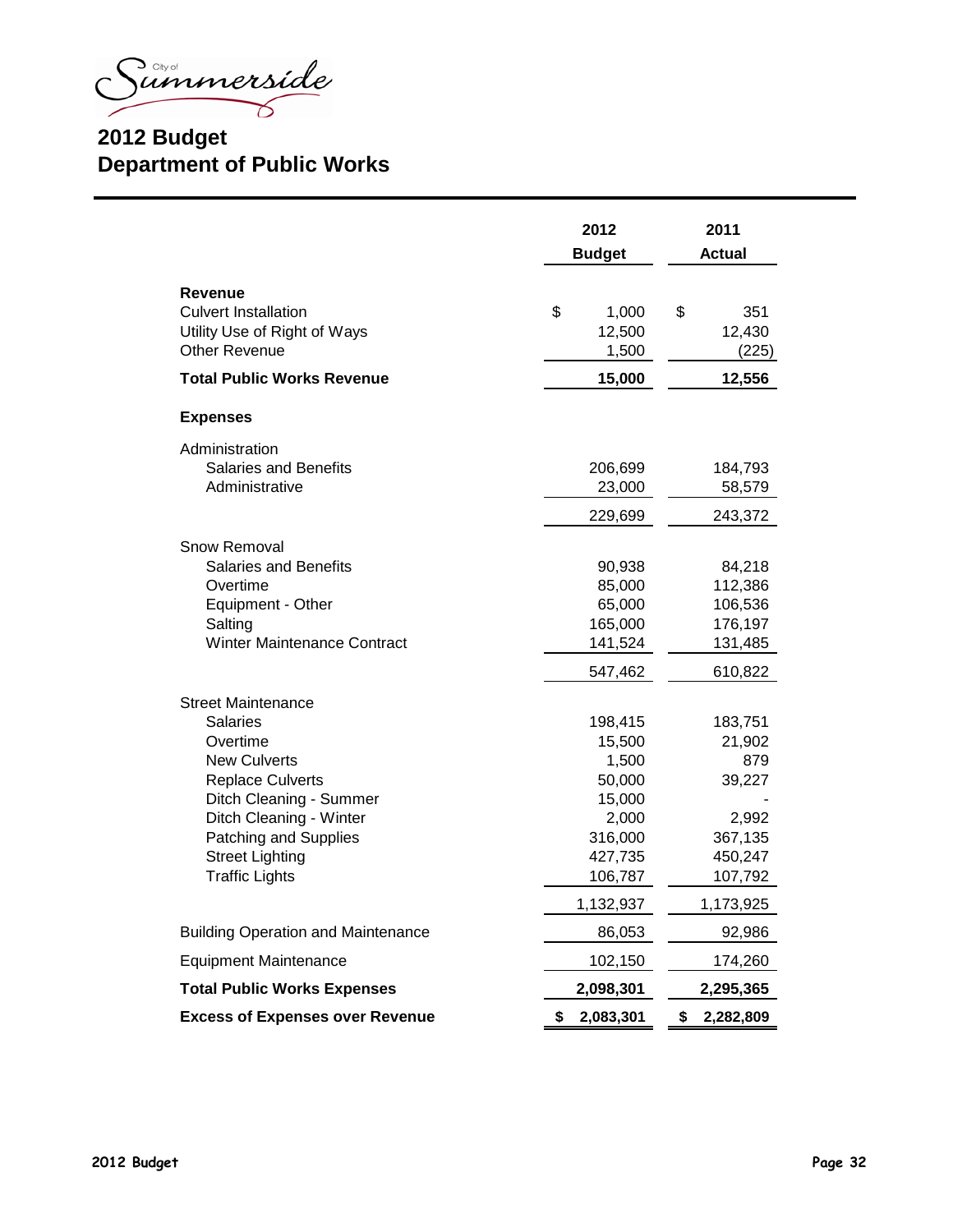Summerside

## **2012 Budget Capital Budget**

| <b>GENERAL FUND</b>                                 | 2012<br><b>Budget</b> | 2011<br><b>Actual</b> |
|-----------------------------------------------------|-----------------------|-----------------------|
| <b>Financial Services</b>                           | \$<br>69,700          | \$<br>10,657          |
| <b>Human Resources</b>                              | 3,000                 |                       |
| <b>Fire Services</b>                                | 15,000                | 38,541                |
| <b>Police Services</b>                              | 142,000               | 119,282               |
| <b>Economic Development</b>                         | 186,200               | 127,636               |
| <b>Community Services</b>                           | 624,547               | 598,635               |
| <b>Technical Services</b>                           | 2,267,791             | 3,250,334             |
| <b>Municipal Services</b>                           | 262,000               | 70,052                |
|                                                     | 3,570,238             | 4,215,137             |
| <b>Capital Fund - Wind Farm/Smart Utility Grid</b>  |                       | 1,256,129             |
| Capital Fund - Heritage Garden & West End Trail     |                       | 590                   |
| <b>Capital Fund - Summerside Raceway</b>            |                       | 22,604                |
| <b>Capital Fund - Water Street Rebuild</b>          |                       | 647,688               |
| <b>Total Capital Expenditures from General Fund</b> | 3,570,238             | 6,142,148             |
| <b>UTILITIES</b>                                    |                       |                       |
| <b>Electric Utility</b>                             | 1,653,000             | 1,067,795             |
| <b>Electric Thermal Storage</b>                     | 5,000                 | 46,033                |
| <b>Summerside Community Network</b>                 | 125,000               | 113,362               |
| <b>Water Utility</b>                                | 516,800               | 1,769,816             |
| <b>Sewer Utility</b>                                | 918,162               | 786,553               |
| <b>Total Capital Expenditures from Utilities</b>    | 3,217,962             | 3,783,559             |
|                                                     | \$<br>6,788,200       | 9,925,707<br>\$       |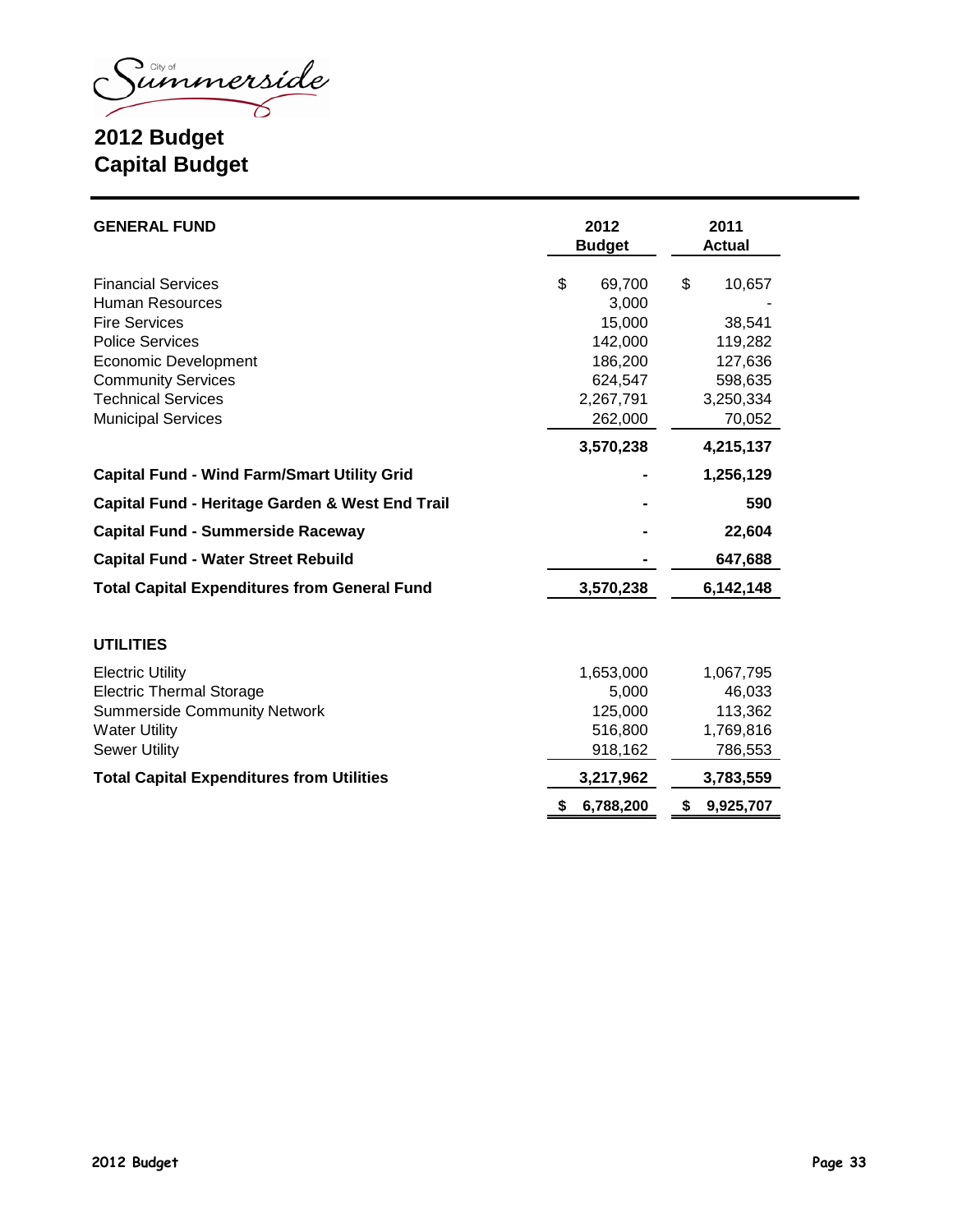Summerside

|                                             | 2012<br><b>Budget</b> | 2011<br><b>Actual</b> |
|---------------------------------------------|-----------------------|-----------------------|
| <b>Revenue</b>                              |                       |                       |
| Residential                                 | \$<br>6,214,388       | \$6,274,609           |
| Commercial                                  | 9,695,110             | 9,799,644             |
| Industrial                                  | 1,153,636             | 1,165,275             |
| <b>Street Lights</b>                        | 408,056               | 408,763               |
| <b>Outside Area Lights</b>                  | 60,981                | 61,087                |
| Unmetered                                   | 40,513                | 40,584                |
| <b>Total Sales</b>                          | 17,572,684            | 17,749,962            |
| <b>Other Income</b>                         |                       |                       |
| Pole Rental                                 | 107,557               | 107,556               |
| <b>Penalties</b>                            | 128,231               | 130,434               |
| Miscellaneous                               | 100,000               | 154,017               |
|                                             | 335,788               | 392,007               |
| <b>Total Revenue</b>                        | 17,908,472            | 18,141,969            |
| <b>Total Expenses (See Following Pages)</b> | 19,441,098            | 19,225,720            |
| <b>Surplus (Deficit)</b>                    | (1,532,626)<br>\$     | (1,083,751)<br>S      |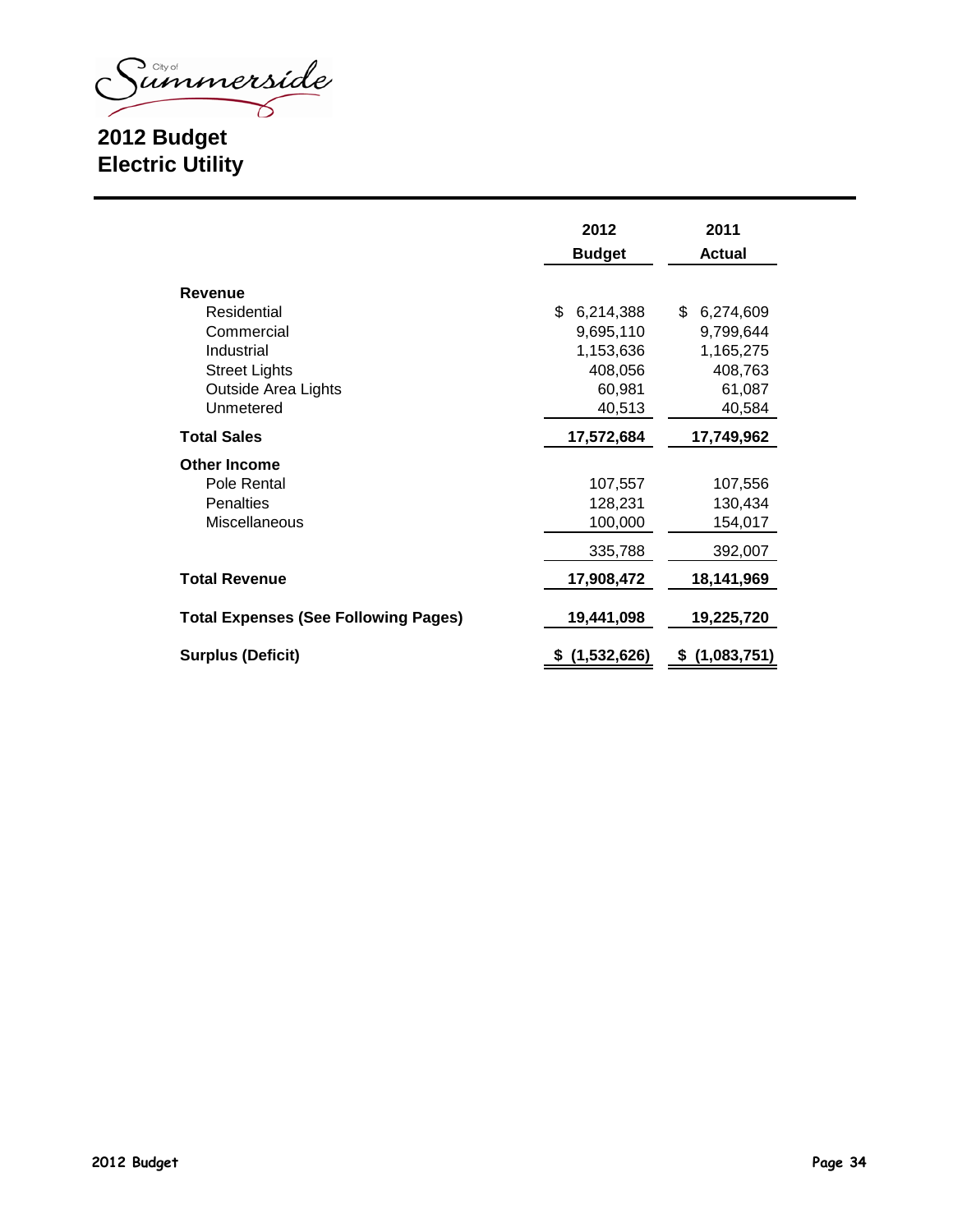Summerside

|                                                                                                                                                                       | 2012<br><b>Budget</b>                                         | 2011<br><b>Actual</b>                                         |
|-----------------------------------------------------------------------------------------------------------------------------------------------------------------------|---------------------------------------------------------------|---------------------------------------------------------------|
| <b>Power Purchased</b>                                                                                                                                                |                                                               |                                                               |
| Electric Power Purchased<br>Summerside Wind Energy Purchases<br><b>NB Transmission and Losses</b><br><b>PE Transmission and Losses</b><br><b>Wind Farm Operations</b> | \$<br>7,824,704<br>2,479,094<br>152,186<br>808,452<br>412,589 | \$<br>7,235,581<br>2,733,392<br>153,060<br>748,552<br>419,311 |
|                                                                                                                                                                       | 11,677,025                                                    | 11,289,896                                                    |
| <b>Generation Operations</b>                                                                                                                                          |                                                               |                                                               |
| Labour<br>Major Equipment Repair<br><b>Equipment Maintenance</b><br>Fuel                                                                                              | 205,234<br>30,000<br>8,000<br>30,000                          | 193,798<br>21,988<br>8,471<br>18,662                          |
| <b>Building Operation and Maintenance</b><br>Water<br>Lubricants<br>Office                                                                                            | 85,000<br>4,500<br>8,500<br>250                               | 95,445<br>3,104<br>125                                        |
|                                                                                                                                                                       | 371,484                                                       | 341,593                                                       |
| <b>Distribution Operations</b>                                                                                                                                        |                                                               |                                                               |
| Salaries<br>Equipment<br><b>Building Heat</b><br><b>Building Maintenance</b>                                                                                          | 115,352<br>5,500<br>15,000<br>3,400<br>139,252                | 117,644<br>4,561<br>13,511<br>2,909<br>138,625                |
| <b>Substation</b>                                                                                                                                                     |                                                               |                                                               |
| Labour<br><b>Materials</b>                                                                                                                                            | 5,426<br>40,000                                               | 13,506<br>73,160                                              |
|                                                                                                                                                                       | 45,426                                                        | 86,666                                                        |
| <b>Underground Conduit and Cables</b>                                                                                                                                 |                                                               |                                                               |
| Labour<br><b>Materials</b>                                                                                                                                            | 6,556<br>3,000                                                | 1,420<br>7,563                                                |
|                                                                                                                                                                       | 9,556                                                         | 8,983                                                         |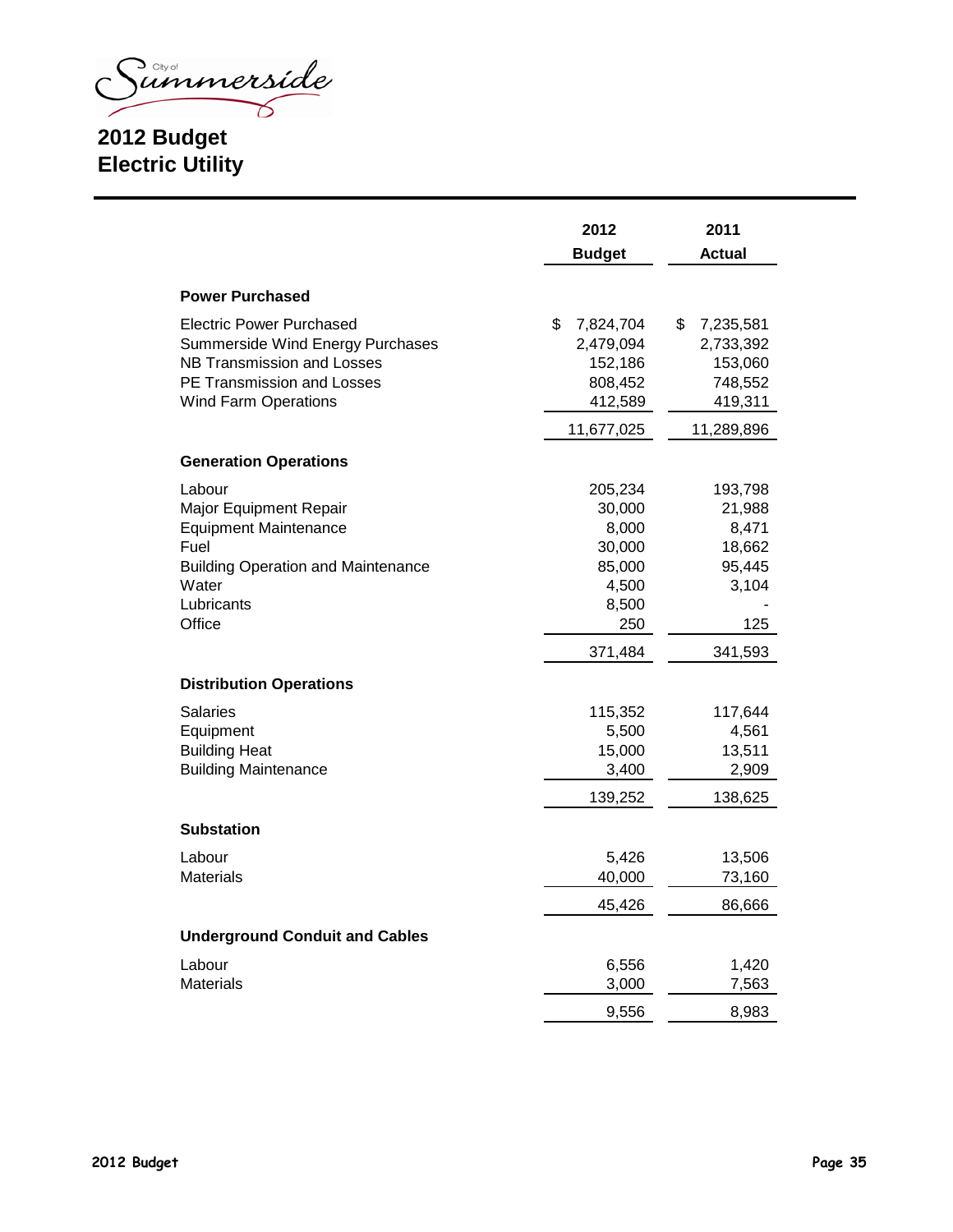Summerside

|                            | 2012<br><b>Budget</b> | 2011<br><b>Actual</b> |
|----------------------------|-----------------------|-----------------------|
| <b>Overhead Conductors</b> |                       |                       |
|                            |                       |                       |
| Labour<br><b>Materials</b> | 88,317                | 72,085<br>26,789      |
|                            | 28,500                |                       |
|                            | 116,817               | 98,874                |
| <b>Poles and Fixtures</b>  |                       |                       |
| Labour                     | 83,356                | 59,343                |
| <b>Materials</b>           | 23,500                | 34,178                |
|                            | 106,856               | 93,521                |
| <b>Transformers</b>        |                       |                       |
| Labour                     | 8,082                 | 7,482                 |
| <b>Materials</b>           | 14,000                | 8,336                 |
|                            | 22,082                | 15,818                |
| <b>Services</b>            |                       |                       |
| Labour                     | 26,318                | 20,633                |
| <b>Materials</b>           | 13,000                | 11,787                |
|                            | 39,318                | 32,420                |
| <b>Street Lighting</b>     |                       |                       |
| Labour                     | 39,956                | 22,992                |
| <b>Materials</b>           | 33,000                | 35,522                |
|                            | 72,956                | 58,514                |
| <b>Meters</b>              |                       |                       |
| Labour                     | 99,977                | 63,785                |
| <b>Materials</b>           | 9,500                 | 10,478                |
| <b>Meter Testing</b>       | 6,000                 | 5,110                 |
|                            | 115,477               | 79,373                |
| <b>Customer Service</b>    |                       |                       |
| Labour                     | 50,429                | 44,562                |
| Materials                  | 850                   | 52                    |
|                            | 51,279                | 44,614                |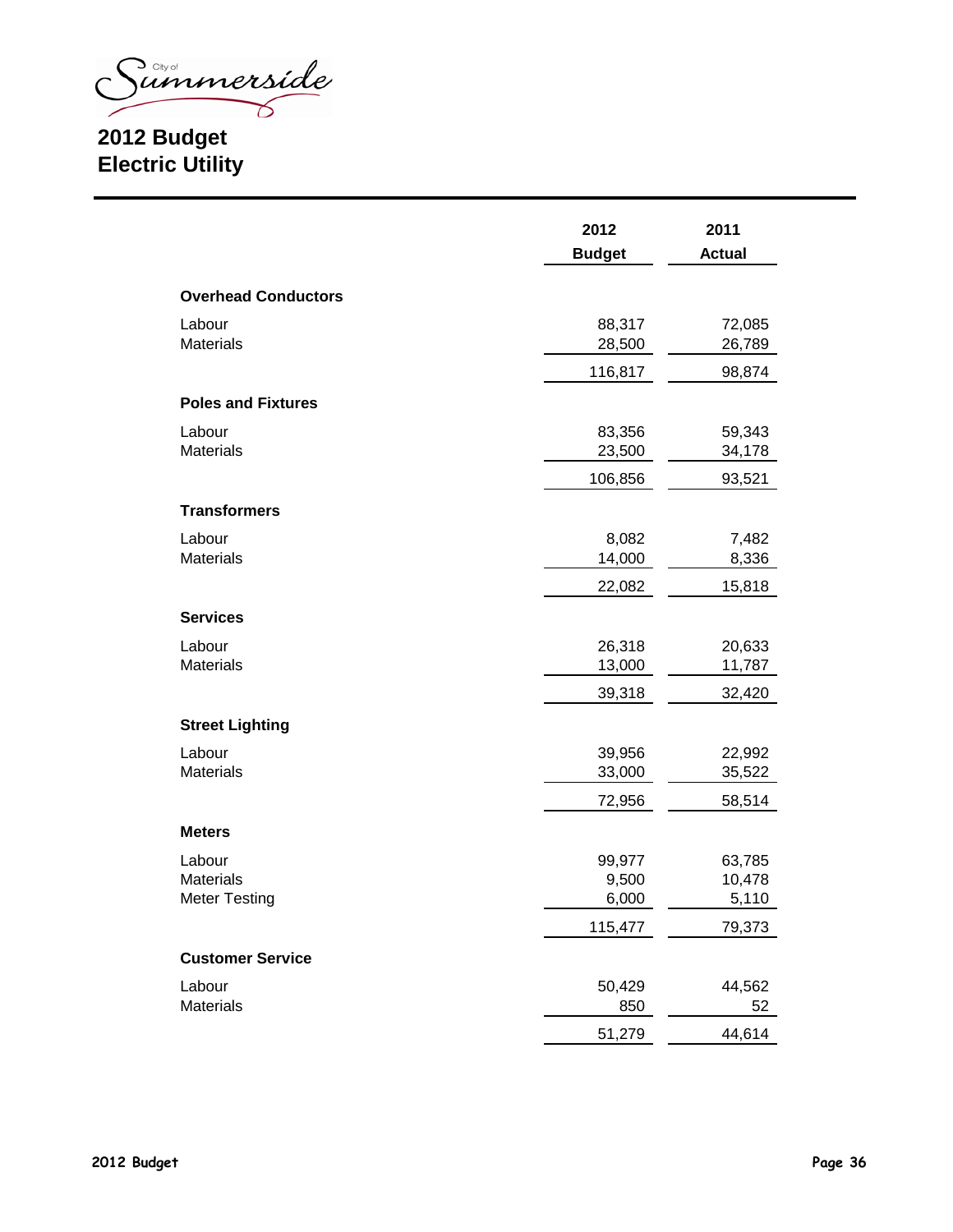Summerside

|                                                                                       | 2012<br><b>Budget</b>   | 2011<br><b>Actual</b> |
|---------------------------------------------------------------------------------------|-------------------------|-----------------------|
| Administration                                                                        |                         |                       |
| <b>Salaries and Benefits</b><br>Clothing                                              | 428,124<br>10,000       | 416,602<br>8,732      |
| <b>Workers' Compensation</b><br><b>Travel and Training</b>                            | 39,000<br>15,000        | 37,894<br>8,548       |
| <b>Equipment and Supplies</b><br>Administrative                                       | 22,000<br>85,500        | 32,211<br>88,580      |
| <b>Building Operation and Maintenance</b><br><b>Pensioner Benefits</b>                | 154,700<br>10,304       | 160,063<br>8,581      |
|                                                                                       | 764,628                 | 761,211               |
| Other                                                                                 |                         |                       |
| <b>Professional Fees</b><br><b>Bad Debts</b>                                          | 402,500<br>2,500        | 328,246<br>28,588     |
| Inventory Adjustment<br>Deposit Interest                                              | 3,500                   | 953<br>3,398          |
| <b>Regulatory Expenses</b><br>Miscellaneous                                           | 20,000<br>33,600        | 20,000<br>3,565       |
| Taxes                                                                                 | 231,200                 | 277,605               |
|                                                                                       | 693,300                 | 662,355               |
| <b>Financial</b>                                                                      |                         |                       |
| Debt Payment - Principal<br>Debt Payment - Interest                                   | 466,790<br>237,760      | 460,745<br>223,520    |
| Interest - Operating Loan                                                             | 90,000                  | 51,726                |
|                                                                                       | 794,550                 | 735,991               |
| <b>Interfund Allocations</b>                                                          |                         |                       |
| Fee for City Hall and Other Buildings<br>Fee to General Fund<br>Interfund Allocations | 67,300<br>1,800,000     | 67,300<br>2,168,084   |
| <b>General Government</b>                                                             | 271,280                 | 249,723               |
| <b>Financial Services</b><br>Human Resources                                          | 1,945,056<br>109,145    | 1,948,576<br>105,930  |
| <b>Technical Services</b>                                                             | 216,519                 | 214,748               |
| Adjustment to Electro Thermal Storage Program                                         | 11,792                  | 22,905                |
|                                                                                       | 4,421,092<br>19,441,098 | 4,777,266             |
| <b>Total Expenses</b>                                                                 |                         | \$19,225,720          |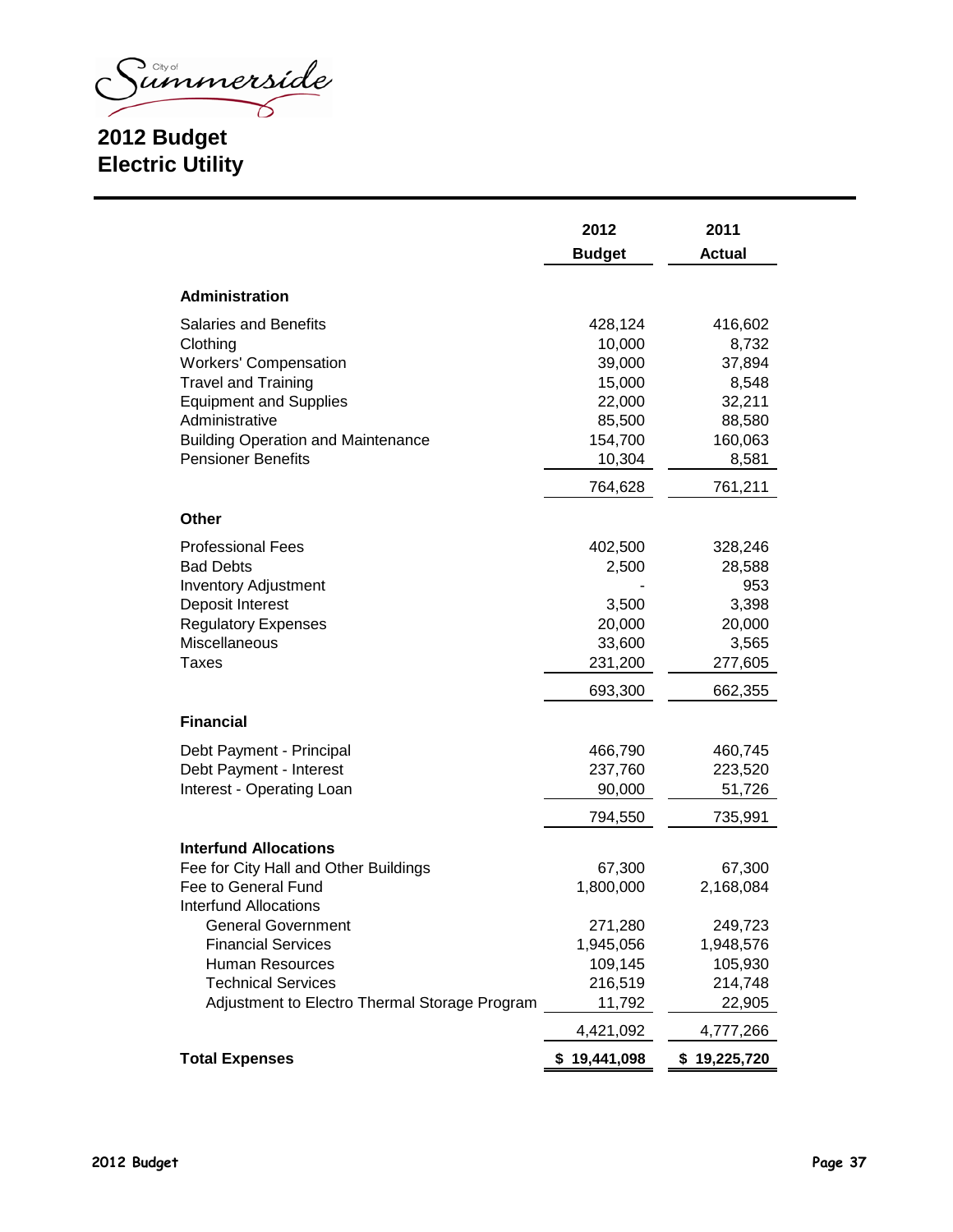Summerside

**2012 Budget Electro Thermal Storage Program**

|                                                       | 2012<br><b>Budget</b> |           | 2011<br><b>Actual</b> |          |
|-------------------------------------------------------|-----------------------|-----------|-----------------------|----------|
| <b>Sales</b>                                          | S                     | 487,450   | \$                    | 121,862  |
| <b>Expenses</b>                                       |                       |           |                       |          |
| Cost of Goods Sold                                    |                       | 398,612   |                       | 113,730  |
| Salaries and Benefits                                 |                       | 76,141    |                       | 23,941   |
| Administrative                                        |                       | 23,349    |                       | 7,096    |
| Debt Servicing                                        |                       | 1,140     |                       |          |
| <b>Adjustment from Electric Utility</b>               |                       | (11, 792) |                       | (22,905) |
| <b>Total Electro Thermal Storage Program Expenses</b> |                       | 487,450   |                       | 121,862  |
| <b>Surplus</b>                                        |                       |           |                       |          |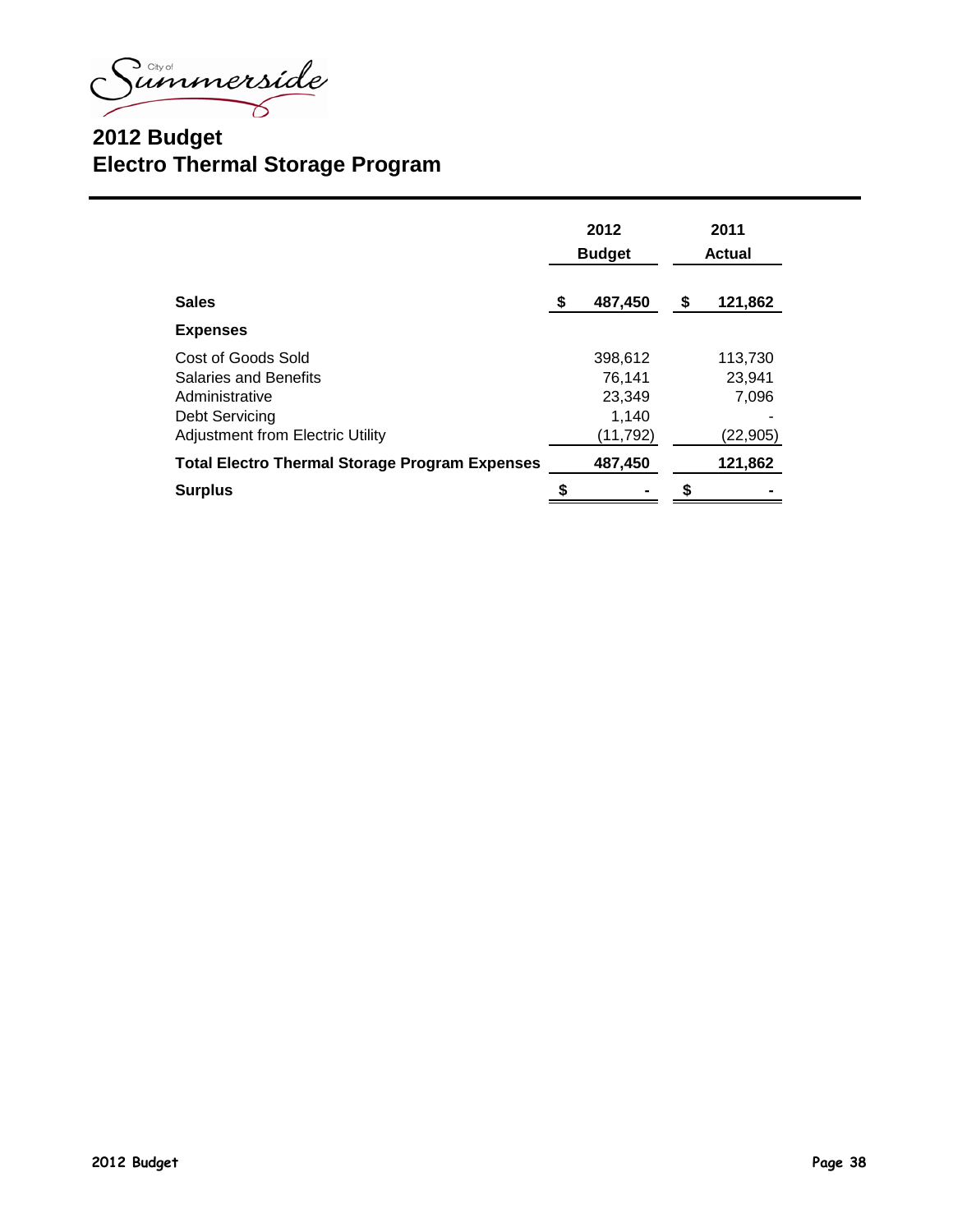Summerside

**2012 Budget Summerside Community Network**

|                                           |   | 2012<br><b>Budget</b> | 2011<br><b>Actual</b> |
|-------------------------------------------|---|-----------------------|-----------------------|
| Revenue                                   | S | 549,107               | \$<br>549,653         |
| <b>Expenses</b>                           |   |                       |                       |
| <b>Bandwidth Costs</b>                    |   | 62,000                | 65,794                |
| Installs and Servicing                    |   | 131,686               | 177,102               |
| <b>Equipment and System Maintenance</b>   |   | 82,001                | 89,634                |
| <b>Customer Service Costs</b>             |   | 86,887                | 39,200                |
| <b>Building Operation and Maintenance</b> |   | 99,533                | 116,230               |
| <b>Debt Servicing</b>                     |   | 87,000                | 61,693                |
|                                           |   | 549,107               | 549,653               |
| <b>Surplus</b>                            |   |                       |                       |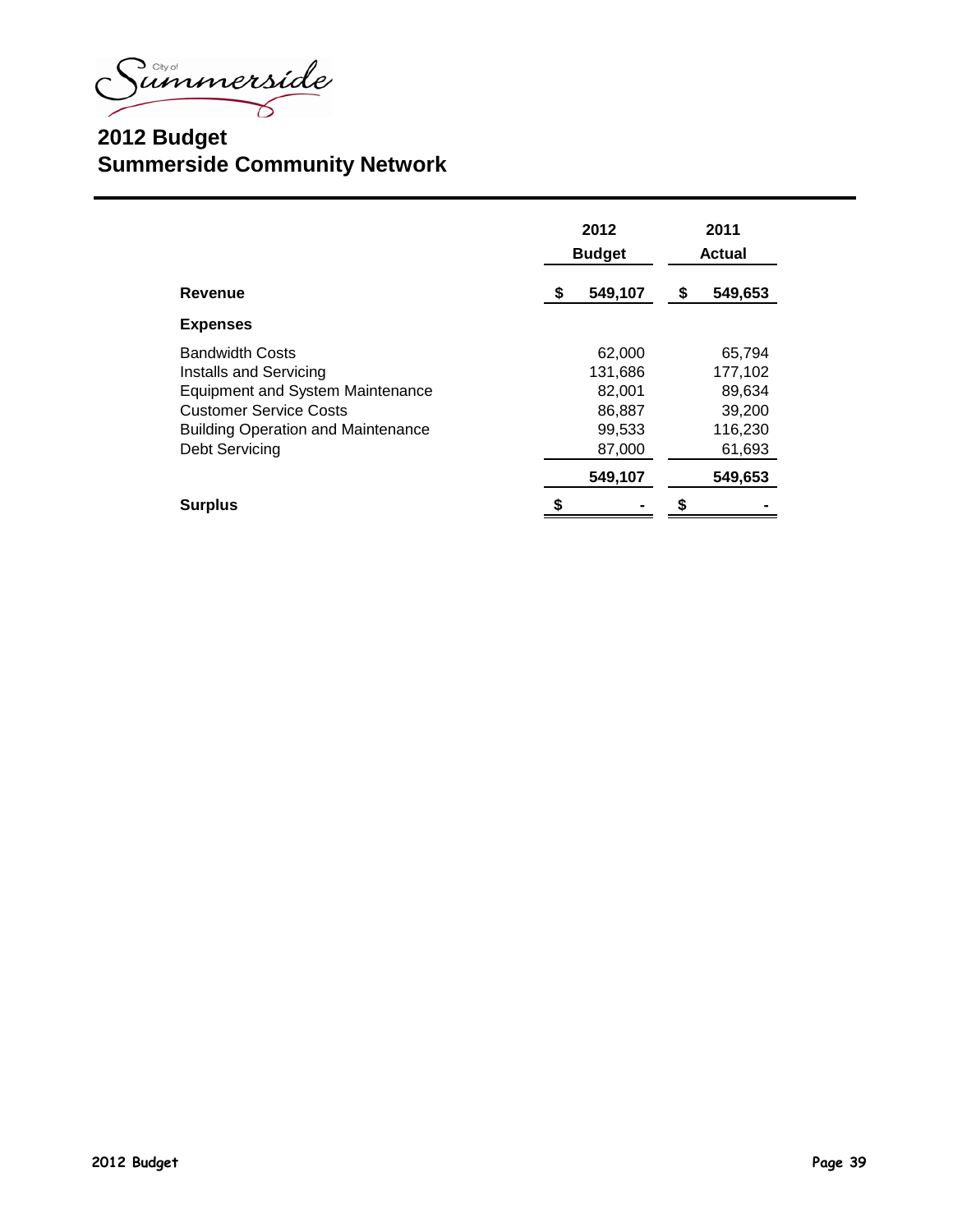Summerside

## **2012 Budget Water Utility**

|                                                                                                                                                                                                                                                                                                                                                                                        | 2012<br><b>Budget</b>                                                                                                                      | 2011<br><b>Actual</b>                                                                                                                      |
|----------------------------------------------------------------------------------------------------------------------------------------------------------------------------------------------------------------------------------------------------------------------------------------------------------------------------------------------------------------------------------------|--------------------------------------------------------------------------------------------------------------------------------------------|--------------------------------------------------------------------------------------------------------------------------------------------|
| <b>Revenue</b><br><b>Unmetered Sales</b><br><b>Metered Sales</b><br><b>Public Fire Protection</b><br><b>Penalties</b><br>Miscellaneous                                                                                                                                                                                                                                                 | \$<br>847,867<br>275,678<br>483,000<br>4,001<br>12,071                                                                                     | \$<br>821,602<br>267,138<br>483,000<br>3,962<br>11,952                                                                                     |
| <b>Total Revenue</b>                                                                                                                                                                                                                                                                                                                                                                   | 1,622,617                                                                                                                                  | 1,587,654                                                                                                                                  |
| <b>Distribution Expenses</b>                                                                                                                                                                                                                                                                                                                                                           |                                                                                                                                            |                                                                                                                                            |
| Maintenance of Reservoir<br><b>Water Treatment</b><br><b>Maintenance of Mains</b><br><b>Maintenance of Services</b><br><b>Maintenance of Meters</b><br>Maintenance of Hydrants<br>Maintenance of Plant<br><b>Supplies and Expenses</b><br>Insurance<br>Salaries - Administration<br><b>Employee Benefits</b><br><b>Workers' Compensation</b><br>Vehicle Maintenance, Net of Recoveries | 21,982<br>51,306<br>117,823<br>66,941<br>4,750<br>17,451<br>32,108<br>1,500<br>40,400<br>72,601<br>38,718<br>4,800<br>(37, 500)<br>432,880 | 23,808<br>60,249<br>122,587<br>67,914<br>7,296<br>49,150<br>38,693<br>1,799<br>43,207<br>67,235<br>31,018<br>5,472<br>(31, 029)<br>487,399 |
| Other Expenses (See Following Page)<br>Pumping<br><b>Administration and Other</b><br>Financial<br><b>Interfund Allocations</b>                                                                                                                                                                                                                                                         | 140,324<br>56,071<br>582,950<br>410,392                                                                                                    | 179,873<br>(69, 915)<br>499,234<br>491,063                                                                                                 |
| <b>Total Expenses</b>                                                                                                                                                                                                                                                                                                                                                                  | 1,622,617                                                                                                                                  | 1,587,654                                                                                                                                  |
| <b>Surplus (Deficit)</b>                                                                                                                                                                                                                                                                                                                                                               | \$                                                                                                                                         | \$                                                                                                                                         |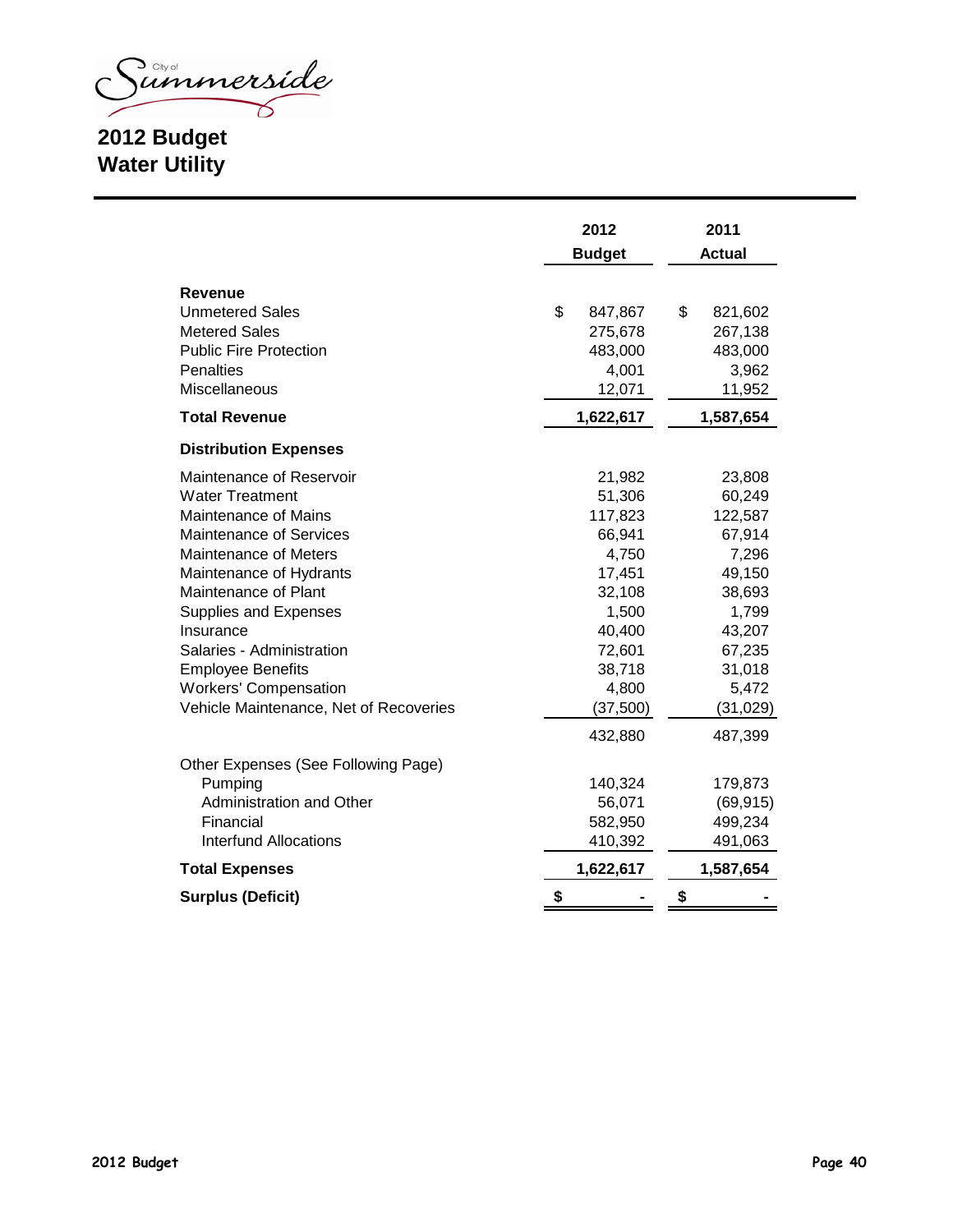Summerside

## **2012 Budget Water Utility**

|                                    | 2012<br><b>Budget</b> | 2011<br><b>Actual</b> |
|------------------------------------|-----------------------|-----------------------|
| <b>Water Expenses Continued</b>    |                       |                       |
| <b>Pumping</b>                     |                       |                       |
| <b>Salaries</b>                    | 6,565                 | 6,080                 |
| Overtime                           | 1,000                 |                       |
| <b>Pumping Electricity</b>         | 103,759               | 106,968               |
| Maintenance                        | 26,000                | 63,874                |
| Lights and Fuel (Standpipe)        | 3,000                 | 2,951                 |
| <b>Total Pumping</b>               | 140,324               | 179,873               |
| <b>Administration and Other</b>    |                       |                       |
| Meter Labor                        | 8,555                 | 7,925                 |
| <b>Office Supplies</b>             | 16,100                | 16,860                |
| <b>Communication Expenses</b>      | 8,250                 | 7,849                 |
| <b>Taxes</b>                       | 8,900                 | 8,617                 |
| Adjusters/Claims                   | 2,500                 | 1,150                 |
| <b>Conventions and Training</b>    | 4,500                 | 5,263                 |
| <b>Pensioner Benefits</b>          | 2,423                 | 2,423                 |
| Amortization                       | 4,843                 | 4,843                 |
| Reserve for Future Expenditure     |                       | (124, 845)            |
| <b>Total Administration</b>        | 56,071                | (69, 915)             |
| <b>Financial</b>                   |                       |                       |
| Debt Payment - Principal           | 334,750               | 296,699               |
| Debt Payment - Interest            | 248,200               | 202,535               |
|                                    | 582,950               | 499,234               |
| <b>Interfund Allocations</b>       |                       |                       |
| <b>General Government</b>          | 33,910                | 31,215                |
| <b>Financial Services</b>          | 243,132               | 243,572               |
| Human Resources                    | 13,643                | 13,241                |
| <b>Technical Services</b>          | 129,911               | 128,849               |
| Adjustment from Sewer              | (10, 204)             | 74,186                |
| <b>Total Interfund Allocations</b> | 410,392               | 491,063               |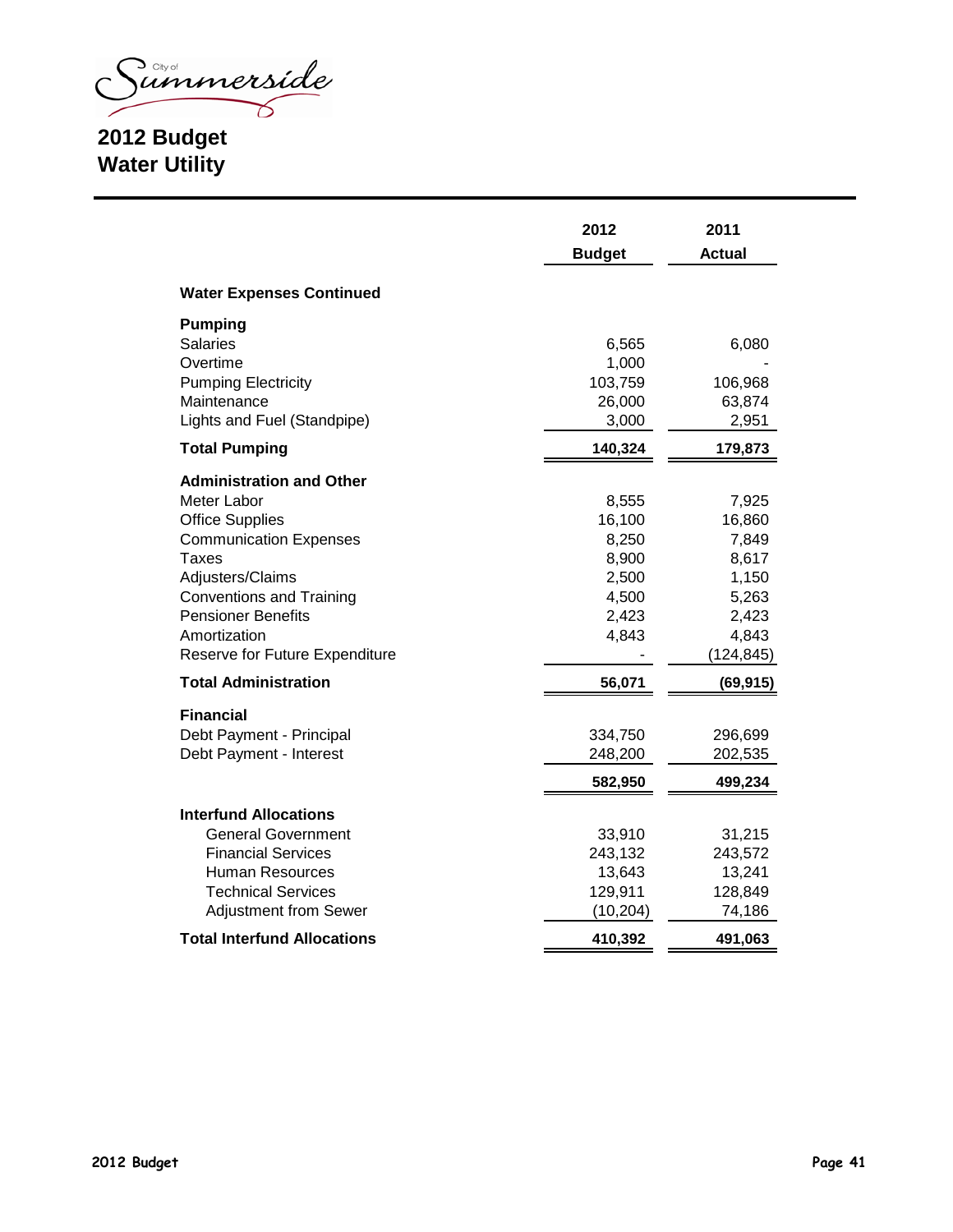Summerside

## **2012 Budget Sewer Utility**

|                                        | 2012            | 2011            |
|----------------------------------------|-----------------|-----------------|
|                                        | <b>Budget</b>   | <b>Actual</b>   |
| Revenue                                |                 |                 |
| <b>Customer Revenue</b>                | \$<br>2,724,463 | \$<br>2,640,067 |
| <b>Penalties and Miscellaneous</b>     | 7,505           | 7,468           |
| Revenue from Sludge Treatment          | 65,000          | 64,105          |
| Revenue from Bio-Solids                | 33,000          | 53,867          |
| <b>Total Revenue</b>                   | 2,829,968       | 2,765,507       |
| <b>Distribution Expenses</b>           |                 |                 |
| Salaries - Administration              | 49,451          | 45,796          |
| Maintenance of Liftstations            | 33,177          | 35,963          |
| <b>Maintenance of Mains</b>            | 66,822          | 68,518          |
| Maintenance of Services                | 30,815          | 35,102          |
| Maintenance of Plant and Warehouse     | 63,393          | 60,208          |
| Property Insurance                     | 28,500          | 30,542          |
| <b>Employee Benefits</b>               | 21,233          | 17,102          |
| <b>Workers' Compensation</b>           | 3,200           | 3,648           |
| <b>Machinery Maintenance</b>           | 15,000          | 20,974          |
| Vehicle Maintenance, Net of Recoveries | (20, 794)       | (18, 491)       |
|                                        | 290,797         | 299,362         |
| <b>Operating Expenses</b>              |                 |                 |
| Solid Waste Disposal                   | 20,000          | 15,222          |
| <b>Salaries and Benefits</b>           | 431,670         | 389,685         |
| Insurance                              | 16,300          | 14,700          |
| Transportation                         | 4,700           | 7,496           |
| <b>Electricity - Lift Stations</b>     | 66,724          | 60,844          |
| <b>Electricity - Plant</b>             | 215,401         | 222,063         |
| Electricity - Lagoon                   | 22,514          | 23,211          |
| Water                                  | 2,700           | 2,669           |
| Fuel                                   | 127,274         | 127,274         |
| Chemicals                              | 290,000         | 345,879         |
| Maintenance - Building                 | 18,000          | 21,503          |
| Maintenance - Lagoon                   | 5,000           | 4,304           |
| <b>Plant Machinery</b>                 | 60,000          | 52,982          |
| <b>Lift Station Maintenance</b>        | 5,000           | 5,317           |
| Sludge Collections and Lines           | 10,000          | 13,013          |
| <b>Operating Supplies</b>              | 18,000          | 16,535          |
| <b>General Expenses</b>                | 8,000           | 8,076           |
| <b>Bio-Solids Loading Costs</b>        | 8,000           | 7,808           |
|                                        | 1,329,283       | 1,338,581       |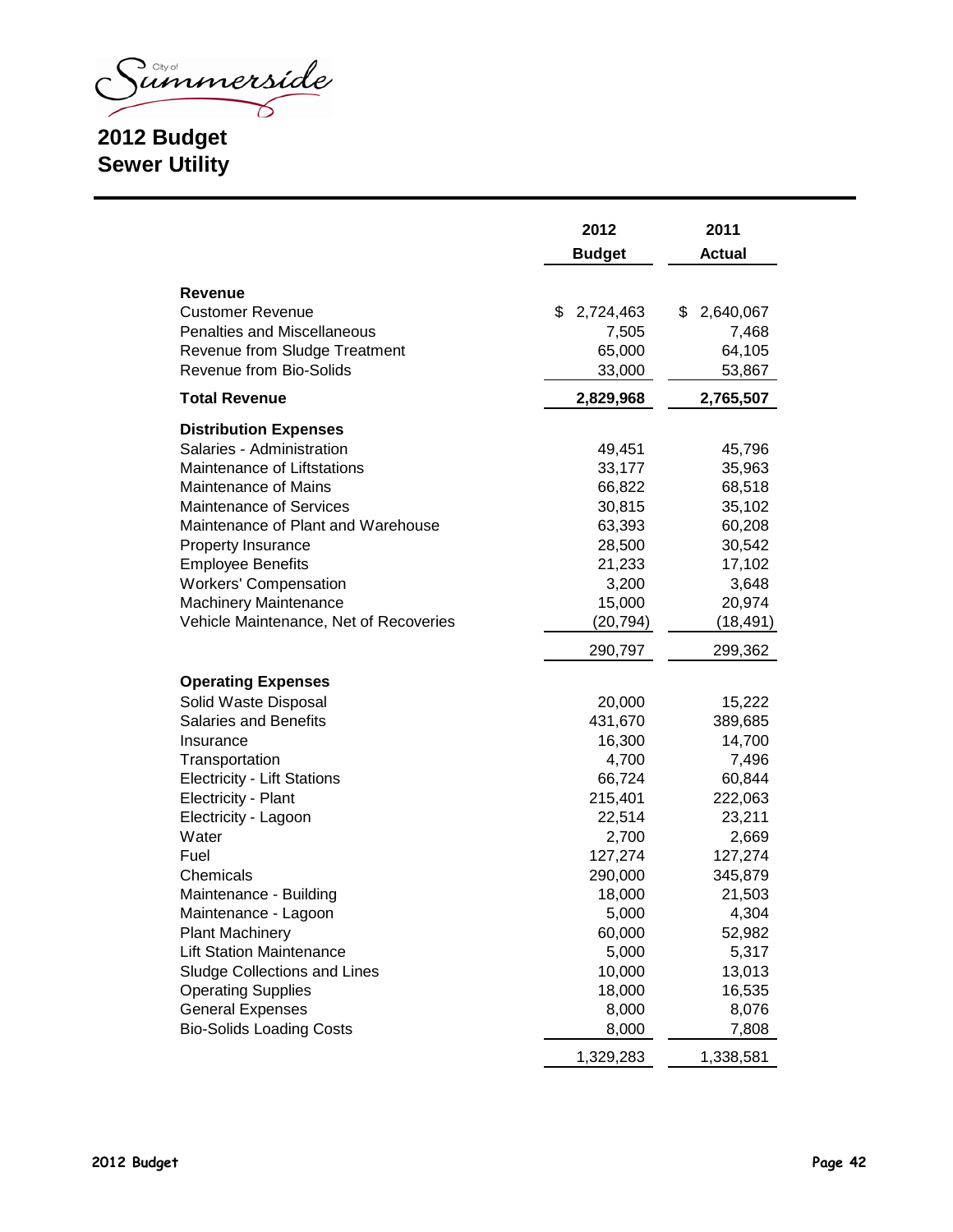Summerside

**2012 Budget Sewer Utility**

|                                    | 2012<br><b>Budget</b> | 2011<br><b>Actual</b> |
|------------------------------------|-----------------------|-----------------------|
|                                    |                       |                       |
| <b>Administration and Other</b>    |                       |                       |
| <b>Office Expenses</b>             | 18,000                | 129,937               |
| Telecommunications                 | 17,900                | 17,576                |
| Convention                         | 5,000                 | 3,549                 |
| Taxes                              | 6,000                 | 5,744                 |
| <b>Pensioner Benefits</b>          | 1,491                 | 1,491                 |
|                                    | 48,391                | 158,297               |
| <b>Financial</b>                   |                       |                       |
| Debt Payment - Principal           | 453,600               | 361,214               |
| Debt Payment - Interest            | 320,400               | 308,312               |
|                                    | 774,000               | 669,526               |
| <b>Interfund Allocations</b>       |                       |                       |
| <b>General Government</b>          | 33,910                | 31,215                |
| <b>Financial Services</b>          | 243,132               | 243,572               |
| Human Resources                    | 13,643                | 13,241                |
| <b>Technical Services</b>          | 86,608                | 85,899                |
| Adjustment from Water              | 10,204                | (74,186)              |
| <b>Total Interfund Allocations</b> | 387,497               | 299,741               |
| <b>Total Expenses</b>              | 2,829,968             | 2,765,507             |
| <b>Surplus</b>                     |                       |                       |